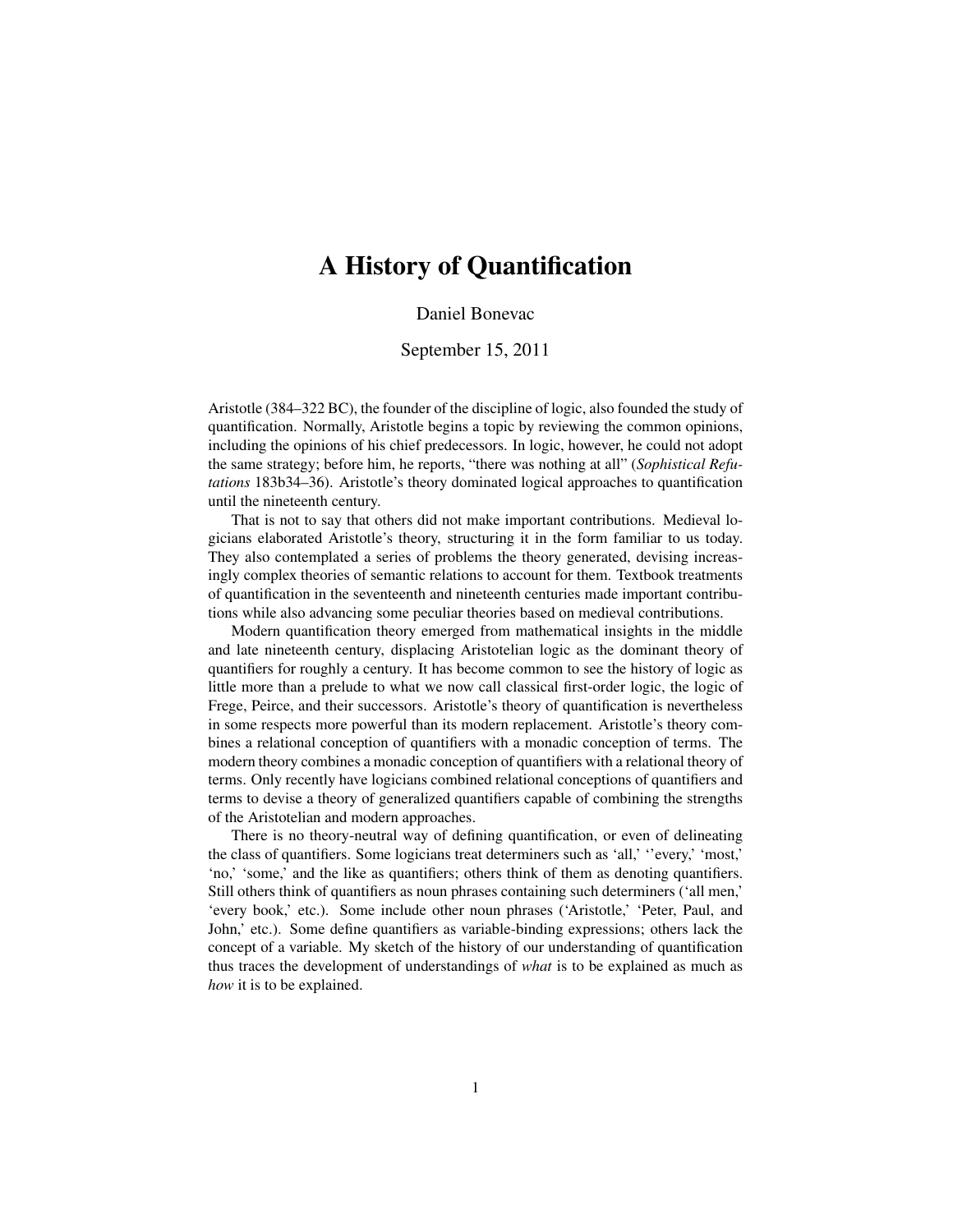# 1 Aristotle's Quantification Theory

Aristotle first developed a theory of quantification in the form of his well-known theory of syllogisms. The theory's familiarity, not only from ubiquitous textbook treatments but also from important scholarly studies, should not blind us to some of its less-remarked but critically important features.<sup>1</sup> Aristotle recognizes that validity is a matter of *form*. He aspires to *completeness*; he characterizes a realm of inquiry and seeks to identify all valid argument forms within it. He develops the first theory of *deduction*, and offers the first *completeness proof*, showing by means of his method of deduction that all the valid argument forms within that realm can be shown to be valid on the basis of two basic argument forms. He proceeds to prove several *metatheorems*, which taken together constitute an alternative decision procedure for arguments. More importantly for our purposes, Aristotle develops an understanding of quantifiers that is in some ways more powerful than that of modern logic, and was not superceded until the development of the theory of generalized quantifiers.

# 1.1 Validity as a Matter of Form

Aristotle restricts his attention to *statements*, *assertions*, or *propositions* (*apophanseis*), sentences that are (or perhaps can be) true or false.<sup>2</sup> Like most subsequent logicians, he focuses on a limited set of quantifiers. Every premise, he says, is universal, particular, or indefinite:

A proposition (*protasis*), then, is a sentence affirming or denying something of something; and this is either universal or particular or indefinite. By universal I mean a statement that something belongs to all or none of something; by particular that it belongs to some or not to some or not to all; by indefinite that it does or does not belong, without any mark of being universal or particular, e.g. 'contraries are subjects of the same science', or 'pleasure is not good'. (*Prior Analytics* I, 1, 24a16–21.)<sup>3</sup>

Aristotle is here defining the subject matter of his theory; interpreted otherwise, his claim is obviously false. Not only are some statements singular, e.g., 'Socrates is running,' as Aristotle recognizes at *De Interpretatione* I, 7, while others are compound, but there are also many other quantifiers: 'many,' ''most,' 'few,' 'exactly one,' 'almost all,' 'finitely many,' and so on. The theory he presents, in fact, focuses solely on universal and particular quantifiers; he has almost nothing to say about the third sort he mentions, indefinites (or bare plurals, as they are known today), and the little he says holds only in limited linguistic contexts.<sup>4</sup>

<sup>&</sup>lt;sup>1</sup>Important scholarly studies include Kneale and Kneale 1962, Patzig 1969, Corcoran 1972, 1973, 1974, Smiley 1974, 1994, Lear 1980, Barnes 1981, Irwin 1988, Wedin 1990, McKirahan 1992, Johnson 1994, Boger 2004, and Woods and Irvine 2004.

<sup>&</sup>lt;sup>2</sup>See *De Interpretatione* 4, 17a1: "Every sentence is significant... but not every sentence is a statementmaking sentence, but only those in which there is truth and falsity."

<sup>3</sup>Hereafter all references to Aristotle will be to the *Prior Analytics* unless otherwise noted.

<sup>4</sup> "We shall have the same deduction (*syllogismos*) whether it is indefinite or particular" (1, 4, 26a30; see also I, 7, 29a27–29: "It is evident also that the substitution of an indefinite for a particular affirmative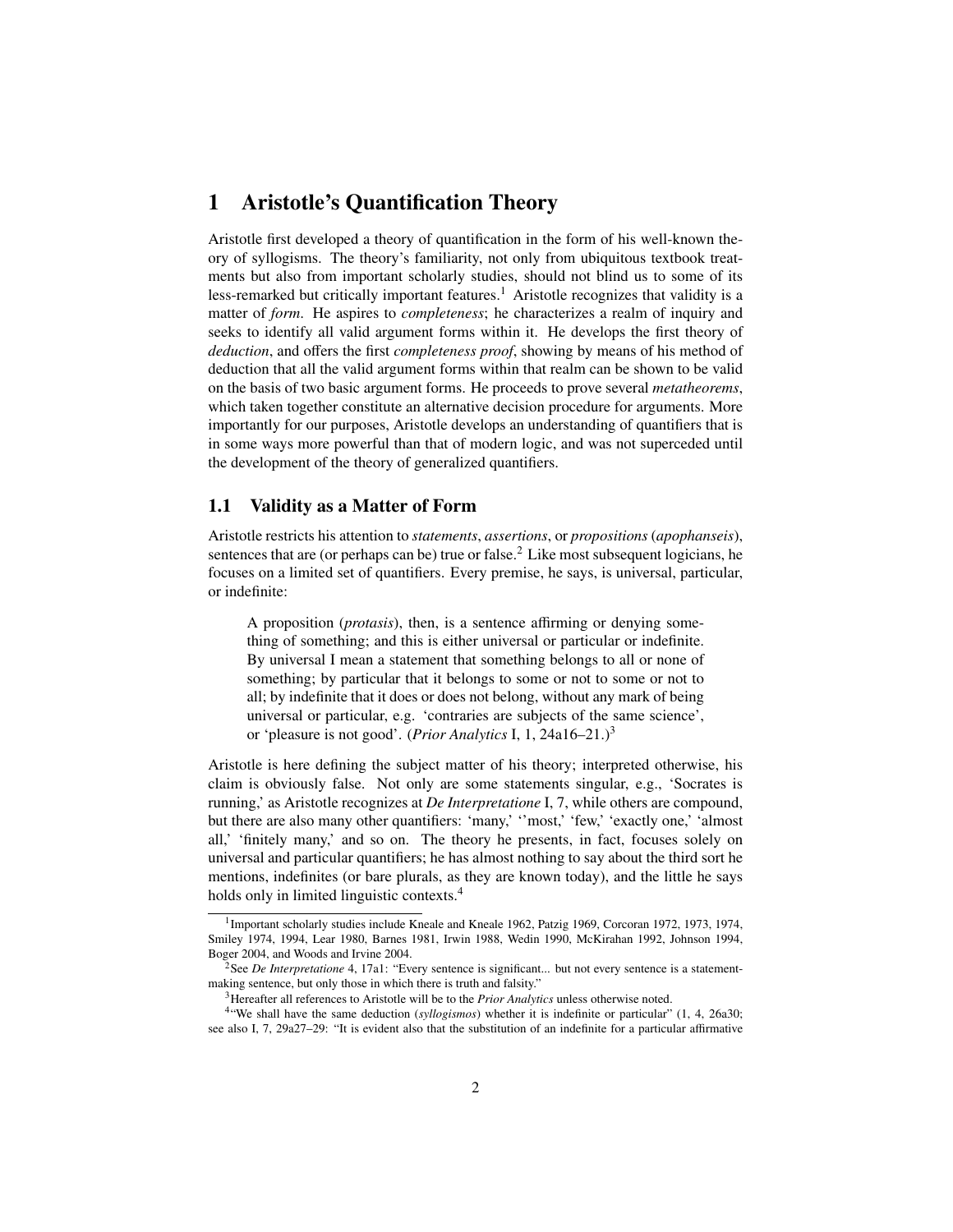The sentences within the scope of Aristotle's theory, then, are either universal or particular. They are also either affirmative or negative (I, 2, 25a1). (Medieval logicians refer to these as the *quantity* and *quality* of the statements, respectively. Peter of Spain may have been the first to use those terms. C. S. Peirce credits their introduction to Apuleius (125?–180?), remarking that they are "more assified than golden" (1893, 279n), but this rests on a misattribution.) Aristotle thus concerns himself with four kinds of sentences, known as *categorical propositions*. These have the forms:

*Universal a*ffi*rmative* (A): Every *S* is *P* (*S aP*) *Universal negative* (E): No *S* is *P* (*S eP*) *Particular a*ffi*rmative* (I): Some *S* is *P* (*S iP*) *Particular Negative* (O): Some *S* is not *P* (*S oP*)

I shall call these *categorical statement forms*. The abbreviations A, E, I, and O are early medieval inventions; the symbolic forms *S aP*, etc., are not in Aristotle or the medievals, though a number of modern commentators employ them. They point to two central features of Aristotle's theory. First, Aristotle analyzes inference in terms of logical form. He does not turn to a discussion of the content of the terms that appear in the arguments he uses as illustrations (e.g., 'contraries,' 'pleasure,' 'good,' and the like, from the arguments in the very first section). He sees logical validity as structural, as a matter of form. He introduces the use of variables to represent the forms of the sentences under consideration, leaving only the determiners, the copula, and negation as logical constants. In medieval language, he treats them as *syncategorematic*. He proceeds to develop a theory of validity, assuming that telling good arguments from bad is solely a matter of identifying and classifying logical forms.

Second, the notation *S aP*, etc., makes explicit Aristotle's understanding of quantifiers as relations. It is not so easy to say what they relate; given Aristotle's lack of any theory of the semantic value of terms (*horoi*), it is probably most accurate to say that, for him, quantifiers are relations between terms.<sup>5</sup> This marks a critical difference between Aristotle's theory and modern quantification theory, which effectively takes a quantifier as a monadic predicate.

Aristotle uses the singular (e.g., 'Every *S* is *P*') rather than the plural, which sounds more natural in English, to stress that terms such as *S* and *P* are affirmed or denied of objects taken one by one. His definition of 'term' is obscure—"I call that a term into which the proposition is resolved, i.e. both the predicate and that of which it is predicated, 'is' or 'is not' being added" (I, 1, 24b17–18)—but it is plainly in the general spirit of his theory to define a term as a linguistic expression that can be true or false of individual objects. He does not put it in quite that way, for he thinks of truth

will effect the same deduction in all the figures."). Aristotle's commentators follow him in this. Alexander of Aphrodisias, for example, writes: "He [Aristotle] doesn't speak about [converting] indefinites, because they are of no use for syllogisms and because they can be [regarded as] equal to particulars" (Alexander of Aphrodisias 1883, 30.) 'Dogs are barking' is equivalent to 'Some dogs are barking,' but 'Dogs bark' is plainly not equivalent to 'Some dogs bark.' The position thus has some peculiar consequences. There are no valid syllogisms with two indefinite premises, for example; hence, 'Dogs are mammals; mammals are animals; so, dogs are animals' and 'Dogs are mammals; dogs bark; so, some mammals bark' both fail.

 ${}^{5}$ For a discussion of extensional and intensional interpretations of the role of quantifiers, see Boger (2004), 164–165.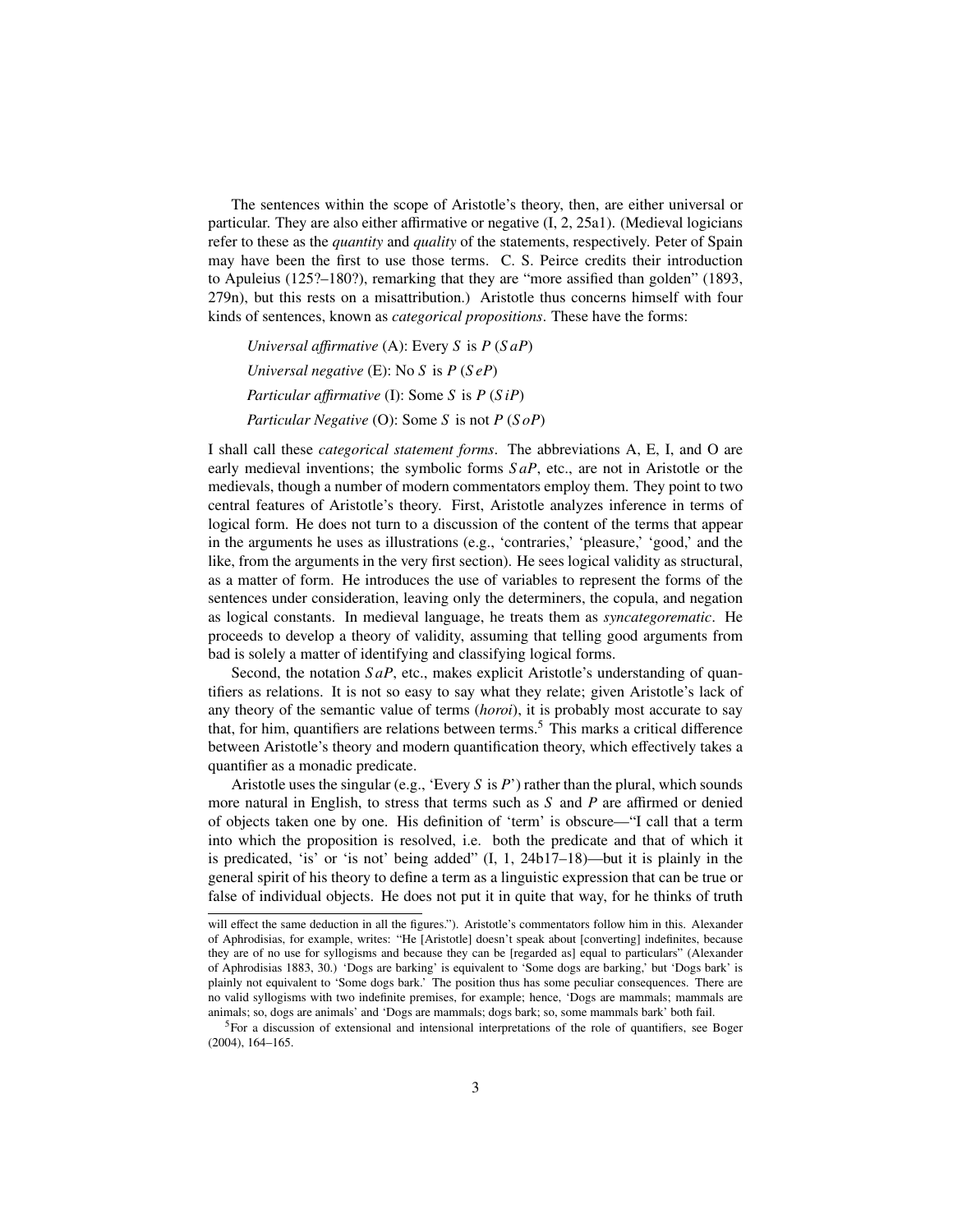and falsehood solely as properties of statements; he has no concept of an expression being true or false *of* something, though he does have the closely related concept of an expression being affirmed or denied of something.<sup>6</sup>

The determiner-first phrasing ('Every *S* is *P*,' 'No *S* is *P*,' etc.) is from Boethius (480–525). Aristotle's usual phrasing places the determiner near the end: '*P* belongs to every *S* ,' '*P* belongs to no *S* ,' etc.), which perhaps makes it easier to see the validity of some syllogistic forms, as certain commentators have suggested, but also makes it harder to see the determiner as a relation between terms. To a modern ear, it furthermore suggests a misleading analogy with set theory. I will consequently continue to use the Boethian representations, even though they post-date Aristotle by some 800 years.

### 1.2 Aristotle's Completeness Proof

Aristotle has an informal definition of validity:

A syllogism is discourse in which, certain things being stated, something other than what is stated follows of necessity from their being so. I mean by the last phrase that they produce the consequence, and by this, that no further term is required from without in order to make the consequence necessary. (I, 1)

Notice that syllogisms are thus valid by definition; most arguments of the general sort addressed by the theory are not syllogisms. Notice also that the definition has a circular feel to it, for the definiens contains 'follows,' and its explication contains 'consequence.' Aristotle thus says that a syllogism is one whose premises entail its conclusion. But he does not give even an informal characterization of entailment. Some commentators read the contemporary conception of deductive validity as truthpreservation—if the premises are true, the conclusion must be true as well—into Aristotle's definition on the ground that he speaks of the consequence following by necessity (*ex anankes sumbainein*). It seems fairer to treat the modern conception as compatible with Aristotle's definition, but as not itself a part of the theory, since Aristotle's definition makes no reference to truth. He seems to take the concept of necessity as primitive (Lear 1980). Aristotle also insists that the conclusion must be a proposition that does not appear among the premises. Some ancient commentators, taking Aristotle's plural form seriously—in my view, too seriously—furthermore see the definition as ruling out arguments with a single premise. In any case Aristotle does concern himself with such inferences under the heading of conversion.

It has become common to see in Aristotle not only the first development of a logical system but also the first completeness proof. In one sense, this is correct, as we shall see in a moment. But it is also misleading, for Aristotle has nothing more than an intuitive conception of validity. He restricts himself to arguments with two premises, one conclusion, and three terms, each appearing in two propositions. All the propositions are of one of four categorical statement forms. That makes his task finite. There are 256 possible arguments of that general form, 24 of which he considers valid. He

<sup>6</sup>Compare *De Interpretatione* 10, 19b11–12: "Without a verb there will be no affirmation or negation."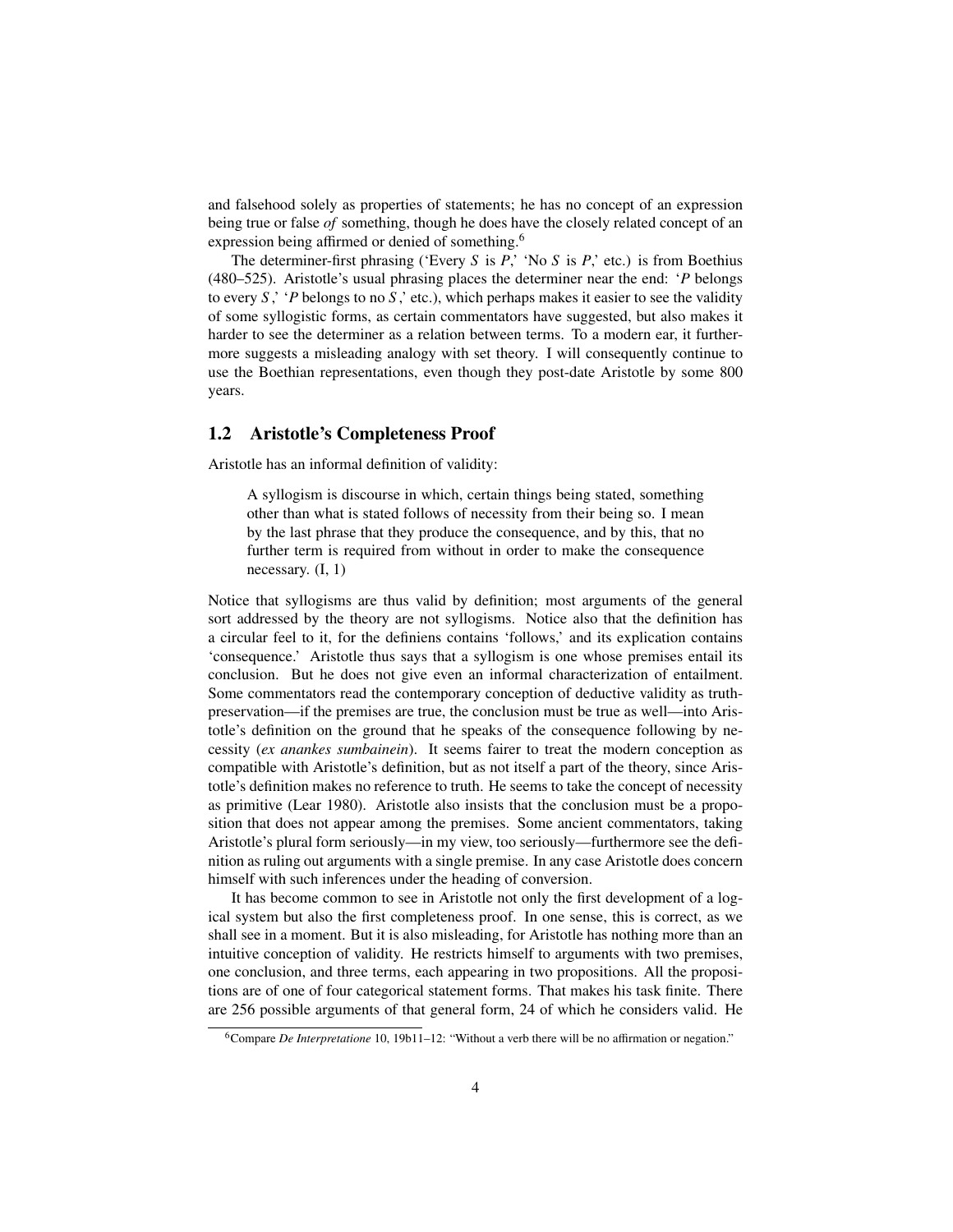then shows that all the valid forms reduce to some basic forms in the sense that their validity can be demonstrated from the validity of the basic forms by applying certain rules. From a modern perspective, the finite character of the deduction system makes it something of a toy. One could simply take all twenty-four valid forms as basic and leave it at that. The real point of axiomatization is, after all, to give a finite characterization of an infinite set, something Aristotle has no need to do within the confines of the theory of categorical syllogisms. The interesting completeness claim lies not in the system of the *Prior Analytics* but instead in the *Posterior Analytics*, where Aristotle argues that all deductively valid arguments can be shown to be valid by combinations of syllogistic techniques.<sup>7</sup>

Aristotle's system is nevertheless an impressive achievement. He effectively presents something akin to a natural deduction system for syllogistic forms. He presents the rules as licensing moves from one categorical sentence form to another, and most commentators follow him in thinking of the deduction system as licensing inferences to categorical statement forms given other categorical statement forms. Lukasiewicz (1951), noting that Aristotle always phrases syllogisms as conditionals rather than inference patterns, constructs an Aristotelian calculus with some interesting features. Given that Aristotle's conditionals are logical truths, however, and given that Lukasiewicz construes them as material conditionals, the deduction theorem makes a conditional interpretation equivalent to an inference rule interpretation.<sup>8</sup> It would also be possible to interpret the derivations Aristotle provides in the style of a Gentzen consecution calculus, as licensing moves from one syllogism to another. I shall present his system in both forms.

Aristotle distinguishes three syllogistic *figures*, or configurations of terms. Syllogisms contain three categorical propositions and three terms, each of which appears in two different propositions. The *middle* term occurs in both premises; the other terms are *extremes*. In the *first* figure, as Aristotle understands it, the middle term is subject of one premise and predicate of the other. (This, at any rate, is the definition offered by Theophrastus, Aristotle's successor as head of the Lyceum; Aristotle himself gives no definition.<sup>9</sup>) In the *second* figure, the middle term appears as predicate in both premises (26b34–35). In the *third* figure, the middle term appears as subject in both (28a10–11).

Aristotle's commentators, as well as many medieval logicians, debate the need for a fourth figure. The issue comes down to distinguishing the extremes as major and minor terms. Aristotle gives no general definition; instead, he distinguishes major from minor terms relative to a figure. Here are his definitions:

*Major term*

First figure: "in which the middle is contained" (26a22) Second figure: "that which lies near the middle" (26b37)

 $7$ For an extended discussion, see Lear (1980).

<sup>&</sup>lt;sup>8</sup>There are reasons other than tradition and this equivalence for taking syllogisms as arguments rather than conditionals. Lukasiewicz has to attribute to Aristotle a modern propositional logic; he also has to reinterpret talk of premises and conclusions as talk of antecedents and consequents.

 $9$ See Lukasiewicz (1951), 97. Some commentators see a definition in Aristotle, at 25b32–33 or 40b30– 41a20. I find it hard to interpret these remarks as definitions, much less as a definition specifying that the middle term is subject of the major premise and predicate of the minor premise.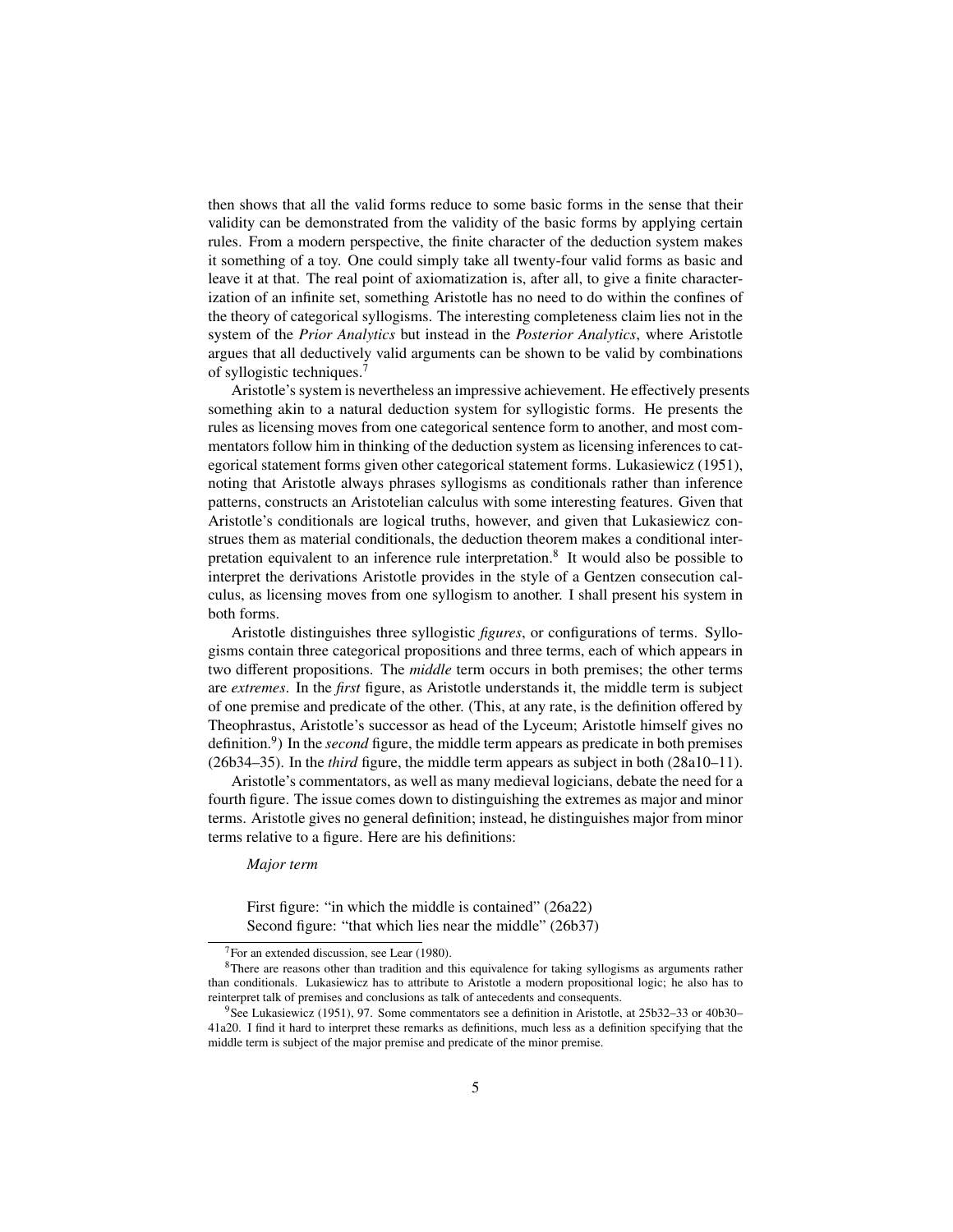Third figure: "that which is further from the middle" (28a13)

*Minor term*

First figure: "which comes under the middle" (26a23) Second figure: "that which is further away from the middle" (26b38) Third figure: "that which is nearer to [the middle]" (28a14)

These are unsatisfactory in several respects. They suggest no general meaning of 'major' and 'minor'; the two switch roles completely between the second and third figures. The definition for first figure works well for the syllogism known to the medievals as *Barbara*:

Every *M* is *P* Every *S* is *M* ∴ Every *S* is *P*

But it fails for others. Consider *Ferio*:

No *M* is *P* Some *S* is *M* ∴ Some *S* is not *P*

Here the middle term, *M*, is not contained in *P*; in fact, the two are completely disjoint.

John Philoponus (490–570), a sixth-century Alexandrian commentator, first defines major and minor terms in the way that is now standard: The major term is the predicate of the conclusion; the minor term is the subject of the conclusion.<sup>10</sup> That definition, of course, makes it easy to distinguish two figures within what Aristotle considered the first: those in which the middle term is the subject of the major premise (which remain first figure) and those in which it is subject of the minor premise (fourth figure). It is then possible to specify a syllogism completely by indicating its figure (first, second, third, or fourth) and its mood (the categorical statement forms in the order  $\langle$  major premise, minor premise, conclusion)): thus, 1AAA, 2EIO, 3IAI, etc.

Aristotle's deduction system proceeds by listing acceptable immediate inferences, inferences from one categorical statement form to another, that act as rules of inference. The first and most important is *conversion*. Particular affirmative and universal negative statement forms convert:

*Conversion*

Some *S* is  $P \Leftrightarrow$  Some *P* is *S* No *S* is  $P \Leftrightarrow$  No *P* is *S* 

<sup>10</sup>*In Aristotelis Analytica Priora commentaria*, Wallies, ed., 67.27–29, quoted in Spade (2002), 20: "So we should use the following rule for the three figures, that the major is the term in predicate position in the conclusion, and the minor [is the term] in subject position in the conclusion."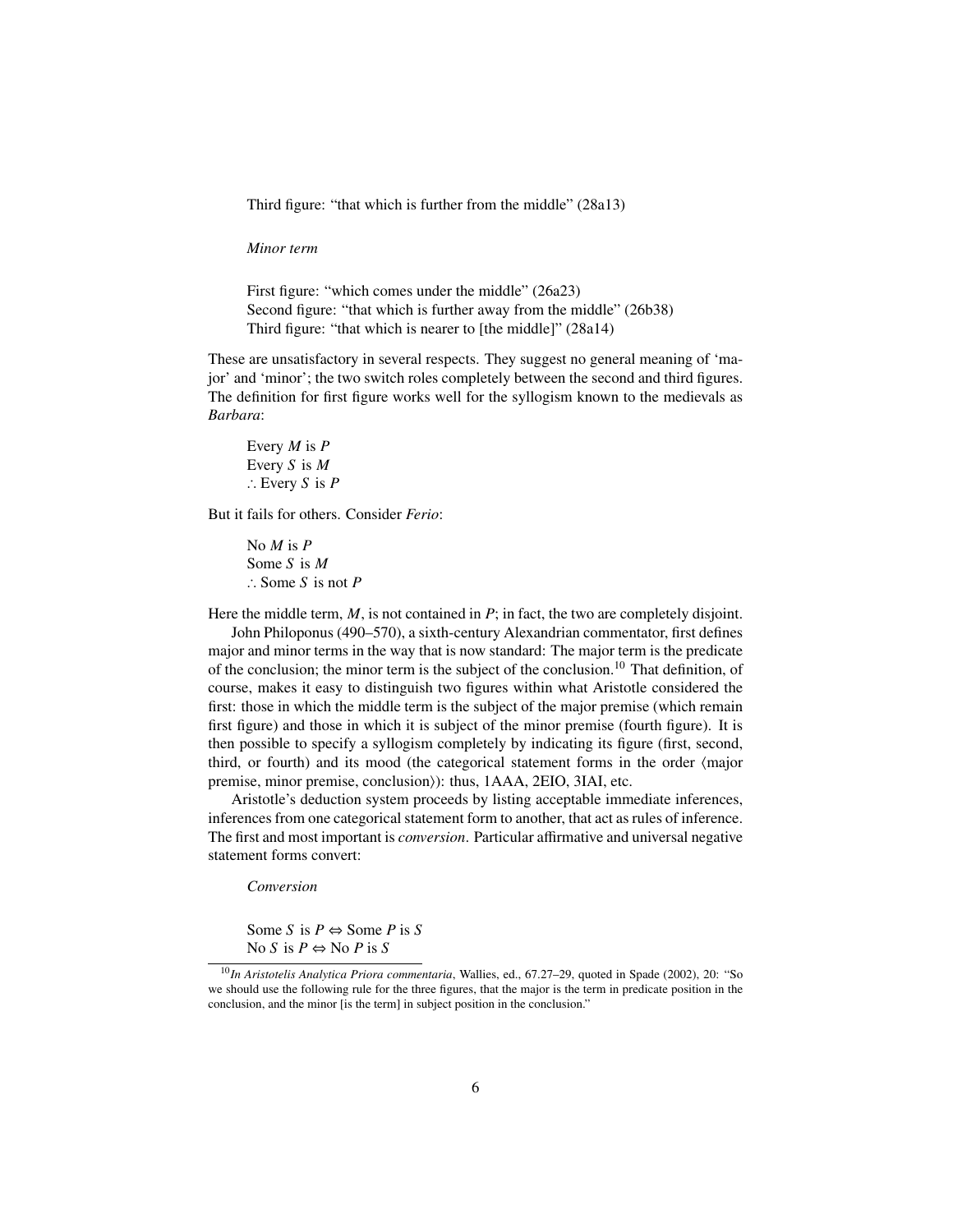A second inference rule is *conversion per accidens*, and raises issues of existential import, to which we will turn in the next section. Universal affirmatives do not convert *simply*, as in the above rule; 'every *S* is *P*' and 'every *P* is *S*' are not equivalent. But Aristotle assumes that all terms have nonempty extensions, and so allows the move from *A* forms to *I* forms:

*Conversion per accidens*

Every *S* is  $P \Rightarrow$  Some *P* is *S* 

Aristotle's third inference rule is *reductio ad absurdum*, or indirect proof, together with rules about which categorical statement forms contradict which:

*Contradictories*

NOT Every *S* is  $P \Leftrightarrow$  Some *S* is not *P* NOT Some *S* is not  $P \Leftrightarrow$  Every *S* is *P* NOT Some *S* is  $P \Leftrightarrow$  No *S* is *P* NOT No *S* is  $P \Leftrightarrow$  Some *S* is *P* 

Thus, *A* and *O* forms are contradictories, as are *I* and *E* forms; they always have opposite truth values.

Armed with these rules, we can reduce some syllogisms to others. Aristotle first shows that we can reduce all syllogisms to first-figure patterns. The first-figure syllogisms serve as axioms, if we think of the deduction system as moving us from syllogisms to syllogisms in the style of a consecution calculus, or as inference rules, if we think of it as moving us from statement forms to statement forms in a more typical natural deduction system. From first-figure syllogisms we can deduce all syllogisms by means of the other rules of inference.

Most deductions are direct. Consider, for example, the second figure pattern known as *Cesare* (2EAE):

No *P* is *M* Every *S* is *M* ∴ No *S* is *P*

We can convert the first premise to obtain the first-figure syllogism *Celarent* (1EAE):

No *M* is *P* Every *S* is *M* ∴ No *S* is *P*

We can think of this deduction in two ways. The first is a series of steps, each of which is a categorical statement form:

1. No *P* is *M* (Assumption)

2. Every *S* is *M* (Assumption)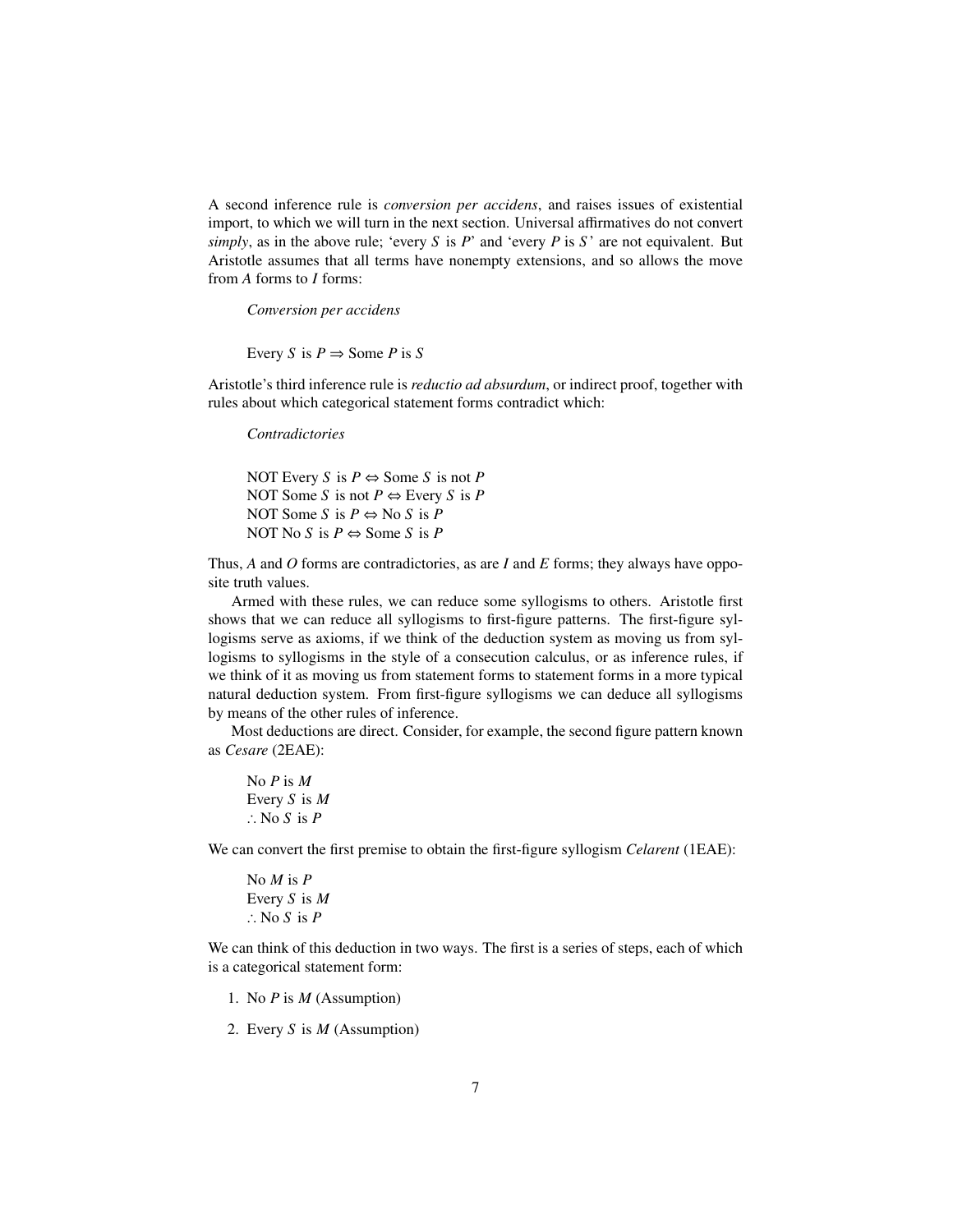- 3. No *M* is *P* (Conversion, 1)
- 4. No *S* is *P* (1EAE, 3, 2)

Note that we here use a first-figure syllogism as a rule of inference.

The second, in the style of the Gentzen consecution calculus, is a quick deduction from one syllogism to another:

- 1. No *M* is *P*, Every *S* is  $M \vdash$  No *S* is *P* (1EAE)
- 2. No *P* is *M*, Every *S* is  $M \vdash$  No *S* is *P* (Conversion, 1)

Which style of deduction most closely matches Aristotle's conception? Probably the former. Here is his deduction of *Cesare* (substituting variables appropriately):

Let *M* be predicated of no *P*, but of every *S*. Since, then, the negative is convertible, *P* will belong to no *M*: but *M* was assumed to belong to every *S* : consequently *P* will belong to no *S* . This has already been proved.

This seems to take the lines of the proof as categorical statement forms rather than syllogisms.

Two syllogisms cannot be reduced to first-figure syllogisms directly. Consider this second-figure syllogism, *Baroco* (2AOO):

Every *P* is *M* Some *S* is not *M* ∴ Some *S* is not *P*

We can pursue an indirect proof:

- 1. Every *P* is *M* (Assumption)
- 2. Some *S* is not *M* (Assumption)
- 3. NOT Some *S* is not *P* (Assumption for reductio)
- 4. Every *S* is *P* (Contradictories, 3)
- 5. Every *S* is *M* (1AAA, 1, 4)
- 6. NOT Every *S* is *M* (Contradictories, 2)
- 7. Some *S* is not *P* (Reductio, 3–6)

If we think of the system as moving from syllogisms to syllogisms, we can frame the argument in this way, where we view reductio as a rule allowing us to move from a syllogism  $p, q \in r$  to  $p$ , NOT  $r \in \text{NOT } q$  (or  $q$ , NOT  $r \in \text{NOT } p$ ), and then switch the order of the premises:

- 1. Every *P* is *M*, Every *S* is  $P \vdash$  Every *S* is *M* (1AAA)
- 2. NOT Every *S* is *M*, Every *P* is  $M \text{ }\vdash$  NOT Every *S* is *P* (Reductio, 1)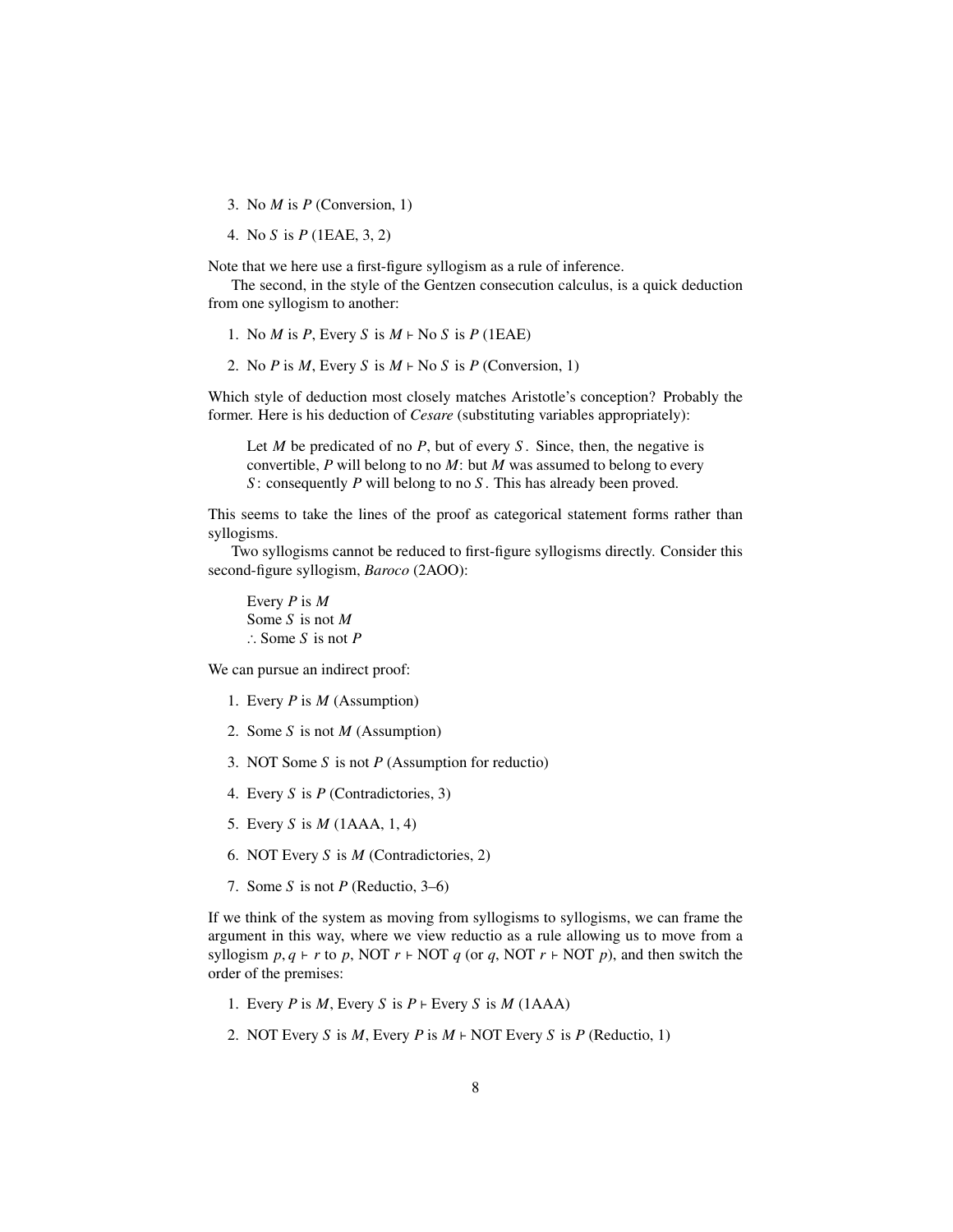3. Some *S* is not *M*, Every *P* is  $M \vdash$  Some *S* is not *P* (Contradictories, 2)

4. Every *P* is *M*, Some *S* is not  $M \vdash$  Some *S* is not *P* (Order, 3)

Aristotle can show, in either fashion, that all syllogisms reduce to first-figure syllogisms.

In fact, they all reduce to just two patterns, 1AAA (*Barbara*), which we have already met, and 1AII (*Darii*):

Every *M* is *P* Some *S* is *M* ∴ Some *S* is *P*

For the moment, consider Aristotle's more restricted claim. All we need to do to show this is reduce the other first-figure patterns to those two. To take an example, consider the first-figure syllogism *Ferio* (1EIO):

No *M* is *P* Some *S* is *M* ∴ Some *S* is not *P*

We can reduce this as follows:

1. No *M* is *P* (Assumption)

2. Some *S* is *M* (Assumption)

3. NOT Some *S* is not *P* (Assumption for reductio)

4. Every *S* is *P* (Contradictories, 3)

5. Some *M* is *S* (Conversion, 2)

6. Some *M* is *P* (1AII, 4, 5)

7. NOT Some *M* is *P* (Contradictories, 1)

8. Some *S* is not *P* (Reductio, 3–7)

Or, in consecution form,

- 1. Every *S* is *P*, Some *M* is  $S \text{ }\vdash$  Some *M* is *P* (1AII)
- 2. Every *S* is *P*, Some *S* is  $M \rhd$  Some *M* is *P* (Conversion, 1)
- 3. NOT Some *M* is *P*, Some *S* is  $M \vdash$  NOT Every *S* is *P* (Reductio, 2)
- 4. No *M* is *P*, Some *S* is  $M \rhd$  Some *S* is not *P* (Contradictories, 3)

Aristotle does not take *Darii* as fundamental. Instead, he argues that all syllogisms reduce to universal first-figure syllogisms. He shows, for example, how *Darii* reduces by reducing it to a second-figure syllogism, which in turn reduces to first-figure. His argument (again, replacing variables):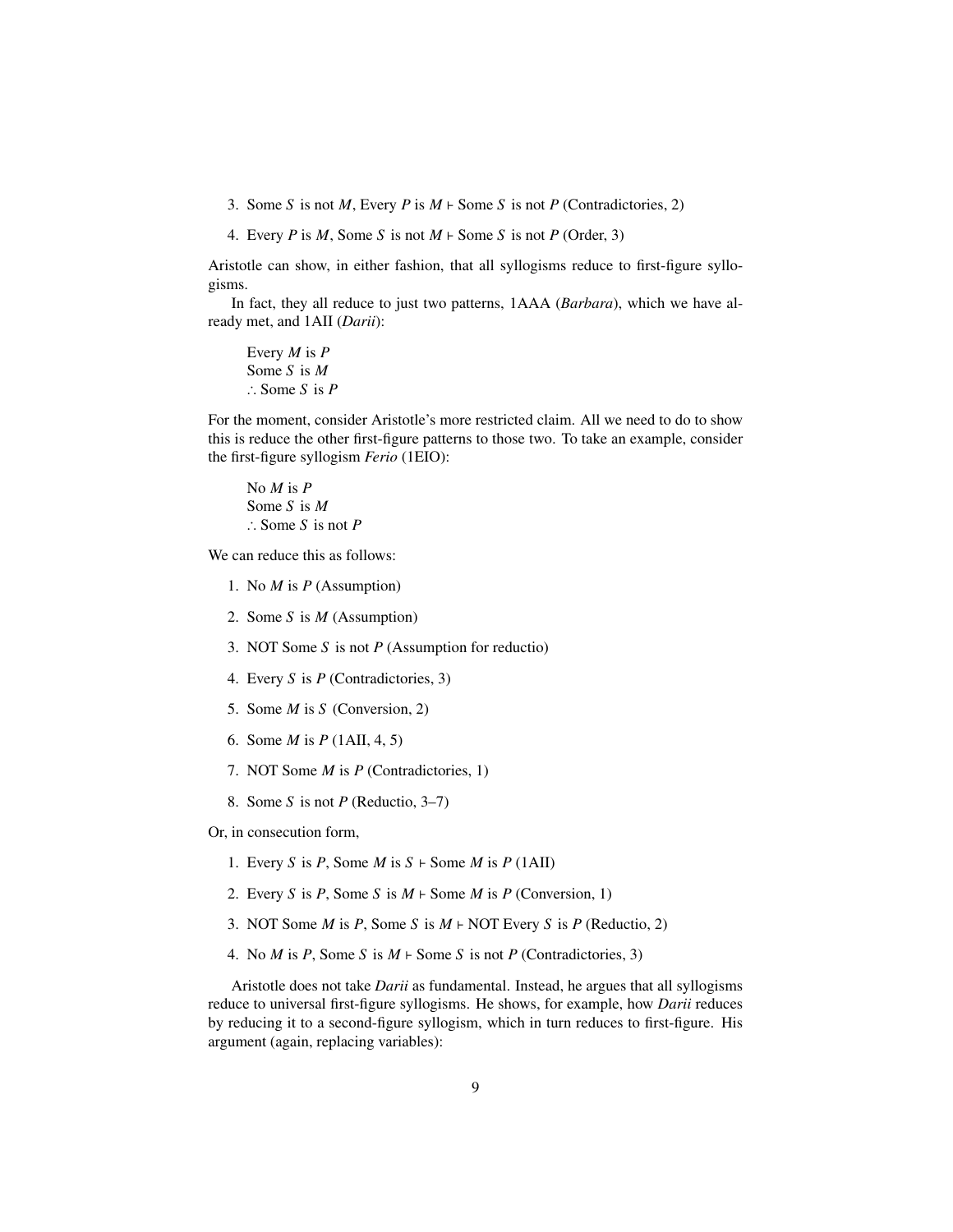... if *P* belongs to every *M*, and *M* to some *S* , it follows that *P* belongs to some *S* . For if it belonged to no *S* , and belongs to every *M*, then *M* will belong to no  $S$ : this we know by means of the second figure. (29b8–10)

We can represent this as follows:

- 1. Every *M* is *P* (Assumption)
- 2. Some *S* is *M* (Assumption)
- 3. NOT Some *S* is *P* (Assumption for reductio)
- 4. No *S* is *P* (Contradictories, 3)
- 5. No *S* is *M* (2AEE, 1, 4)
- 6. NOT No *S* is *M* (Contradictories, 2)

This reduces *Darii* to the second-figure syllogism *Camestres*, which in turn reduces to the universal first-figure syllogism *Celarent*:

- 1. Every *M* is *P* (Assumption)
- 2. No *S* is *P*
- 3. No *P* is *S* (Conversion, 2)
- 4. No *M* is *S* (1EAE, 3, 1)
- 5. No *S* is *M* (Conversion, 4)

But we could also reduce universal negative first-figure syllogisms to *Darii*. So, it is possible to see every syllogism as derived rule of inference if we take *Barbara* and either *Celarent* or *Darii* as basic rules.

# 1.3 The Square of Opposition

In *De Interpretatione* 7 Aristotle discusses logical relations between categorical propositions, formulating what has become known as the square of opposition. As early as the second century CE, diagrams of the square began to appear in logic texts; they became commonplace by the twelfth century. As we have seen, Aristotle takes universal affirmatives and particular negatives as contradictories, propositions having opposite truth values. He similarly takes particular affirmatives to contradict universal negatives. Aristotle adds to these relations several others.

First, and explicitly, universal affirmatives and universal negatives are *contraries*: they cannot both be true. 'Every *S* is *P*' and 'No *S* is *P*' may both be false, but cannot both be true (17b3–4, 21).

Second, in consequence, particular affirmatives and negatives are what later came to be known as *subcontraries*: they can both be true, but cannot both be false. Suppose 'Some *S* is *P*' and 'Some *S* is not *P*' were both false. Then their contradictories, 'Every *S* is *P*' and 'No *S* is *P*,' would both be true. As contraries, however, they cannot be.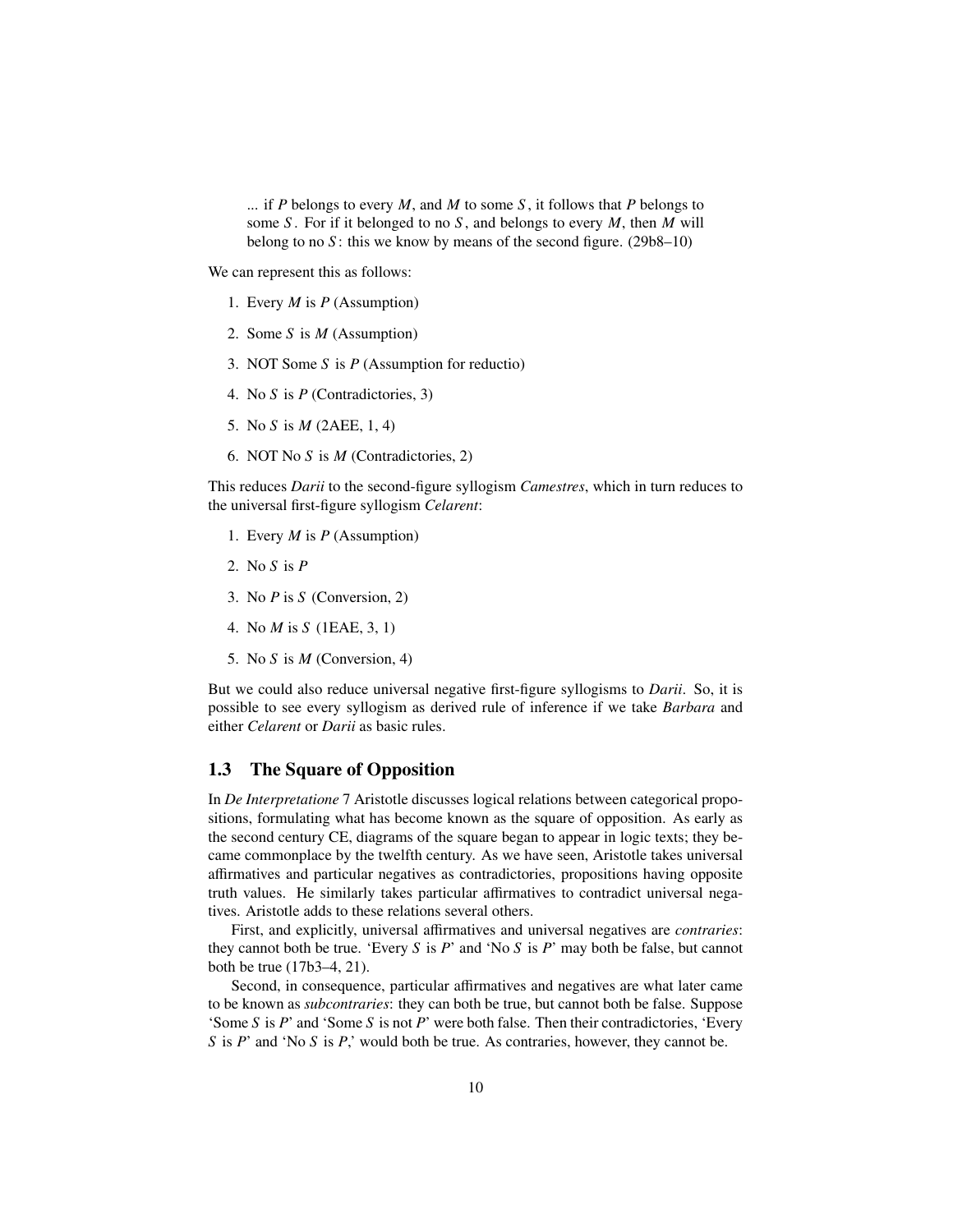Third, universals imply their corresponding particulars. Suppose 'Every *S* is *P*' is true. Then its contrary 'No *S* is *P*' is false, so its contradictory 'Some *S* is *P*' must be true. A similar argument shows that 'No *S* is *P*' implies 'Some *S* is not *P*.'

Aristotle's theses about contraries and contradictories thus generate a problem. 'Some *S* is *P*' and 'Some *S* is not *P*' cannot both be false, so 'Some *S* is *P* or some *S* is not *P*' is evidently a logical truth. But it appears to be equivalent to 'Some *S* is either *P* or not *P*,' and that appears to be equivalent to 'There is an *S*.' So, Aristotle's theses imply that certain existence claims are logical truths.

We can put the point simply. Suppose there are no *S* s. Then evidently 'Some *S* is *P*' and 'Some *S* is not *P*' are both false, in which case their contradictories, 'Every *S* is *P*' and 'No *S* is *P*,' must both be true. But then they cannot be contraries.

If we are to maintain the core Aristotelian claims that generate the square of opposition, there are only two options. One is to restrict the logic to nonempty terms.<sup>11</sup> The other is to insist that 'Some *S* is not *P*'—or 'Not every *S* is *P*,' as Aristotle phrases the particular negative form in this context—can be true even though there are no *S* s. That strategy in turn divides into two: to treat the two as equivalent, and use the latter to motivate the thought that 'Some *S* is not *P*' does not imply that there are *S* s, or to deny the equivalence of 'Some *S* is not *P*' and 'Not every *S* is *P*' as Abelard (1079– 1142) does, holding that only the former has existential import and that the latter is the proper inhabitant of the square of opposition. It is interesting that Aristotle used that form when articulating the square. Boethius substitutes the usual particular negative form, however, and most logicians followed his lead, even once Abelard pointed out the possibility of drawing a distinction.

# 2 Quantifiers in Medieval Logic

# 2.1 The Old Logic

The disappearance of Aristotle's logical works after the sixth century, when John Philoponus (490–570) and Simplicius (490–560) had access to them and wrote their important commentaries, placed medieval logicians at a great disadvantage. They knew logic chiefly through the works of Porphyry and Boethius. The logical tradition that grew in that somewhat thin soil became known as the *logica vetus*—the Old Logic.

Porphyry (234–305), a Phoenician neo-Platonist, wrote commentaries on Aristotle's *Categories* that are now mostly lost. But he also wrote the *Isagoge* (Introduction), which became hugely influential, largely by way of Boethius's commentary on it, throughout the following millennium. Porphyry sought to avoid deep philosophical questions, but his formulation of them influenced medieval thinkers for centuries.

<sup>&</sup>lt;sup>11</sup>Thus, Buridan (2001): "Aristotle did not intend to speak about fictive terms, namely, ones that supposit for nothing, such as 'chimera' or 'goatstag,' but about terms each of which supposit for something" (382). Inspired by the square of opposition for modal propositions, which modern logic generally still endorses ('It is necessary that  $p'$  and 'It is necessary that not  $p'$  are contraries, 'It is necessary that  $p'$  and 'It is possible that not *p*' are contradictories, etc.), one might think of construing Aristotle's quantifiers as ranging over possible objects. The problem of empty terms then becomes a problem of impossible terms; what is one to say about 'Some round squares are not square'?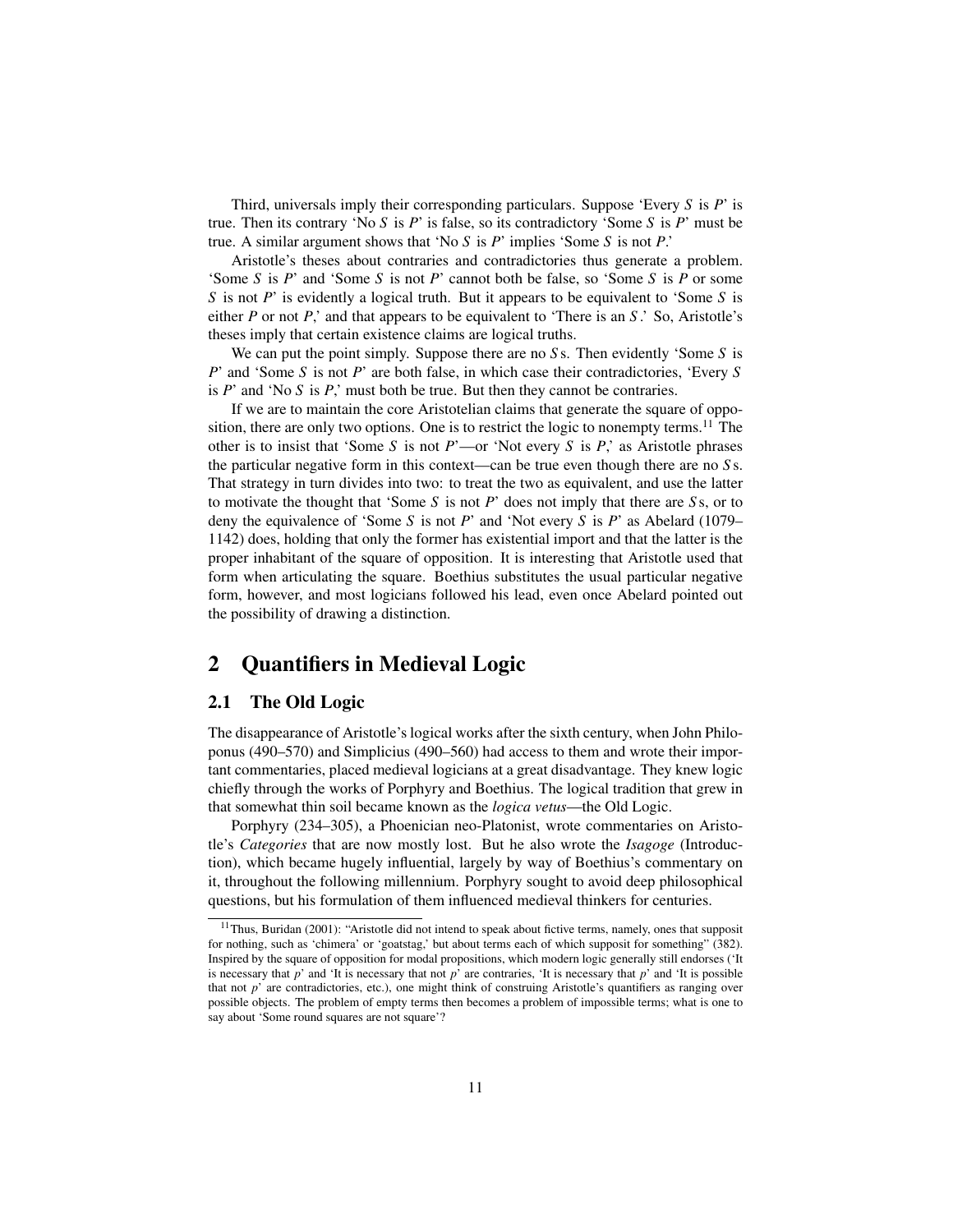Boethius (475?–526?), son of a Roman consul and father of two others, translated and commented on Porphyry's *Isagoge* as well as Aristotle's *Prior Analytics*. He wrote two works on categorical syllogisms. Though most scholars see him as making few original contributions to logic, and in particular to the theory of quantification, we have already seen one vital contribution, namely, the reformulation of categorical statement forms to put determiners in initial position, e.g., of '*P* belongs to every *S* ' as 'Every *S* is *P*.' That reformulation made it possible for medieval thinkers to see quantifiers straightforwardly as relations between terms, enabling them to develop the doctrine of distribution, the *dictum de omni et nullo*, and the general theory of terms that transformed the Old Logic first into the *logica nova* and then into the late medieval theory of terms.<sup>12</sup> Boethius also discusses conversion at length, adding to Aristotle's theory in several respects. He has a great interest in the infinite (*infinitum*) terms discussed briefly by Aristotle in *De Interpretatione* 10, and in particular in the equivalence of 'No *S* is *P*' and 'Every *S* is *nonP*' (20a20–21), called *equipollence* throughout the medieval period and later known as *obversion*. This leads him to supplement Aristotle's theory of categorical syllogisms in various ways. First, he adds a new form of conversion *per accidens*, allowing the transition from universal to particular negatives:

*Boethian conversion per accidens*

#### No *S* is  $P \Rightarrow$  Some *nonP* is *S*

This follows directly from Aristotelian conversion *per accidens* given the above equivalence. It also follows, of course, from subalternation and simple conversion. Second, Boethius adds a thoroughly new form of conversion, *contraposition*.

Discussions of contraposition are common in Old Logic texts. Illustrative is the *Abbreviatio Montana*, a short summary of logic written in the mid-twelfth century by the monks of Mont Ste. Geneviève. It provides an overview of the Old Logic, the theory that had developed from Porphyry and Boethius without the direct influence of the *Prior Analytics*. Though it follows Aristotle in most respects, it diverges from the *Prior Analytics* in some striking ways.

The first divergence concerns the nature of logic itself. Aristotle's subject is demonstration: what follows from what. The *Abbreviatio Montana*, in contrast, locates logic within the sphere of rhetoric. The art with which it is concerned is dialectic, whose purpose is "to prove in the basis of readily believable arguments a question that has been proposed" (77). Its goal is persuasion, "to produce belief regarding the proposed question."

A second divergence concerns the nature of quantifiers. The *Abbreviatio Montana* includes singular propositions along with universals, particulars, and indefinites in its catalogue of categorical propositions, and defines them in an interesting way, distinguishing the determiner from the noun phrase. A universal proposition is one that "has

<sup>&</sup>lt;sup>12</sup>See Martin 2009. I am setting aside here another important contribution with some connection to our subject, namely, Boethius's contribution to the theory of topics, which eventually blended into the theory of quantification in the *logica nova*. Boethius took two very different approaches to the theory of topics those of Aristotle and Cicero (106–43 BC)—and unified them within a generally Aristotelian framework, organizing what appears in the *Topics* of both Aristotle and Cicero to be a disorganized collection of insights and putting the theory into a form in which it remained influential until the Renaissance.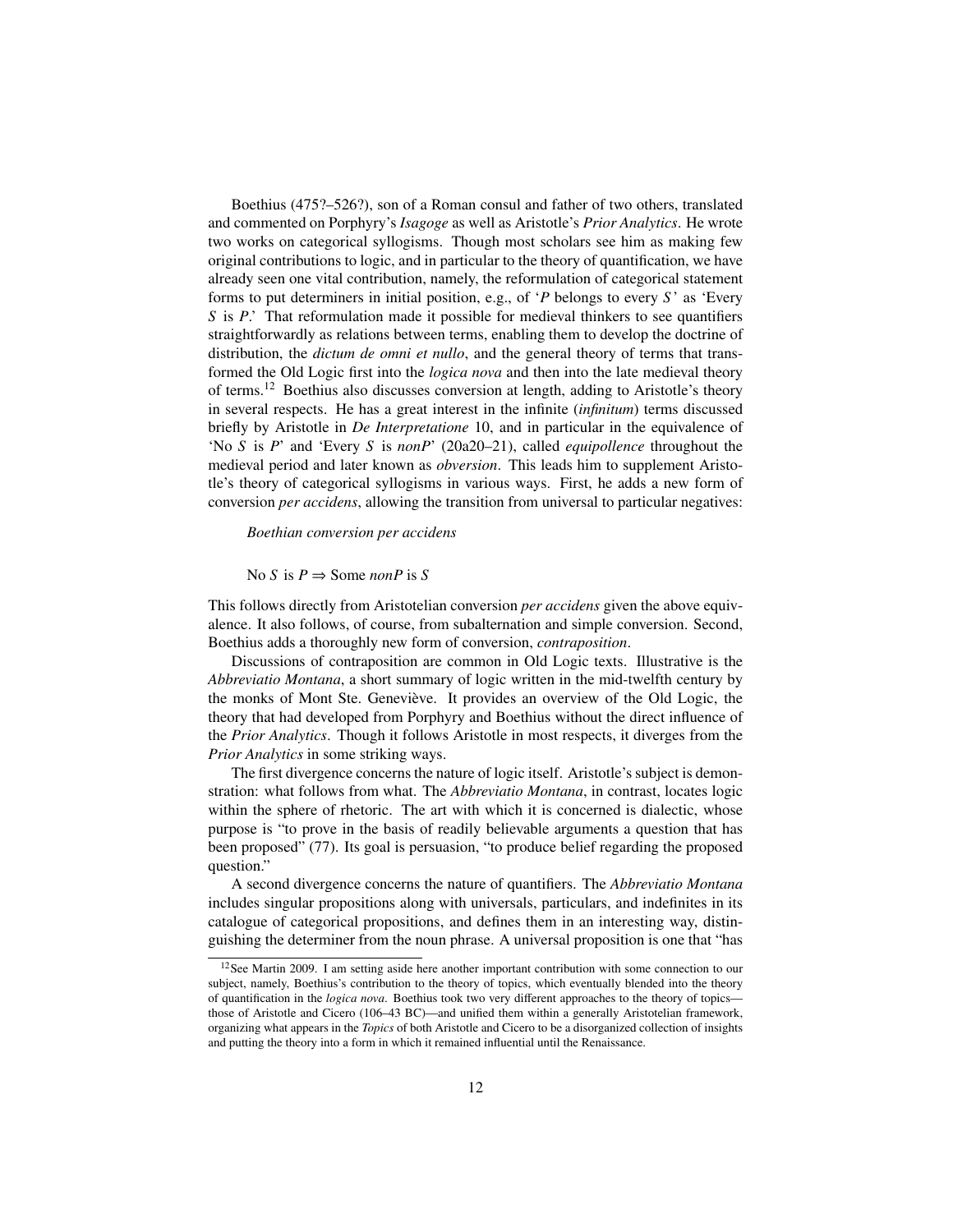a universal subject, stated with a universal sign" (80). A particular proposition, similarly, has a particular subject stated with a particular sign. An indefinite has no sign at all. A singular proposition "has a singular subject stated with a singular sign, as in 'Socrates is reading.'" A proper name is thus both a subject and a sign.

The *Abbreviatio Montana* follows Boethius, distinguishing *finite* terms such as 'man,' 'stone,' and so on from *infinite* terms such as 'non-man,' 'non-stone,' and so on. In contraposition,

The predicate is turned into a subject, and the subject is turned into a predicate; the finite terms are made infinite, while the signs remain the same. Universal affirmatives and particular negatives are converted with this sort of conversion. How? In this way: 'Every man is an animal': 'Every nonanimal is a non-man'; 'Some man is not an animal': 'Some non-animal is [not] a non-man'; 'No man is an animal': 'No non-animal is a non-man'; 'Some man is an animal'; 'Some non-animal is a non-man.' (*Abbreviatio Montana* 83)

Following Boethius, the Old Logic texts define contraposition accordingly:

*Contraposition*

Every *S* is  $P \Leftrightarrow$  Every *nonP* is *nonS* Some *S* is not  $P \Leftrightarrow$  Some *nonP* is not *nonS* 

The *Abbreviatio Montana* lists contraposition among the conversions applicable to propositions sharing both terms. But Aristotle would hardly count 'Every man is an animal' and 'Every non-animal is a non-man' as sharing terms. Allowing infinite terms into Aristotle's framework, moreover, threatens to break down the entire system. It allows the expression of categorical propositions such as 'No non-animal is a non-man' and 'Some non-animal is a non-man' which have no categorical equivalents expressible in finite terms.<sup>13</sup> The *Introductiones Norimbergenses* provides a table including such propositions (309, f. 54r):

Every man is an animal ⇔ No man is a non-animal Every man is a non-animal ⇔ No man is an animal Every non-man is an animal ⇔ No non-man is a non-animal Every non-man is a non-animal ⇔ No non-man is an animal

The presence of infinite terms also allows the formulation of valid inference patterns that have no place in Aristotle's system, such as

No *nonM* is *nonP* No *S* is *M* ∴ Every *S* is *P*

Such inference patterns went unnoticed in the Old Logic, and even in the New. It would be two hundred years before John Buridan would expand the theory of the syllogism to include them, and more than seven hundred years before Lewis Carroll (1896,

<sup>&</sup>lt;sup>13</sup>The former is equivalent to 'Everything is an animal or a man,' the latter to its negation.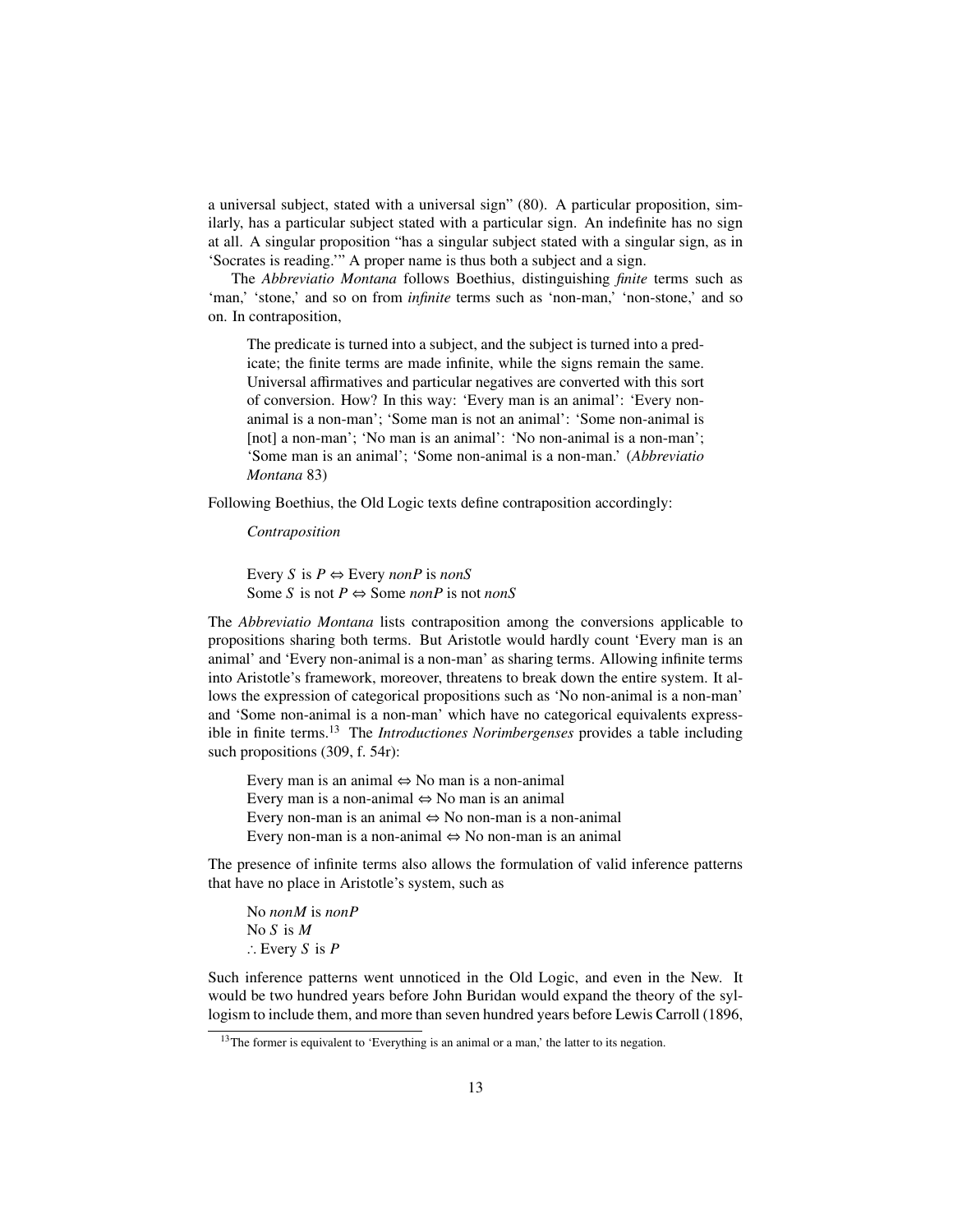1977)would write about them and use them to mock the syllogistic rules of the New Logicians, which nineteenth-century textbook writers would regurgitate—Buridan's contributions long having been forgotten. The syllogism above, for example, has several shocking features. It appears to equivocate on its middle term. It derives an affirmative conclusion from two negative premises. It is first-figure, with a universal affirmative conclusion, but it certainly is not *Barbara*.

It does, however, reduce readily to *Barbara*, given a rule of Obversion recognizing the equivalences:

Some *S* is *nonP*  $\Leftrightarrow$  Some *S* is not *P* Every *S* is *nonP*  $\Leftrightarrow$  No *S* is *P* No *S* is *nonP*  $\Leftrightarrow$  Every *S* is *P* Some *S* is not *non*  $P \Leftrightarrow$  Some *S* is  $P$ 

The deduction goes as follows:

- 1. No *nonM* is *nonP* (Assumption)
- 2. No *S* is *M* (Assumption)
- 3. Every *nonM* is *P* (Obversion, 1)
- 4. Every *S* is *nonM* (Obversion, 2)
- 5. Every *S* is *P* (Barbara, 3, 4)

It is somewhat surprising, then, that no one noticed the additional power that recognition of infinite terms and immediate inferences of contraposition and obversion grant. A defender of the Old Logic who realized its power might have been in an excellent position to combat the New Logic's shift in focus.

Another manifestation of the added power of the Old Logic lies in its effect on Aristotle's reduction of syllogisms to first-figure forms. Aristotle shows that all valid syllogisms reduce to *Barbara* and either *Darii* or a negative form such as *Celarent*. We could go even further with obversion, reducing *Celarent* and *Darii* to *Barbara*, thus deriving every syllogism from the single form 1AAA.<sup>14</sup>

The additional power of the Old Logic, however, creates additional problems with the square of opposition. We saw earlier that if *S* is empty, 'Some *S* is *P*' and 'Some *S* is not *P*' are both false. By contradictories, then, 'Every *S* is *P*' and 'No *S* is *P*' must both be true. But then they cannot be contraries. That is bad enough, perhaps, though we might reassure ourselves that Aristotle intended his theory as a tool for demonstrative science, the terms of which would not be empty. Adding obversion and contraposition, however, undermine any such reassurance. The *Abbreviatio Montana* passes over the difficulties contraposition introduces, but the monks of Mount Ste. Geneviève discuss them at length in their accompanying twelfth-century manuscript *Introductiones Montana Minores*. They worry that contraposition entails not only that

<sup>&</sup>lt;sup>14</sup>Surprisingly, no Old Logician seems to recognize this. But the deduction is not difficult. Assume *Celarent*: No  $\overline{M}$  is  $P$ , Every  $\overline{S}$  is  $M \vdash N$  o  $S$  is  $P$ . Two applications of Obversion reduce this to *Barbara*: Every  $M$  is non $P$ , Every  $S$  is  $M \vdash$  Every  $S$  is non $P$ .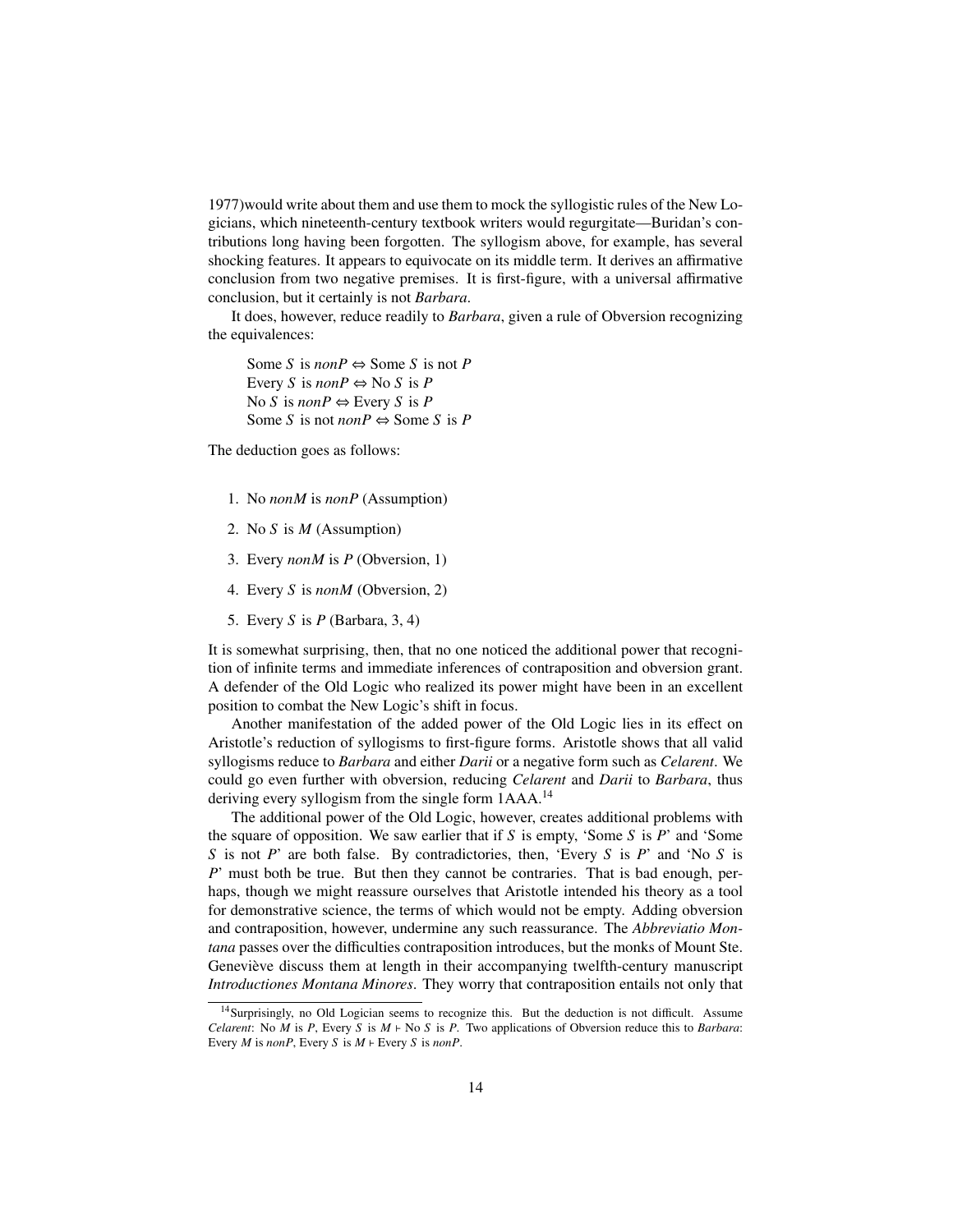the subject term is nonempty, but that *no term in the language* is empty. Here, for example, is a simple argument from a completely unrelated categorical proposition to the existence of stones:

If 'every man is an animal' is true, so is 'every non-animal is a non-man,' by the same reasoning [i.e., by contraposition]. And if every non-animal is a non-man, every stone is a non-man, by the topic "from the whole" [i.e., since every stone is a non-animal]. And if every stone is a non-man, every stone exists ("from the part"). (34, f. 41rb, my translation)

Not only may there be no empty terms, whether involved in the reasoning under consideration or not; there can be no universally applicable terms.

'Every man is a thing.' This proposition is true; therefore its converse by contraposition, 'every non-thing is not a man,' is too. But if that is so, then every non-thing exists, because whatever is a non-man exists.

This shows that it is not possible to convert propositions having terms applying to everything. (34–35, f. 160r, my translation)

The monks, following Abelard, conclude that the particle 'not' should not be used to form infinite terms, but instead be restricted to negating propositions.

The monks also consider objections to simple conversion, but reject them as relying on misleading linguistic forms. 'Some old man was once a boy' might appear, outrageously, to imply that some boy was once an old man, but this is a fallacy based on tense.

# 2.2 The New Logic

No one knows how the logical works of Aristotle that had been missing for centuries were once again found, but increased travel to Constantinople, due in part to economic growth and in part to the Crusades, seems to have led a number of scholars to investigate Byzantine libraries and begin translation projects that included the works of Aristotle. The discovery of Aristotle's logical works in the late twelfth century changed logic significantly, leading to the development of the *logica nova*—the New Logic.

The texts of the New Logic begin just as those of the Old Logic do, with an account of sounds, words, nouns, verbs, and the standard Aristotelian definition of a statement or proposition as an expression signifying what is true or false (*Propositio est oratio verum vel falsum significans*). But the remainder of the texts diverge significantly from those of the Old Logic in emphasis. They also include a number of new theoretical developments, including the doctrine of distribution, the development of rules for determining the validity of syllogisms, and the theory of supposition.

One sign of the shift in emphasis is the emergence of mnemonics for syllogisms and deductions. The *Ars Emmerana* and *Ars Burana*, twelfth-century Old Logic texts, end their treatments of syllogisms with some syllables that stand for the valid moods in various syllogistic figures.<sup>15</sup> Those syllables did not catch on. But by the time of Peter

<sup>15</sup>See *Ars Emmerana* 173, 49ra; *Ars Burana* 200, f. 111r, 203, 112r, and 205, 112v. The syllables, VIO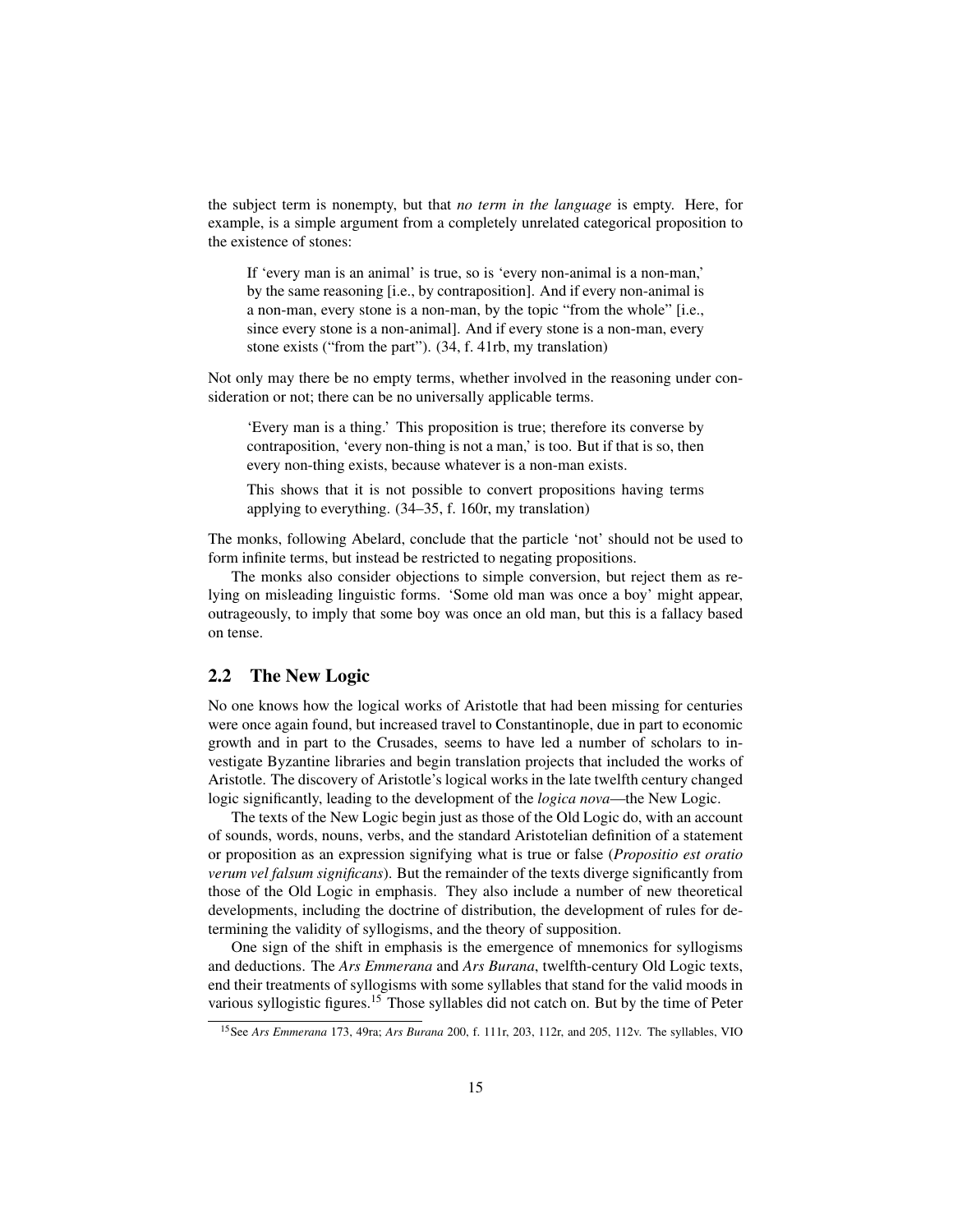of Spain's *Summulae Logicales* a century later, a verse encoding such information had caught on and become standard. As Peter has it:

Barbara Celarent Darii Ferio Baralipton Celantes Dabitis Fapesmo Frisesomorum Cesare Cambestres Festino Barocho Darapti Felapto Disamis Datisi Bocardo Ferison.<sup>16</sup>

These expressions, seemingly nonsensical, encode a great deal of information. The first two lines are the first-figure syllogisms in Aristotle's scheme. (The second line would later be reckoned as fourth figure.) The third line, except for the last word, lists the second-figure syllogisms; the final word of that line and the final line list the thirdfigure syllogisms. The vowels represent the categorical statement forms that make up the syllogism. Thus, *Barbara* consists of three universal affirmatives; *Celarent*, a universal negative and a universal affirmative, with a universal negative conclusion; and so on. The initial consonant specifies the first-figure syllogism to which the syllogism in question reduces. Thus, *Festino* reduces to *Ferio*; *Datisi* reduces to *Darii*. An 's' indicates simple conversion; a 'p,' conversion *per accidens*; an 'm,' a transposition of premises; a 'c,' a *reductio ad absurdum* (that is, by contradiction).

The emergence of such verses might be taken as indicating the importance of Aristotle's deductive method in the theory of syllogisms from a thirteenth-century point of view. But it is more likely just the reverse. Logic students memorized the verse; that removed the need to become skilled at the deductive technique. As Lukasiewicz has shown, Aristotle's deductive method allows one to establish the validity of a wide variety of complex arguments that go far beyond Aristotle's simple forms. Reducing the method to a memorized verse, however, removed it as a living logical technique. It also removed the need for the extensive discussions of metaprinciples governing each figure that occupied most Old Logic texts.

Peter of Spain's *Summulae Logicales*, also known as the *Tractatus*, is perhaps the most influential logic textbook in history.<sup>17</sup> It became the standard textbook in the universities for at least four centuries. It makes or at least marks the theoretical innovations of the New Logicians—a group, often known as *terminists*, that includes William of Sherwood (1190–1249) and Lambert of Auxerre.

Peter's *Tractatus* reviews the rules governing syllogisms in each figure, but, beforehand, does something quite new by proposing rules that apply to syllogisms of any figure. His rules:

1. No syllogism can be made of propositions that are entirely particular, indefinite, or singular.

NON EST LAC VIA MEL VAS ERB ARC/ REN ERM RAC OBD/ EVA NEC AVT ESA DVC NAC, do not follow an obvious code and convey much less information than the more complex expressions that succeeded them.

<sup>&</sup>lt;sup>16</sup>Peter of Spain 1972, 52. This appears unaltered in Buridan 2001, 320, except that he adds punctuation after 'Frisesomorum' and 'Barocho' to signal the shift from one figure to another. Kretzmann 1966, 66n, guesses that William of Sherwood may have invented this verse, though some of the terms appear to have been in use earlier.

<sup>&</sup>lt;sup>17</sup>Historians disagree about who Peter of Spain was; a leading theory is that he became Pope John XXI. For issues surrounding the text, see de Rijk 1968, 1972, and 1982. Peter probably wrote the *Tractatus* around 1240; see de Rijk 1972, lvii.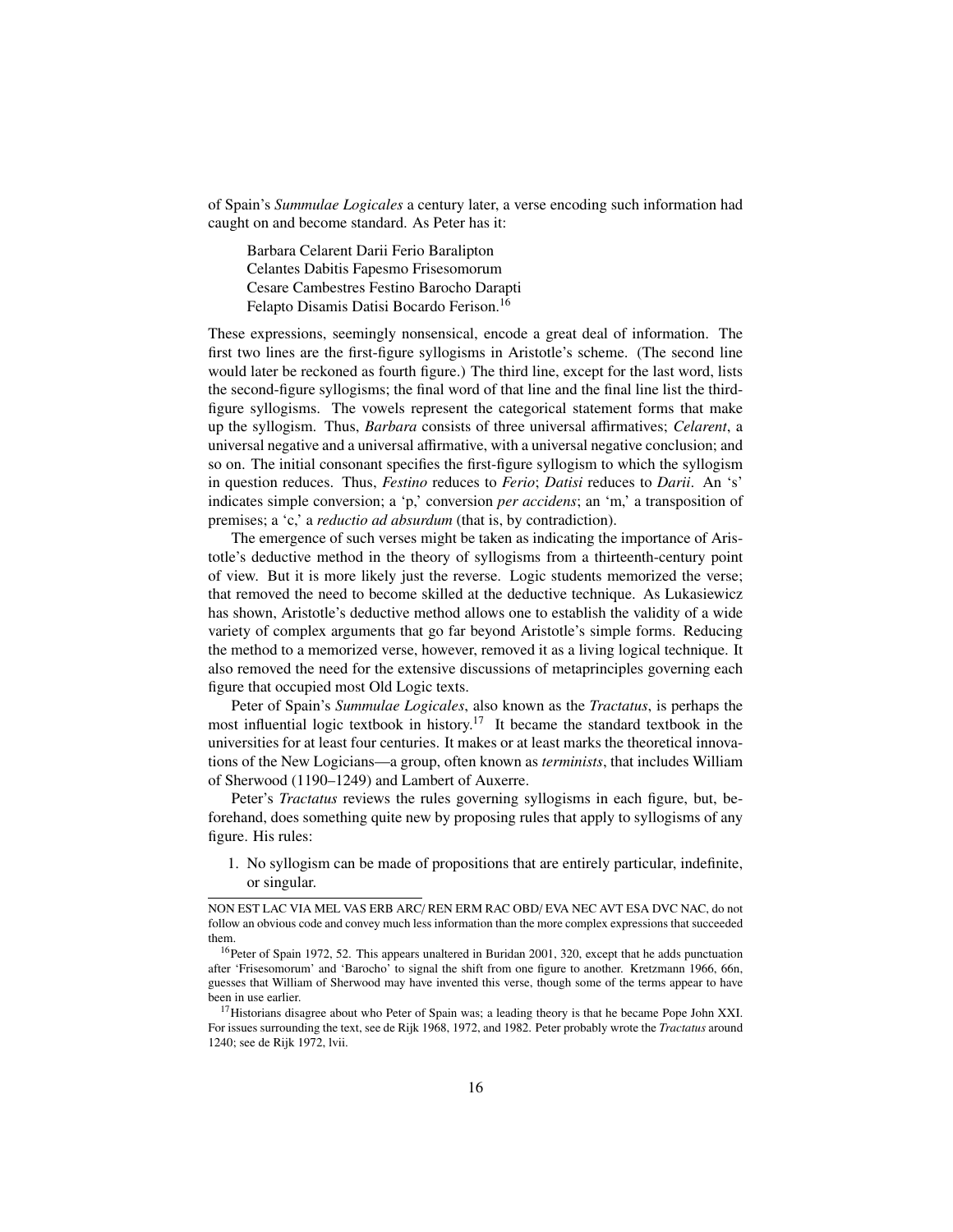- 2. No syllogism in any figure can be made of propositions that are entirely negative.
- 3. If one of the premises is particular, the conclusion must be particular; but not conversely.<sup>18</sup>
- 4. If one if the premises is negative, the conclusion is negative; and conversely.
- 5. The middle term must never be placed in the conclusion.

These rules plainly do not suffice to determine the validity or invalidity of any argument of generally syllogistic form. They narrow the possible syllogistic moods to AAA, EAE, AEE, AII, IAI, AOO, OAO, EIO, IEO, and the subaltern moods AAI, AEO, and EAO. But they say nothing about figure; they do not distinguish major terms and premises from minor terms and premises. 1AEE, for example, satisfies all these rules but fails to be valid. ("Every *M* is *P*; No *S* is *M*; ∴ No *S* is *P*.") The rules are nevertheless important, for they mark the beginning of a quest for a complete set of rules capable of serving as a decision procedure for syllogisms.

Peter's *Tractatus* outlines the doctrine of distribution. His definition of distribution is somewhat obscure: "Distribution is the multiplication of a common term effected by a universal sign" ("*Distributio est multiplicatio termini communis per signum universale facta*" (209)). Lambert of Auxerre reverses the metaphor: "Distribution is the division of one thing into divided [parts]" (139). Both, however, see distribution as something a determiner such as 'all' does to a common noun. They distinguish collective from distributive readings, and observe that universal affirmative determiners ('all,' 'every,' 'each,' etc.) distribute the subject term but not the predicate term, while universal negative determiners distribute both terms. Particular determiners do not distribute their subject or predicate terms. Negated terms reverse in distribution, however, so the predicate of a particular negative proposition is distributed. The intuitive significance of distribution is that distributed terms say something about everything in their extensions. To say that every man is an animal is to say something about each and every man. To say that no animal is a stone is to say something about every animal and also about every stone.

Both Peter and Lambert recognize that distribution plays a role in syllogistic reasoning. There can be no syllogism without a universal premise, they note. But not until the fourteenth century does anyone see how to use distribution to extend Peter's rules to a decision procedure.

### 2.3 The Mature Logic of Terms

Walter Burley (also Burleigh; 1275–1344) develops a theory of consequences relevant mostly to the history of the logical connectives.<sup>19</sup> But he links his theory to distribution in a way important to the development of the doctrine, for he sees how distribution matters to syllogistic reasoning. Burley thinks first about conversion. Universal negatives convert simply; universal affirmatives do not. Similarly, particular affirmatives convert

<sup>&</sup>lt;sup>18</sup>Oddly. Peter lists this rule twice.

<sup>&</sup>lt;sup>19</sup>For more on Burley and fourteenth-century logical developments, see Geach 1962, Ockham 1974, 1980, King 1985, Normore 1999, Spade 2002, and Dutilh-Novaes 2008.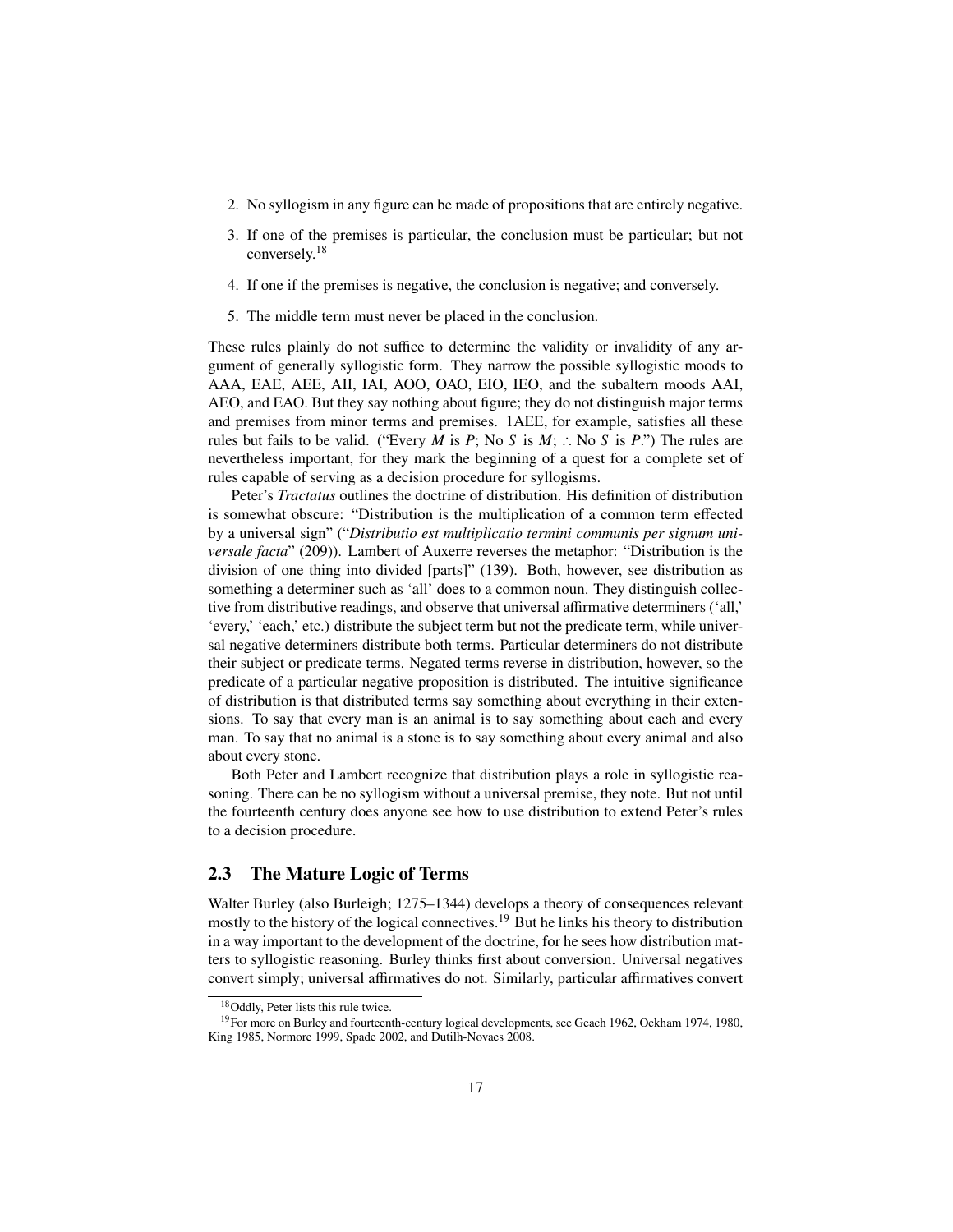simply; particular negatives do not. Universal negatives and particular affirmatives are contradictories, but have something in common: their subject and predicate terms agree in distribution. In 'No *S* is *P*,' both *S* and *P* are distributed. In 'Some *S* is *P*,' both *S* and *P* are undistributed. Universal affirmatives convert *per accidens*; from 'Every *S* is *P*' we can infer 'Some *P* is *S* .' This suggests to Burley a pattern. When terms remain unchanged in distribution, or go from distributed to undistributed, the inference works; when they go from undistributed to distributed, it fails. There is good reason for this: one cannot conclude something about the entire extension of a term on the basis of something pertaining to only part of its extension.

He captures this in a general rule.

Whenever a consequent follows from an antecedent, the distribution of the antecedent follows from the distribution of the consequent.

To put this another way, any term distributed in the conclusion must be distributed in the premises. If we add this rule to those of Peter of Spain (omitting his last as implied by an argument's being of proper syllogistic form), we get

- 1. No syllogism can be made of propositions that are entirely particular, indefinite, or singular.
- 2. No syllogism in any figure can be made of propositions that are entirely negative.
- 3. If one of the premises is particular, the conclusion must be particular.
- 4. If one if the premises is negative, the conclusion is negative; and conversely.
- 5. Any term distributed in the conclusion must be distributed in the premises.

This is still not a complete set; it allows for the fallacy of the undistributed middle. To complete the rules, one needs in addition to require that the middle term is distributed at least once. This makes good sense, given the thought that distributed terms say something of everything falling under them, while undistributed terms do not. If neither premise says something about everything that falls under the middle term, the argument fails to relate the parts of the middle term's extension relevant to the premises.

John Buridan (1300?–1358?) adds precisely that requirement. In the *Summulae de Dialectica* he merely reviews Peter of Spain's rules, explaining why each should be true. In the *Treatise on Consequence* (Buridan 1976, King 1985), however, he brings the doctrine of distribution to bear on syllogisms, specifying the following rules:

- 1. No syllogism can be made of propositions that are entirely particular, indefinite, or singular.
- 2. No syllogism in any figure can be made of propositions that are entirely negative.
- 3. If one of the premises is particular, the conclusion must be particular.
- 4. If one if the premises is negative, the conclusion is negative; and conversely.
- 5. Any term distributed in the conclusion must be distributed in the premises.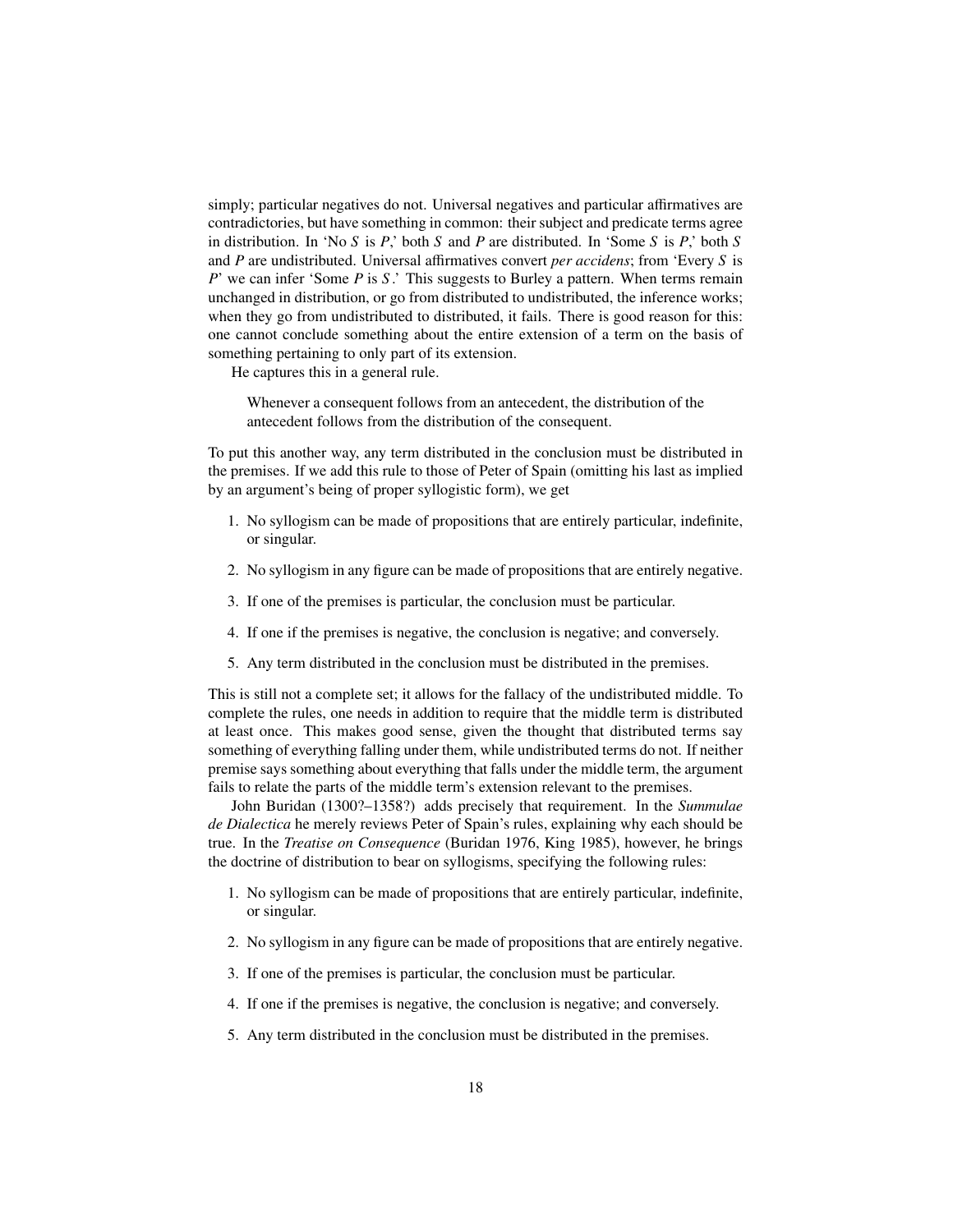6. The middle term must be distributed at least once.

This is a complete set of rules; it approves all and only syllogisms, providing a simple decision procedure.

Buridan does not rest content with devising a decision procedure for syllogistic reasoning. He develops a general theory of infinite terms—that is, terms such as "nonanimal," formed by negating other terms—and extends his theory to syllogistic-like reasoning involving such terms. As we have seen, practitioners of the Old Logic were in a position to do just that, but failed to accomplish it. Buridan does, writing an entire chapter (5.9, "About Syllogisms with Infinite Terms") on the subject.

Fourteenth-century logicians made other significant advances in our understanding of quantification. They began to recognize inferential properties of determiners that were to become central to the contemporary theory of generalized quantifiers. Burley, for example, states rules for consequences that correspond to characteristic properties of certain kinds of determiners. For example:

A consequence from a distributed superior to its inferior taken with distribution and without distribution holds good, but a consequence taken from an inferior to its superior with distribution does not hold good. (300)

His example: 'Every animal is running' implies 'Every man is running,' but not conversely. Burley is here noticing that universal affirmative determiners are *antipersistent*: If every *S* is *P*, then every *T* is *P*, for any *T* whose extension is a subset of the extension of *S* .

Burley and Buridan link this to distribution. If something is said of everything that falls under a term, then it is said of each object individually—that, in fact, is Buridan's definition of distribution<sup>20</sup>— and of everything that falls under any subset of the term's extension. They recognized the connection to inference: distributed terms are, in modern parlance, *monotonic decreasing*. Undistributed terms are monotonic increasing: what is said of a part of a term's extension is also said of a part of any superset. If we use the convenient notation using arrows to indicate monotonic decreasing or increasing effects on terms—the first arrow indicating the subject term, and the second the predicate—then we can summarize the properties of determiners and correlatively of categorical propositions very simply:

Universal affirmative: 'every,' 'all,' 'each'— ↓mon↑ Universal negative: 'no'— ↓mon↓ Particular affirmative: 'some'— ↑mon↑ Particular negative: 'some... not"—↑mon↓

This is enough information to deduce all the inferential properties of categorical propositions, provided that terms are nonempty. Otherwise, the distribution of the universal subject terms, which makes them antipersistent (in this notation,  $\downarrow$ mon), suggests that they should hold when their subject terms are empty. Admittedly, a null "part" of an

<sup>&</sup>lt;sup>20</sup>"Distributive supposition is that in accordance with which from a common term any of its supposita can be inferred separately, or all of then at once conjunctively, in terms of a conjunctive proposition" (264). Buridan thus expresses the idea that universal quantification is a generalized conjunction.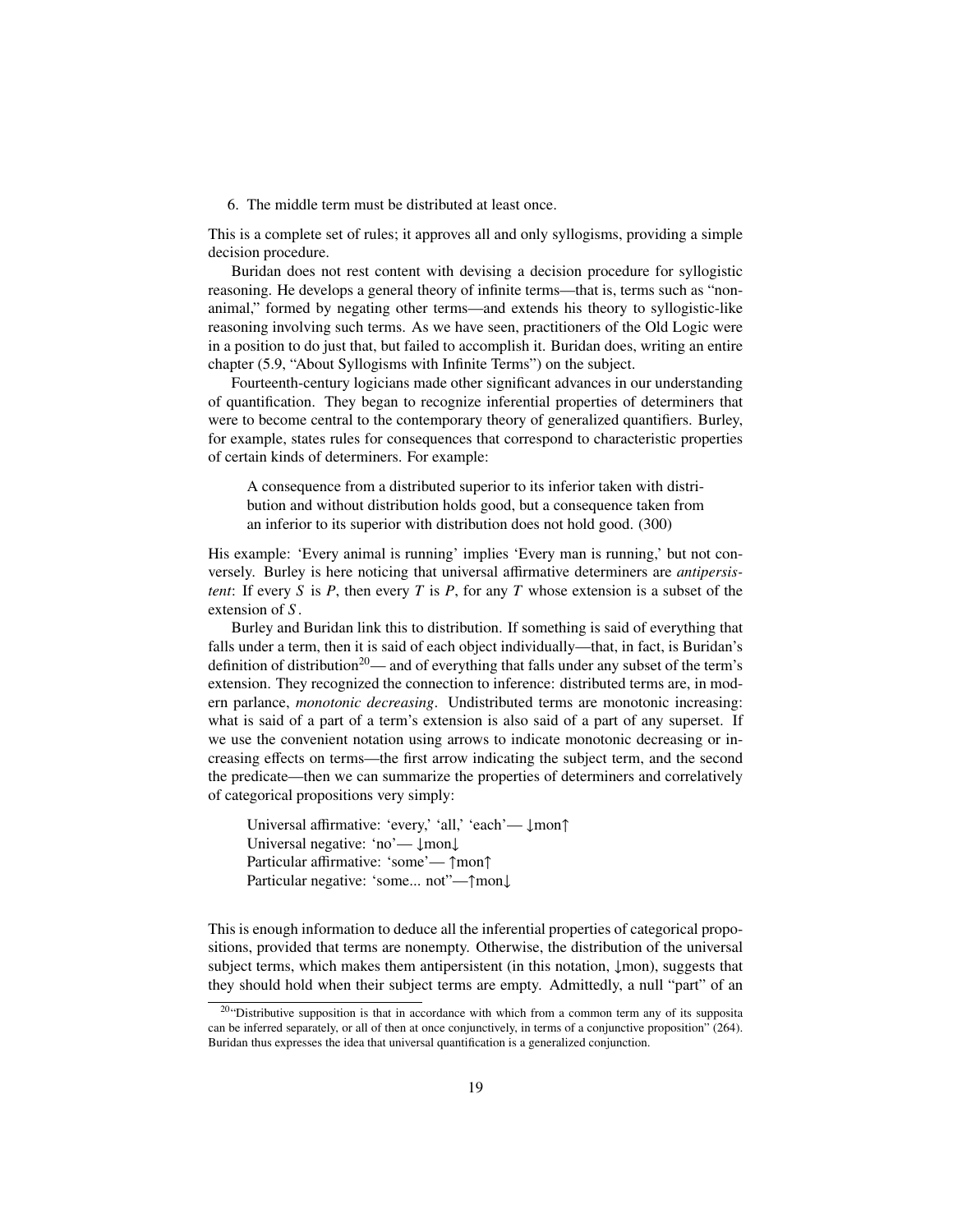extension is an odd sort of part. But taking this understanding of determiners to its conclusion leads to modern logic's treatment of universal affirmatives and negatives as vacuously true when nothing falls under their subject terms. This breaks the square of opposition, of course, for then such propositions are not contraries; they can be true at the same time.

Burley and Buridan raise a number of issues of fundamental importance for an adequate theory of quantification. They notice, for example, the plethora of determiners in natural language. Among universal affirmatives, Buridan lists 'every,' 'whichever,' 'whoever,' 'whosoever,' 'both,' 'however much,' 'however many,' 'however many times,' 'whatever... like,' 'whenever,' 'wherever,' 'always,' perpetually,' 'eternally,' howsoever much,' 'anyhow,' 'anywhere,' "etc." (265), and proceeds to discuss the distinctions between them. This may seem to be a minor point. But Buridan begins the process of thinking not just about certain words ('every,' 'no,' 'some') but about a general category of expressions that he recognizes as playing the same logical and grammatical role. $^{21}$ 

Burley and Buridan also spend considerable time discussing relational predicates. Aristotle was aware of such predicates; he mentions oblique contexts and gives as an example "there is a genus of that of which there is a science, and if there is a science of the good, we conclude that there is a genus of the good" (I, 36). But no one before the fourteenth century paid such inferences much attention. Armed with a theory of supposition, Burley and Buridan address such inferences in detail. For example, Buridan discusses the inferential properties of these in the *Summulae de Dialectica*:

If someone is father of a daughter, then someone is daughter of a father. (179)

One seeing every donkey is an animal. (273) Every man's donkey is running. (274, 366) Every man is seen by some donkey. (274) Any animal of a king is a horse. (274) No man sees every donkey. (277) Every man sees every donkey. (277) A horse is greater than a man. (277) A horse in greater than every man. (277) A horse in greater than the smallest man. (277) Socrates loves himself. (283) Socrates acquires something for himself. (283) Every man likes himself. (286) Every man sees his own horse. (287) Socrates rides his own horse. (287) Socrates is the same height as Plato. (288) When Socrates arrives, then Plato greets him. (288)

<sup>21</sup>One earlier (twelfth-century) text that pays similar attention to the variety of determiners is the *Ars Emmerana*, which lists, among universal determiners, 'every,' 'whichever,' 'whoever,' 'whosoever,' 'both,' 'always,' 'anytime' [literally, 'every day'], 'everywhere,' 'no,' 'nobody,' 'nothing,' 'never,' 'nowhere,' and 'neither.' Among particular determiners it lists 'some,' 'somebody,' 'sometimes,' 'somewhere,' 'one,' 'another,' and 'someday.' See 154, f. 46rb.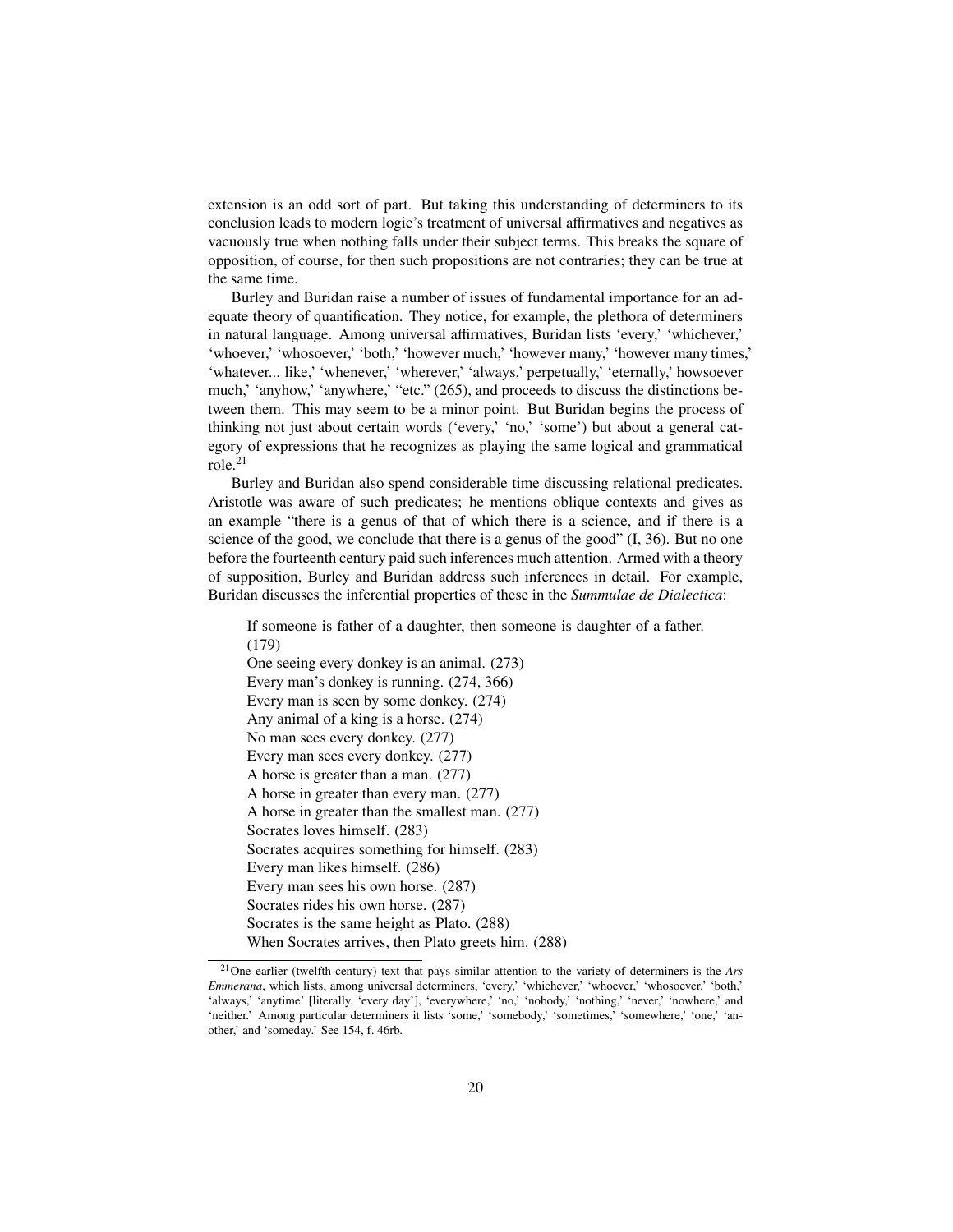Socrates sees Plato. (298)

This long list of examples may give some sense of how extensive Buridan's discussion of relations is. He also gives many examples of oblique inferences, including:

Every man's donkey is running; every king is a man; therefore, every king's donkey is running. (366)

Every man sees every man; a king is a man; therefore a king sees a king. (367)

No man's donkey is running; a man is an animal; therefore, some animal's donkey is not running. (369)

Any man's donkey is running and any man's horse is running; therefore, [he] whose horse is running [is such that] his donkey is running.  $(369-70)$ Of whatever quality the thing that Socrates bought was, such was the thing he ate; it was a raw thing that Socrates bought; therefore, it is a raw thing that Socrates ate. (370; see 877)

Buridan thinks seriously about issues we would now consider matters of scope in the context of his theory of supposition:

A white man is going to dispute. (293) Every white man will be good. (301) A horse was white. (301)

Many examples of scope ambiguities involve intensional contexts. Buridan, foreshadowing Quine (1956, 1960) and Montague (1973, 1974), notes that 'I think of a rose' may be true even if there are no roses.

I recognize a triangle. (279) I owe you a horse. (279) I know the one approaching. (279, 294) The one approaching, I know. (279, 294) Socrates sees a man. (282, 296) How Socrates looks, Plato wants to look. (288) The First Principle Averroes did not believe to be triune. (295) The First Principle Averroes did believe to be God. (295) The Triune Averroes believed to be God. (295) I can see every star. (296) I think of a rose. (299) A golden mountain can be as large as Mount Ventoux. (299) The one creating is of necessity God. (300) A man able to neigh runs. (302) If something is sensible, something is sensitive. (182) If something is knowable, something is cognitive. (182) A sense is a sense of what is sensed. (179) What is sensed is sensed by a sense. (179)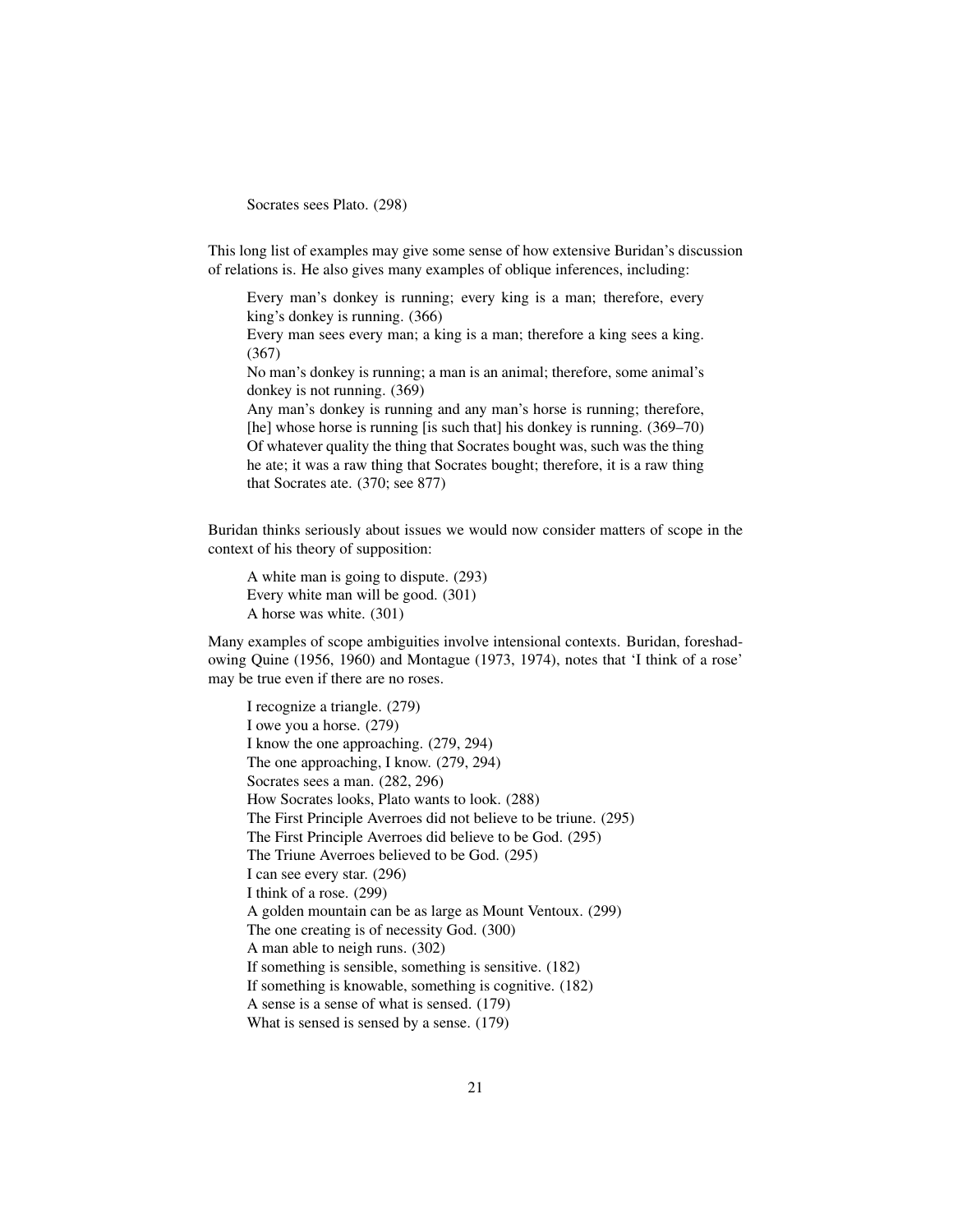Burley and Buridan make another remarkable advance over earlier discussions. They recognize that quantified expressions not only relate terms but introduce "discourse referents," enabling further anaphora. They are not the first to realize this there are a few examples in the *Tractatus Anagnini* two centuries earlier—but the attention they pay anaphoric issues is unprecedented.<sup>22</sup> They moreover give examples of expressions that are *not* well-formed to show what role certain expressions can and cannot play. Burley, of course, is the source of the famous "donkey" sentence,

Every farmer who owns a donkey beats it.

But this is only one of many. Consider these examples from Buridan:

An animal is a man and he is a donkey. (283) A man runs and he disputed. (283) A man is a stone and he runs. (284) 'Mirror' is a noun and it has two syllables. (284) <sup>∗</sup> A man runs and every he is white. (284) ∗ an animal is running and no man is that. (285) A man is running and that man earlier was disputing. (285) an animal is running and it is a man. (286) A man runs and another thing is white. (289)

The puzzle these present is that the first conjunct appears to be a categorical proposition, something of the form 'Some *S* is *P*.' The proposition conjoined to it, however, cannot be interpreted as another categorical proposition, but contains an anaphor making reference back to something in the first conjunct. Trying to construe the second conjunct as a categorical proposition yields either something with the wrong truth conditions—'an animal is a man and he is a donkey,' which is false, is not equivalent to 'an animal is a man and an animal is a donkey,' which is true—or something ungrammatical.

# 3 The Textbook Theories of Quantification

The fourteenth century was unquestionably a high point in the history of logic. The sophistication and subtlety of Burley, Buridan, and Ockham would not be equalled for five hundred years. In fact, logic fell into a rapid and steep decline.

Some of the reasons for the decline were intellectual. The humanism of the Renaissance led writers to disparage theology and everything associated with it, including philosophy and, in particular, logic. The rise of vernacular languages and the decline of Latin, manifested in the works of Dante, Petrarch, Boccaccio, and Machiavelli in Italian, Rabelais in French, Cervantes in Spanish, and Chaucer, Mallory, Marlowe, and

<sup>22</sup>*Tractatus Anagnini* (240, 69v) mentions several under the heading *secundum relationem*: 'Every man is an animal who is capable of laughter; therefore, every man is an animal, and he is capable of laughter'; 'some animal lives that neither lives nor moves; therefore, some animal lives, though it neither lives nor moves'; 'something is not a animal that is a man; therefore, something is not an animal, and it is a man'; and 'Only Socrates is an animal who is Socrates; therefore, only Socrates is an animal, and he is Socrates.'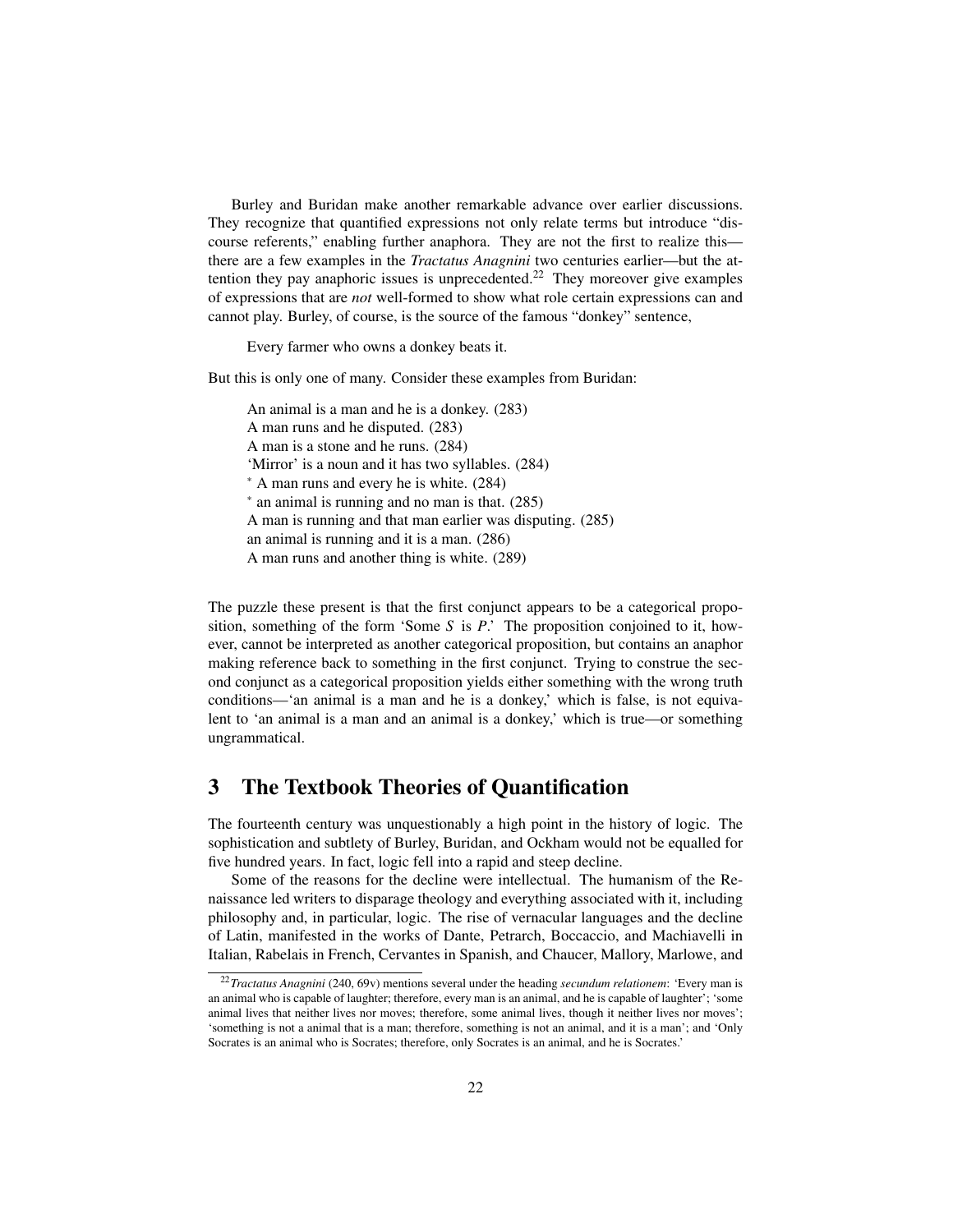Shakespeare in English, led to a loss of interest in a tradition that had, since the time of Boethius, found expression almost entirely in Latin. The rise of rhetoric pushed logic aside as largely beside the point of persuasion.

The chief reasons, however, were material. The end of the medieval warm period led to a series of cold winters and cool and rainy summers that devastated farming throughout Europe, choked economic growth, and led to repeated famines. The Black Death first struck Europe in 1348; it killed roughly a third of the population of Europe. University communities in Oxford, Paris, and other areas were especially hard hit. More than half the faculty died. Latin became unpopular, in fact, largely because the plague killed most of the educated people who were fluent in it. The effects on logic were devastating. Serious attention would not be paid to it until the seventeenth century, and the problems occupying Burley, Buridan, and Ockham were forgotten until well into the twentieth.

# 3.1 The Port-Royal Logic

Antoine Arnauld (1612–1694) and Pierre Nicole (1625–1695) wrote *Logic, or, The Art of Thinking* (Arnauld and Nicole 1662, 1861) at the Port-Royal convent outside Paris, perhaps with some contributions by Blaise Pascal (1623–1662). The book, written in French rather than Latin, revived logic after centuries of neglect.<sup>23</sup> The book expresses traditional Aristotelian logic in the language of Descartes's new way of ideas. From a strictly logical point of view, it contributes few innovations. It may be worth remarking that the *Port-Royal Logic* is probably the first significant logical work in centuries not to contain the word 'donkey.' Its examples are not artificial and restricted to standard logical illustrations, but come from actual texts, chiefly, from the Bible and classical literature. It is rich in linguistic insight, even if somewhat sparse from a logical point of view.

One logical innovation, however, is important: the distinction between comprehension, or, as logicians writing in English have generally called it, *intension*, and *extension*.

Now, in these universal ideas there are two things, which it is very important accurately to distinguish: COMPREHENSION and EXTENSION. I call the COMPREHENSION of an idea, those attributes which it involves in itself, and which cannot be taken away from it without destroying it; as the comprehension of the idea triangle includes extension, figure, three lines, three angles, and the equality of these three angles to two rigid angles, I call the EXTENSION of an idea those subjects to which that idea applies, which are also called the inferiors of a general term, which, in relation to them, is called superior, as the idea of triangle in general extends to all the different sorts of triangles. (1861, 49)

It is natural to think of this as the origin of our idea of a term's extension as the set of things of which it is true. Arnauld and Nicole, however, lack the concept of a set;

<sup>&</sup>lt;sup>23</sup>This is not quite fair; in the seventeenth century, Leibniz engaged in highly original logical work, but its distribution was so limited that it had little impact. Leibniz himself was influenced by Joachim Jungius, whose *Logica Hamburgensis* (1638, 1977) combined Aristotelian and Ramist approaches.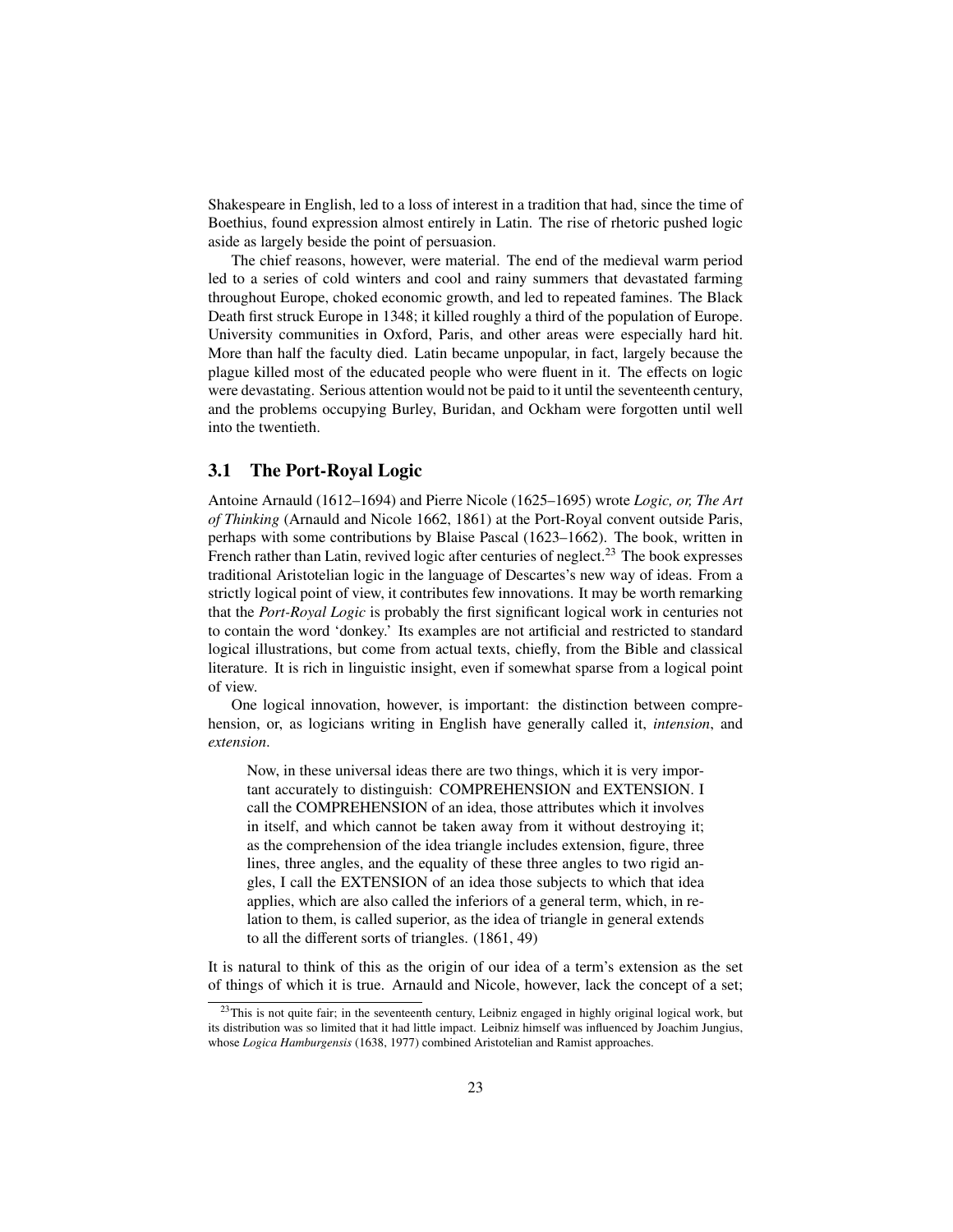they use the plural ("those subjects to which the idea applies"). Arguably, therefore, they make only a small advance over the fourteenth-century logicians talk of *supposita*. Their talk of "inferiors" and of "sorts of triangles" moreover raises the possibility that they have in mind not, or not only, the objects to which the term applies but the subsets of what we would today call the extension. The language of inferiors and superiors stems ultimately from Porphyry—indeed, Peirce ridicules Baines's position that Arnauld and Nicole invented the distinction between intension and extension, crediting it to Porphyry (1893, 237–238) and finding it in Ockham (241–242)—and has the disadvantage of blending these ideas together, obscuring the distinction between members and subsets. That said, first drawing the distinction between intension and extension, however fuzzily, and providing labels for them constitutes an important achievement.

Arnauld and Nicole avoid speaking of distribution, but the idea clearly motivates an argument that all propositions must be either particular or universal:

But there is another difference of propositions which arises from their subject, which is according as this is universal, particular, or singular. For terms, as we have already said in the First Part, are either singular, or common, or universal. And universal terms may be taken according to their whole extension, by joining them to universal signs, expressed or understood: as, *omnis*, all, for affirmation; *nullus*, none, for negation; all men, no man.

Or according to an indeterminate part of their extension, which is, when there is joined to them *aliquis*, some, as some man, some men; or others, according to the custom of languages. Whence arises a remarkable difference of propositions; for when the subject of a proposition is a common term, which is taken in all its extension, propositions are called universal, whether affirmative, as, 'Every impious man is a fool,' or negative, as, 'No vicious man is happy.'

And when the common term is taken according to an indeterminate part only of its extension, since it is then restricted by the indeterminate word 'some,' the proposition is called particular, whether it affirms, as, 'some cruel men are cowards,' or whether it denies, as, 'some poor men are not unhappy.' (110)

Medieval discussions of distribution do not mark the alternatives so starkly or explicitly, though the terms 'distributed' and 'undistributed' do sound exhaustive.<sup>24</sup> As Arnauld and Nicole see it, a term must be either "taken according to [its] whole extension" or not, and thus the subject term must be distributed, in which case the proposition is universal, or undistributed, in which case the proposition is particular.

<sup>&</sup>lt;sup>24</sup>Fourteenth-century logicians may have assumed that all terms, in the context of a proposition, are taken with respect to all their supposita or only some. Thirteenth-century logicians such as Peter of Spain, however, made no such assumption. Distribution, for Peter, is the multiplication of a common term. There is no direct path from a failure of multiplication to the "involves a part" idea that implies the inferential properties of particulars. This is to Peter's credit, for, as we have seen, "involves the whole" suggests monotonic decreasing behavior, and "involves a part" implies monotonic increasing behavior. But some determiners are neither: 'the,' 'exactly one,' 'exactly two,' 'most,' etc.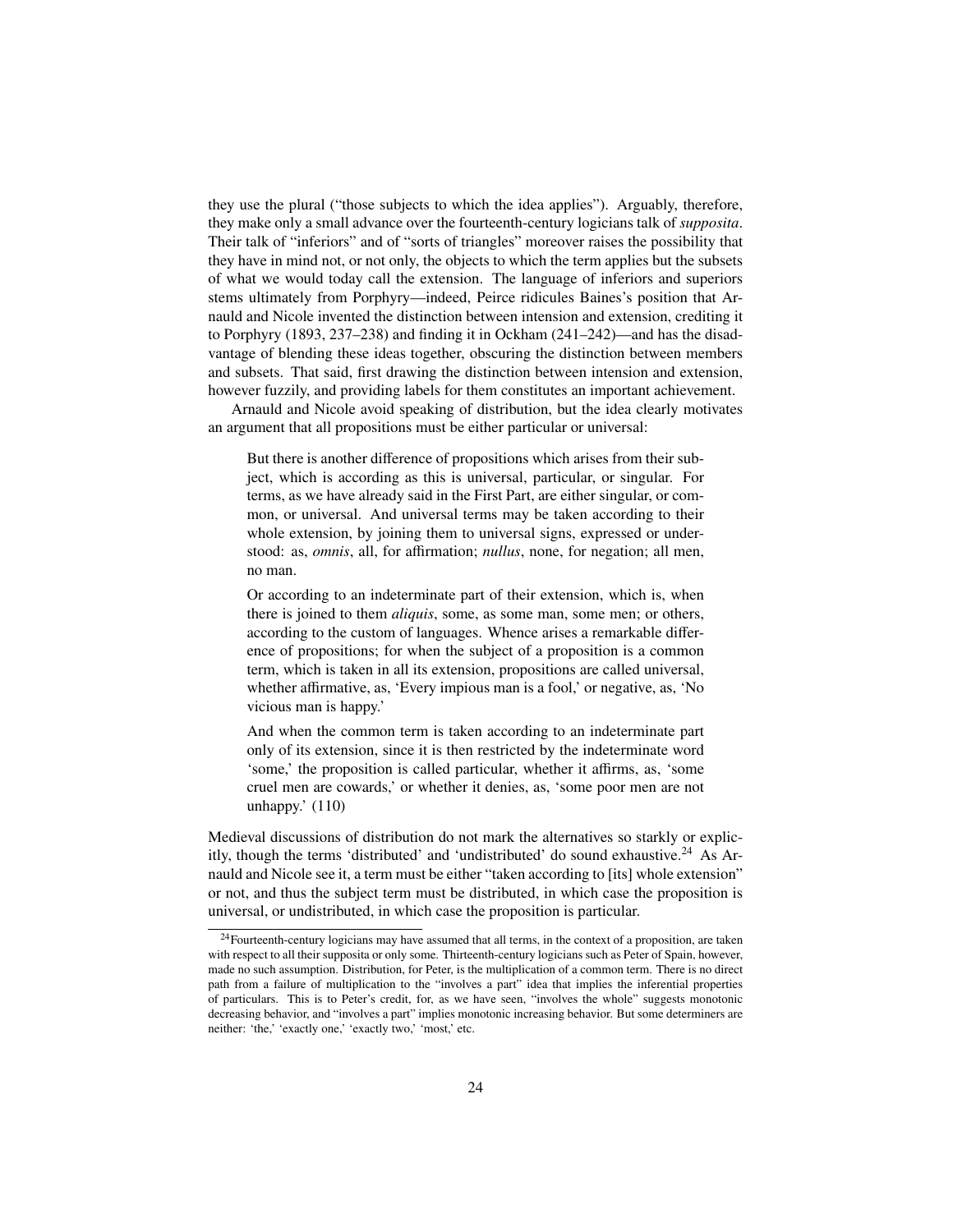This seems to leave no place for singular propositions. But Arnauld and Nicole see singulars as reducing to universals or particulars. They continue, arguing that singular terms are to be taken as universals:

And if the subject of a proposition is singular, as when I say, 'Louis XIII took Rochette,' it is called singular. But though this singular proposition may be different from the universal, in that its subject is not common, it ought, nevertheless, to be referred to it, rather than to the particular; for this very reason, that it is singular, since it is necessarily taken in all its extension, which constitutes the essence of a universal proposition, and which distinguishes it from the particular. For it matters little, so far as the universality of a proposition is concerned, whether its subject be great or small, provided that, whatever it may be, the whole is taken entire. (110)

More seriously, the *Port-Royal Logic* has no place for definite articles and numerical quantifiers.

Arnauld and Nicole have an extended and sophisticated discussion of indefinites (or bare plurals). Far from reducing them to particulars, as Aristotle and his commentators generally do, or to universals, they point out that neither will do. The existence of white bears and English Quakers is not enough, they observe, to make 'Bears are white' and 'Englishmen are Quakers' true. They distinguish moral from metaphysical universality:

We must distinguish between two kinds of universality, the one, which may be called *metaphysical*, the other *moral*.

We call universality, *metaphysical*, when it is perfect without exception, as, *every man is living*, which admits of no exception.

And universality, *moral*, when it admits of some exception, since in moral things it is sufficient that things are generally such, *ut plurimum*, as, that which St. Paul quotes and approves of: "*Cretenses semper mendaces, malae bestiae, centres pigri*" [Cretans are always liars, evil beasts, great gluttons (Titus 1:12)]. Or, what the same apostle says : "*Omnes quae sua sunt quaerunt, non quae Jesu-Christi*" [Everyone seeks his own [good], not that of Jesus Christ (Philippians 2:21)]; Or, as Horace says : "*Omnibus hoc vitium est cantoribus, inter amicos Ut nunquam inducant animum cantare rogati; Injussi nunquam desistant*" [It is a flaw of every singer, among friends, that, if asked to sing, they will never start; if not asked, will never stop (Satire III)]; Or, the common aphorisms:

That all women love to talk. That all young people are inconstant.

That all old people praise past times.

It is enough, in all such propositions, that the thing be commonly so, and we ought not to conclude anything strictly from them. (147)

Moral universality differs from universality as usually understood, for it does not license universal instantiation: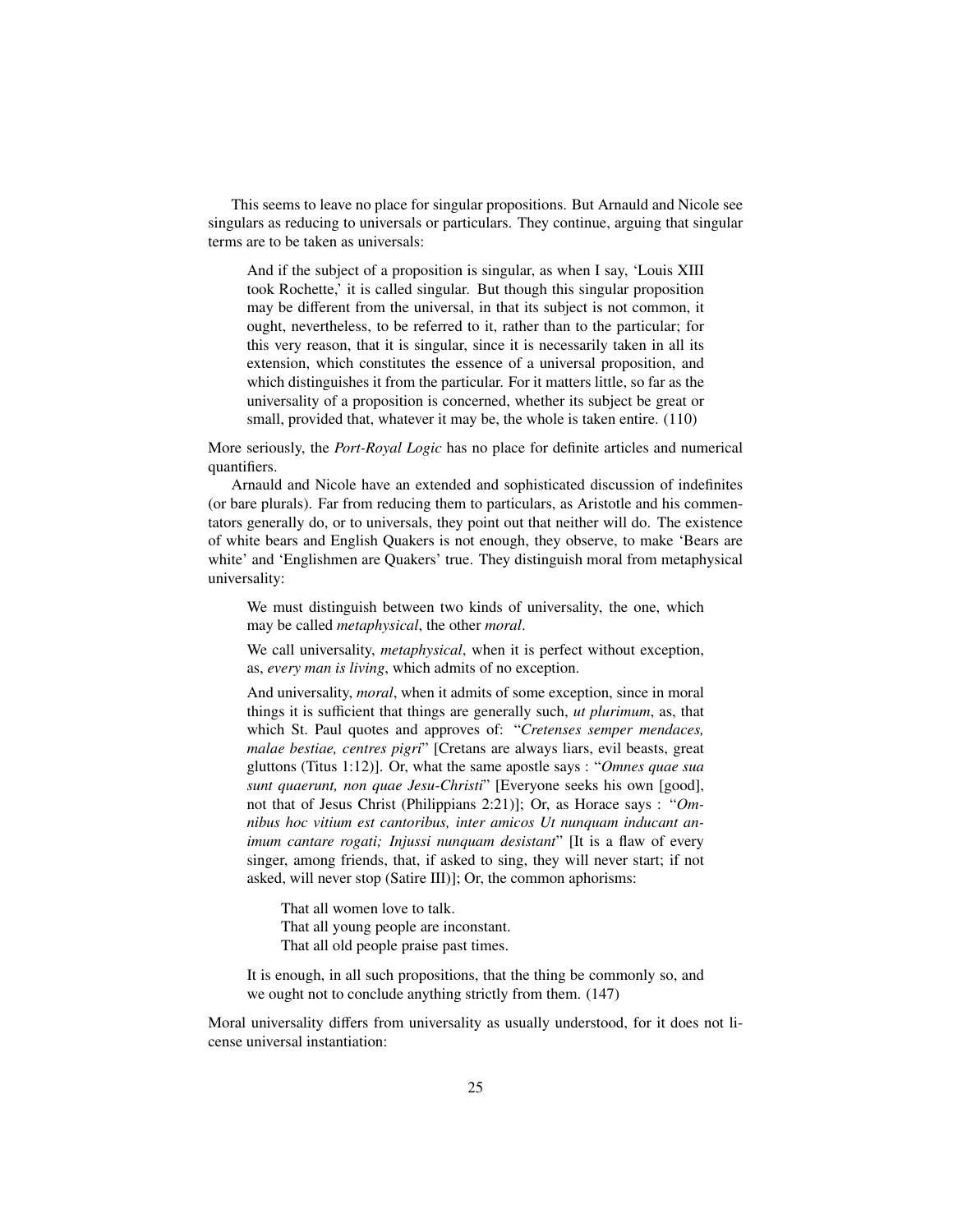For, as these propositions are not so general as to admit of no exceptions, the conclusion may be false, as it could not be inferred of each Cretan in particular, that he was a liar and an evil beast....

Thus the moderation which ought to be observed in these propositions, which are only morally universal, is, on the one hand, to draw particular conclusions only with great judgment, and, on the other, not to contradict them, or reject them as false, although instances may be adduced in which they do not hold.... (147–148)

Arnauld and Nicole are content with "moral universality" for contingent (and politically incorrect) generalizations:

Whence we may very well say, *The French are brave; the Italians suspicious; the Germans heavy; the Orientals voluptuous*; although this may not be true of every individual, because we are satisfied that it is true of the majority. (152)

That last remark suggests that bare plurals are equivalent to noun phrases with the determiner 'most.' But that it is not quite right. Arnauld and Nicole point out some sentences that are difficult to understand even by such a relaxed criterion, and have become known in the linguistics literature as Port-Royal sentences:

There are also many propositions which are morally universal in this way only, as when we say, *The French are good soldiers, The Dutch are good sailors, The Flemish are good painters, The Italians are good comedians*; we mean to say that the French who are soldiers, are commonly good soldiers, and so of the rest. (150)

Arnauld and Nicole present the square of opposition uncritically, with no consideration of empty terms (112–113). They decline to present rules for the Aristotelian reduction of syllogisms, "because this is altogether useless, and because the rules which are given for it are, for the most part, true only in Latin" (113)! They do, however, give rules derived from those of Buridan for syllogisms:

- 1. The middle term cannot be taken twice particularly, but it ought to be taken, once at, least, universally.
- 2. The terms of the conclusion cannot be taken more universally in the conclusion than they are in the premises.
- 3. No conclusion can be drawn from two negative propositions.
- 4. A negative conclusion cannot be proved by two affirmative propositions.
- 5. The conclusion always follows the weaker part, that is to say, if two propositions be negative, it ought to be negative, and if one of them be particular, it ought to be particular.
- 6. From two particular propositions nothing follows.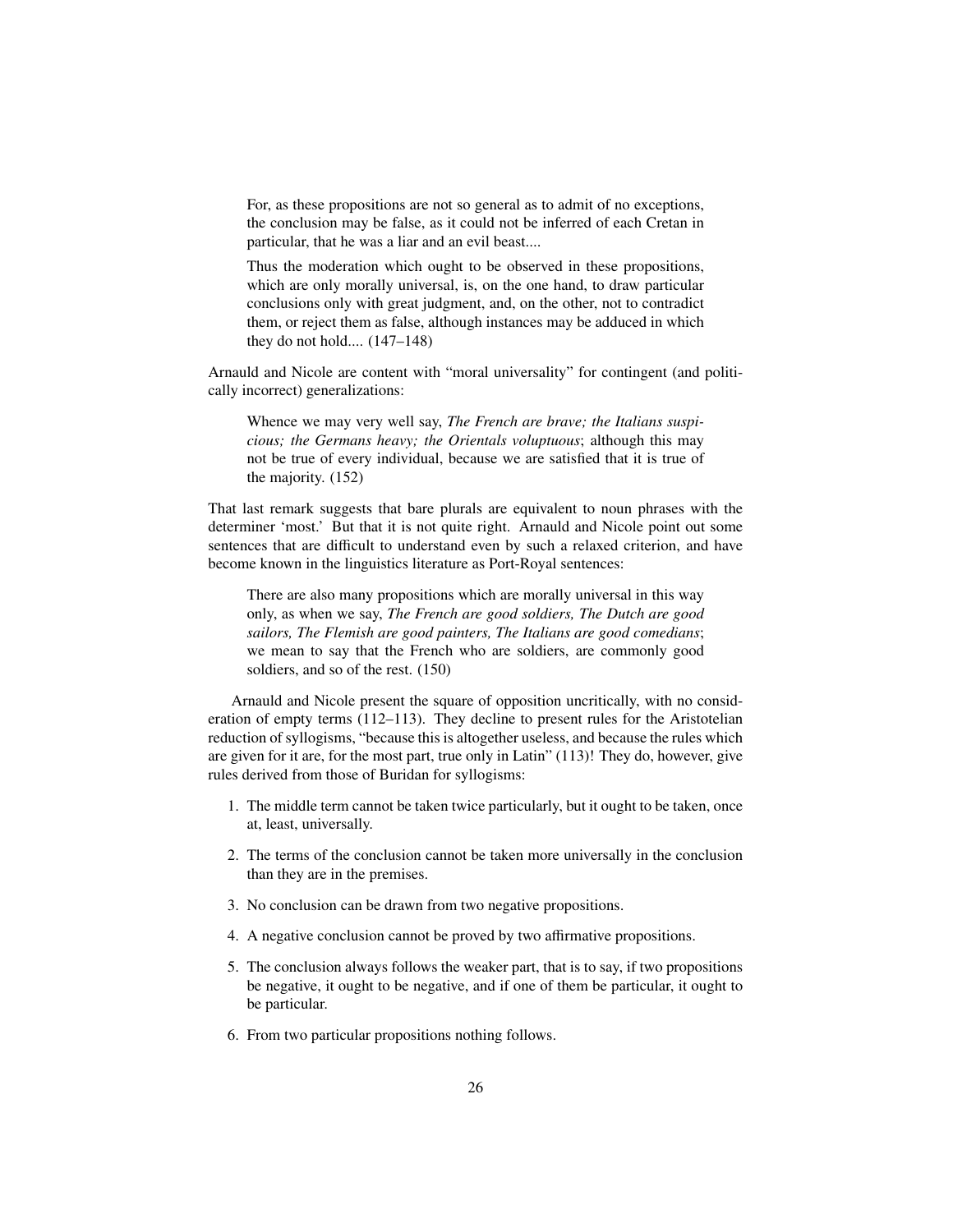Their only innovation is the rigorous demonstration of corollaries from these rules:

- There must always be in the premises one universal term more than in the conclusion.
- When the conclusion is negative, the greater term must necessarily be taken generally in the major.
- The major (proposition) of an argument whose conclusion is negative, can never be a particular affirmative.
- The lesser term is always in the conclusion as in the premises.
- When the minor is a universal negative, if we wish to obtain a legitimate conclusion, it must always be general.
- The particular is inferred from the general.

Arnauld and Nicole also recognize a fourth figure and set out the valid moods in each figure on the basis of the rules and corollaries. They use the medieval names for the moods, but mention the significance only of the vowels, since they reject the project of reducing them to the first figure.

#### 3.2 The English Textbook Tradition

The eighteenth century—the century of Bach, Handel, Haydn, and Mozart, of Burns, Sterne, Fielding, and Goethe, of Berkeley, Rousseau, Hume, and Kant—yielded almost no significant work in logic. Perhaps the most important work, Isaac Watts's *Logic, or, The Right Use of Reason* (1725), is a work of metaphysics and epistemology modeled on Locke's *Essay* more than a work of logic in any traditional sense. Watts follows Arnauld and Nicole in his rather brief treatment of inference, as well as in his discussion of moral universality and Port-Royal sentences (120–21). He discusses categorical propositions and conversion in a page or two, and offers the Port-Royal rules for syllogisms, but with a mistake, stipulating that "if either of the premises be negative, the conclusion must be particular." Perhaps the most interesting aspect of Watts's text is his discussion of relative and connective syllogisms, such as

As is the captain so are his soldiers. The captain is a coward. Therefore, his soldiers are so too. (233)

Meekness and humility always go together. Moses was a man of meekness. Therefore, Moses was a man of humility. (234)

London and Paris are in different latitudes. The latitude of London is 51.5 degrees. Therefore, this cannot be the latitude of Paris. (234)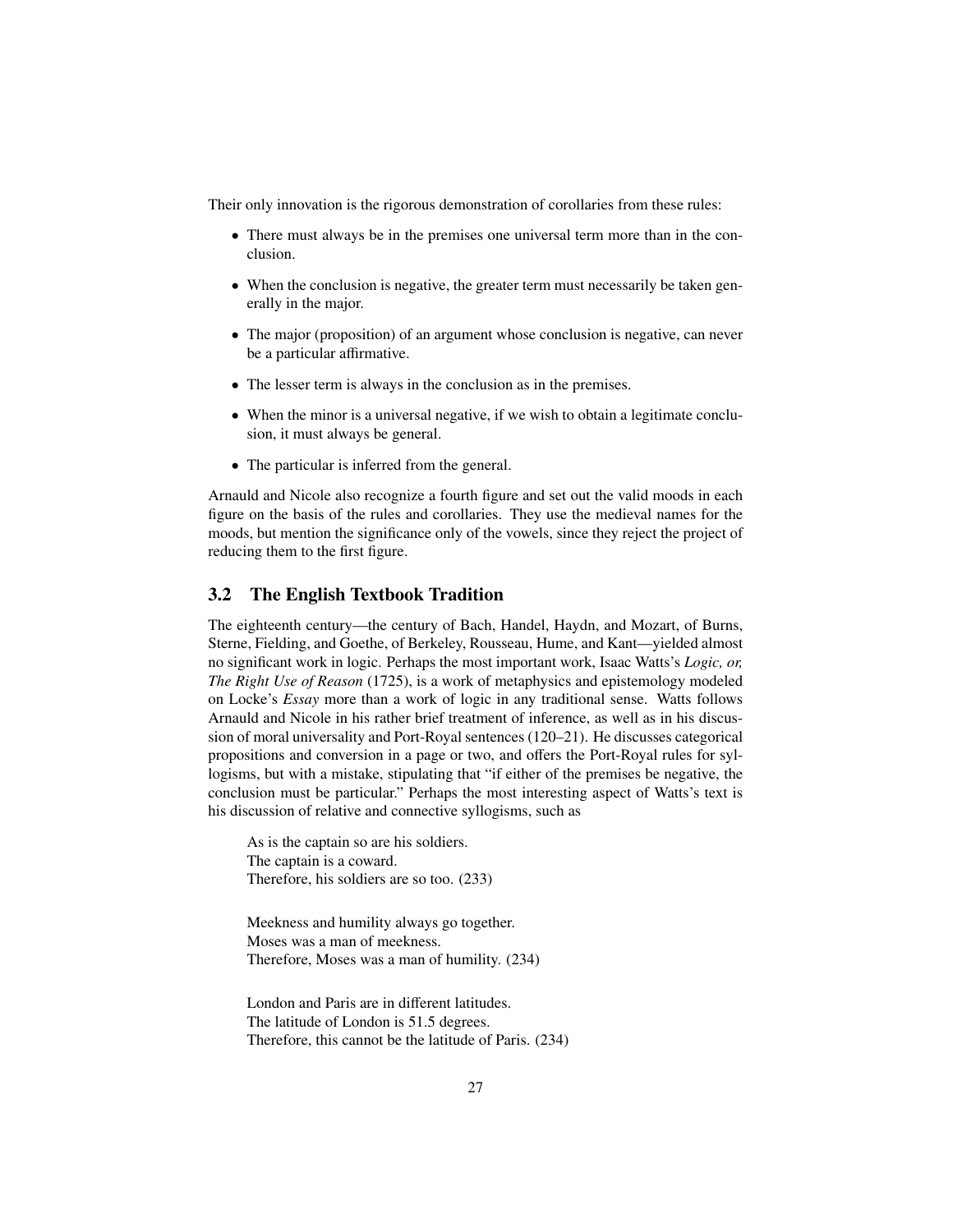The first of these is interesting not only in being relational but also in being higherorder.

In the nineteenth century, British textbooks revived an interest in logic. Initially, they did little more than review the traditional theory of the syllogism, at a level of detail and sophistication comparable to that of the early twelfth century or the *Port-Royal Logic*. But Richard Whately (1787–1863) wrote *Elements of Logic* (1826), the most extensive discussion of logical subjects since the fourteenth century. The book sets an organizational pattern—language, deductive logic (categorical propositions, conversion, syllogisms, hypotheticals and other connectives), fallacies, inductive reasoning, questions of method—that continues in most contemporary logic textbooks. It moreover contains some significant innovations. Whately, "the restorer of logical study in England," in the words of DeMorgan (quoted in Valencia 2004, 404), defines a proposition simply as an indicative sentence. In sharp contrast to the *Port-Royal Logic*, he discusses distribution, and in fact uses it to define universal and particular "signs," i.e., determiners. The subjects of universal sentences are distributed in the sense that they "stand, each, for the whole of its Significates" while particular subjects "stand for a part only of their Significates" (76). This is the doctrine of distribution that Peter Geach famously attacks in *Reference and Generality* (1962), that distributed terms refer to all, and undistributed terms some, of the objects falling under them.<sup>25</sup>

It is worth noting, however, that this way of putting the doctrine is not inevitable. It is not quite a nineteenth-century invention; Ockham treats universal signs as "mak[ing] the term to which it is added stand for all its significata and not just for some" (1980, 96). The dominant fourteenth-century conception, however, is inferential: a term is distributed in a proposition if and only if that proposition implies all its substitution instances with respect to that term. Thus, in 'every man is mortal,' 'man' is distributed, for the sentence implies, for each individual man, that he is mortal. The idea is that 'Every man is mortal' and 'Socrates is a man' imply 'Socrates is mortal.' For particular terms, the pattern reverses; from 'Socrates is a man' and 'Socrates is mortal' we can infer 'Some man is mortal.' There is no temptation, on that inferential conception, to think that every term must be universal or particular, or that one is forced to any specific thesis about the semantic values of terms.

Whately discusses bare plurals only briefly. They must, he reasons, be either universal or particular; he sees no other option. But they differ from noun phrases with a universal or particular determiner in that their significance depends on the context and content of the sentence in which they appear. That is an important insight.<sup>26</sup> But his illustrations are not very helpful. 'Birds have wings' and 'birds are not quadrupeds' he takes to be universal; 'food is necessary to life,' 'birds sing,' and 'birds are not carnivorous,' as particular.

Whately uncritically describes the square of opposition, with the standard diagram, but his discussion of conversion links it to distribution. His rule is, "No term is distributed in the Converse, which was not distributed in the Exposita" (82). Since conversion switches terms, this means that categorical propositions in which the subject and predicate terms agree in distribution—that is, particular affirmatives and univer-

<sup>&</sup>lt;sup>25</sup>See Geach 1962, and, for a response, King 1985.

<sup>26</sup>See, for example, Carlson 1977.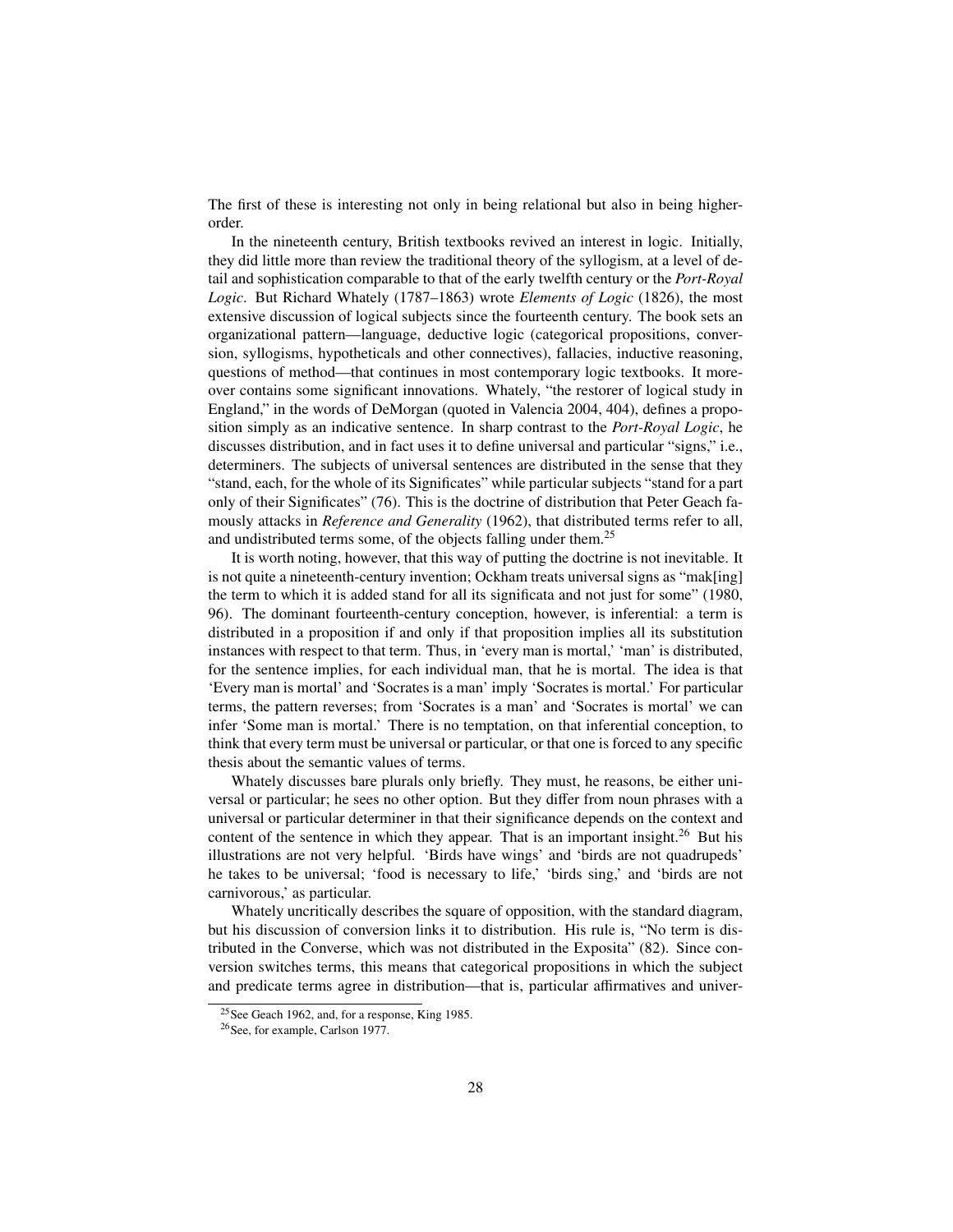sal negatives—convert simply, but universal affirmatives convert only *per accidens*, and particular negatives convert only by contraposition. His rule also explains why universal negatives also convert *per accidens*, and universal affirmatives convert by contraposition.

Whately is perhaps the first logician to think of categorical propositions as concerned with classes:

...in the first Premiss ("*X* is *Y*") it is assumed universally of the *Class* of things (whatever it may be) which "*X*" denotes, that "*Y*" may be affirmed of them; and in the other Premiss ("*Z* is *X*") that "*Z*" (whatever it may stand for) is referred to that Class, as comprehended in it. Now it is evident that whatever is said of the whole of a Class, may be said of anything that is comprehended (or "included," or "contained,") in that Class: so that we are thus authorized to say (in the conclusion) that "*Z*" is "*Y*". (86; quoted in Hailperin 2004, 343)

The psychologistic talk of ideas introduced by Arnauld and Nicole thus yielded to talk of classes, which made possible the advances of the nineteenth and twentieth centuries. Augustus DeMorgan and George Boole both read Whately; whether the idea that logic concerns relations of classes was Whately's insight or something "in the air" in nineteenth-century Britain is hard to say.

Perhaps Whately's most important contribution, however, is the modern conception of deductive validity. Aristotle, recall, defines validity in terms of the conclusion following necessarily from the premises. Medieval discussions of conversion and other forms of inference employ a notion of truth-preservation, but do not invoke it explicitly to characterize argumentative success. Whately does:

... an argument is an expression in which *from something laid down and granted as true (i.e. the premises) something else (i.e. the Conclusion,) beyond this must be admitted as true, as following necessarily (or resulting) from the other....* (86)

Because logic is concerned with language, moreover, Whately observes that logical validity is a matter of form rather than content, in which we consider "the mere *form of the expression*" rather than "the meaning of the terms" (86).

Whately cites Aristotle for the *dictum de omni et nullo*, which he phrases in terms of distribution: "whatever is predicated of a term distributed, whether affirmatively or negatively, may be predicated in like manner of everything contained under it" (87). He takes this, immediately, as the principle underlying first-figure syllogisms, and only mediately as the principle of all syllogisms. He speaks of the danger of equivocation on the middle term, and uses it as an argument for the rule that the middle must be distributed at least once. By a similar argument, he justifies the rule that no term may be distributed in the conclusion that was not distributed in the premises. He gives two other rules: from negative premises, nothing follows, and if a premise is negative, the conclusion must be negative, and vice versa. Whately is thus the source of the rules for syllogisms as they are sometimes given in contemporary textbooks:

1. The middle term must be distributed at least once.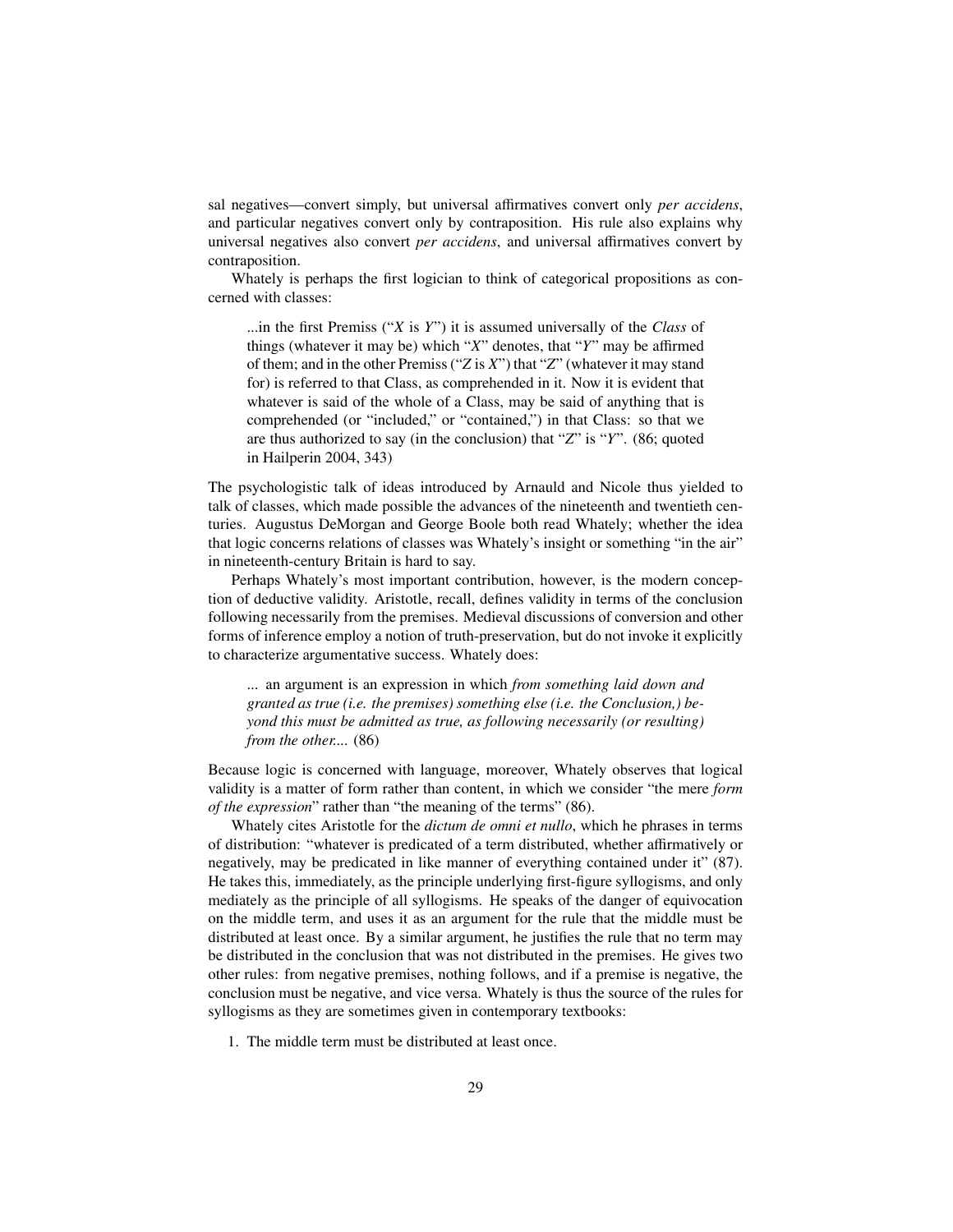- 2. No term may be distributed in the conclusion without being distributed in the premises.
- 3. Nothing follows from two negative premises.
- 4. If a premise is negative, the conclusion must be negative, and vice versa.

He observes that the other standard rules, namely, that from two particular premises nothing follows, and if a premise is particular, the conclusion must be particular, follow from these rules. Whately gives illustrations rather than arguments for these observations. But he is right.<sup>27</sup> Unlike previous logicians, including Arnauld and Nicole, he does not neglect subaltern moods, but notes that "when we can infer a universal, we are always at liberty to infer a particular" (91). Whately goes through the valid syllogisms, showing that each satisfies the rules and moreover showing, in detail, how to reduce each to first-figure syllogisms.

### 3.3 Quantifiers in the Predicate

In the middle of the nineteenth century, Augustus de Morgan and Sir William Hamilton argued publicly about one of the most peculiar ideas in the history of logic—the idea that the logical form of categorical propositions includes quantification governing the predicate as well as the subject. Since Aristotle, quantifiers had been conceived as relations between terms. The doctrine of distribution, however, suggests another way of thinking about quantifiers.

The idea of quantification of the predicate occurs in William of Ockham (1287– 1347), one of the greatest medieval philosophers, who shares with Buridan the thought that universality is a generalization of conjunction and particularity a generalization of disjunction.<sup>28</sup> Suppose that we can enumerate the *S* s as  $s_1$ , ...,  $s_n$  and the *P*s as  $p_1, ..., p_m$ . Then 'Every *S* is *P*' is equivalent to '*s<sub>1</sub>* is *P* and ... and *s<sub>n</sub>* is *P*.' But we can go further. If  $s<sub>l</sub>$  is *P*, it must be one of the *Ps*; so,  $s<sub>l</sub> = p<sub>l</sub>$  or ... or  $s<sub>l</sub> = p<sub>m</sub>$ . We can do this for each of the *S* s. So, 'Every *S* is *P*' is equivalent to

 $27$ The omitted arguments are somewhat interesting, and use all four rules. To show that nothing follows from two particular premises: Suppose that an argument of syllogistic form has two particular premises. Then both subject terms must be undistributed. Since the middle term must be distributed at least once (Rule 1), at least one of the predicate terms must be distributed. At least one of the premises, then, must be negative, so the conclusion must be negative as well (Rule 4). But then the major term is distributed in the conclusion, so it must be distributed in the major premise (Rule 2). Since the subject term of the major is undistributed, the major term must be the predicate of the major premise, making it negative. But then both premises are negative, so nothing follows (Rule 3).

To show that if a premise is particular, the conclusion must be particular, assume that a premise is particular. By the previous result, the other must be universal. So, one subject term is distributed, while the other is undistributed. Suppose that the conclusion is universal, so that its subject term is distributed. Then the minor term must be distributed in the premises (Rule 2). The middle must be distributed at least once (Rule 1), so the premises must contain at least two distributed terms, only one of which may be in the subject position. So, one of the premises must be negative. It follows that the conclusion must also be negative (Rule 4). So, the major, being distributed in the conclusion, must be distributed in the premises (Rule 2). But that means that there must be three distributed terms in the premises, only one of which appears in subject position. But that means both premises must be negative, and nothing follows from two negative premises (Rule 3).

 $28$ Ockham may have been inspired by reflecting on a fourteenth-century sophism. Here, for example, is William Heytesbury (1335): "Every man is every man. Proof: This man is this man, and that man is that man, and thus for each one. Therefore every man is every man" (Wilson 1960, 154; my translation).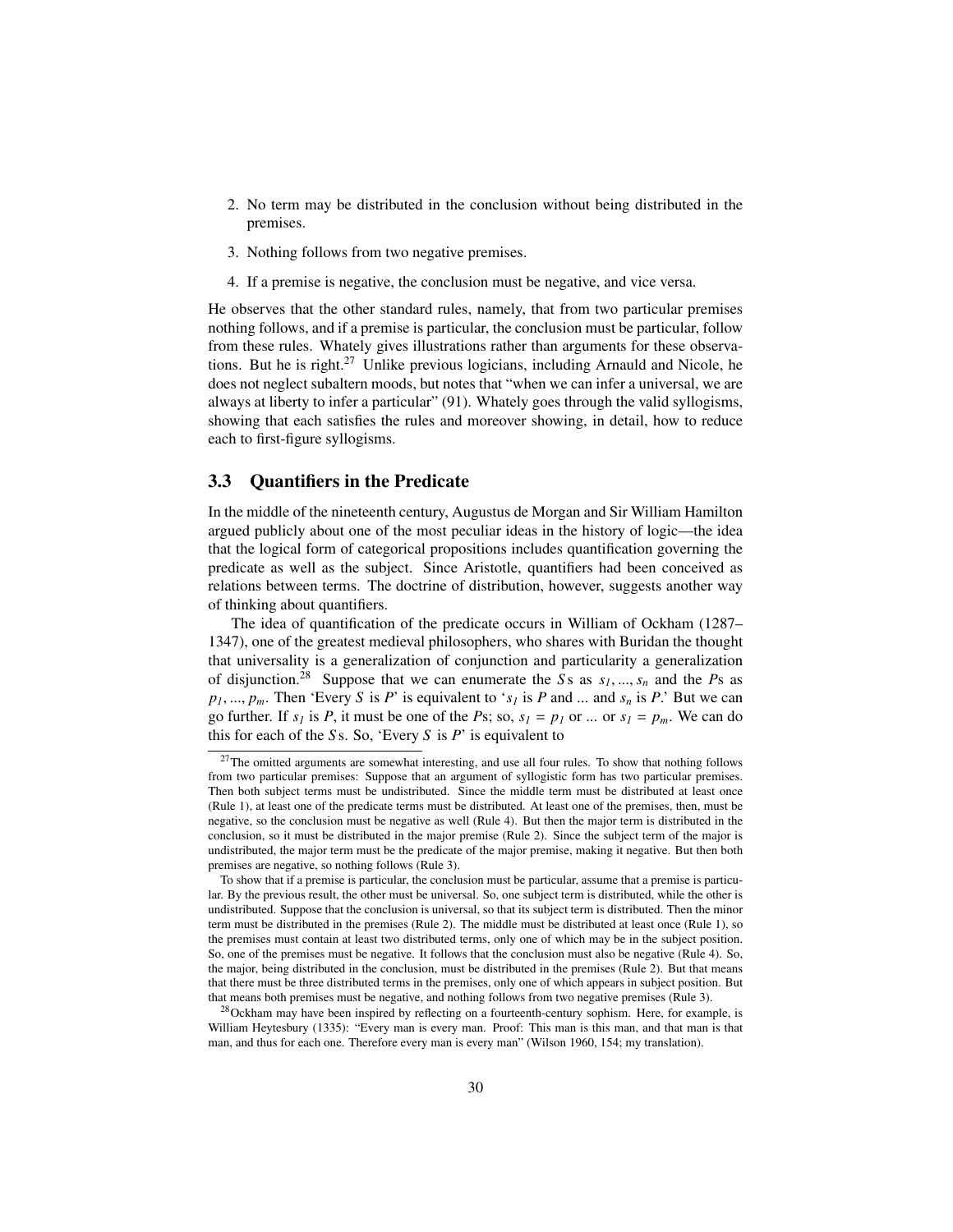$$
(s_1 = p_1
$$
 or ... or  $s_1 = p_m$ ) and  $(s_2 = p_1$  or ... or  $s_2 = p_m$ ) and ... and  $(s_n = p_1$  or ... or  $s_n = p_m)$ .

This, in turn, is equivalent to 'Every *S* is some *P*.' That suggests the possibility of quantifying the predicate term explicitly, generating additional basic forms (1980, 101), only some of which Ockham discusses:

Every *S* is every *P* Every *S* is some *P* Some *S* is every *P* Some *S* is some *P* No *S* is every *P* No *S* is some *P* Some *S* is not every *P* Some *S* is not some *P*

To understand the meanings of these forms, simply place conjunctions (for 'every') or disjunctions (for 'some') in the above schema. The first thus becomes  $(g_1 = p_1)$  and ... and  $s_1 = p_m$ ) and  $(s_2 = p_1$  and ... and  $s_2 = p_m$ ) and ... and  $(s_n = p_1$  and ... and  $s_n = p_m$ ), which is true iff there is exactly one *S*, and exactly one *P*, and those things are identical. The second is a universal affirmative; the third asserts that there is exactly one *P*, and it is *S* . The fourth is a particular affirmative, 'Some *S* is *P*.'

To understand the negatives, treat them as contradictories of corresponding affirmatives. The sixth and eighth are thus equivalent to the familiar universal and particular negatives. The fifth denies 'Some *S* is every *P*,' and the seventh, 'Every *S* is every *P*.'

Hamilton's idea of quantification in the predicate is not Ockham's. What distinguishes the four kinds of categorical propositions, Hamilton thinks, is the distribution of subject and predicate terms. Think of a determiner as a *predicate* of a term, indicating its distribution or lack thereof. Then we would need to mark the distribution (or not) of the subject as well as the distribution (or not) of the predicate. Hamilton sees conversion as forcing recognition of quantification in the predicate. He writes,

The second cardinal error of the logicians is the not considering that the predicate has always a quantity in thought, as much as the subject, though this quantity frequently be not explicitly enounced.... But this necessity recurs, the moment that, by conversion, the predicate becomes the subject of the proposition; and to omit its formal statement is to degrade Logic from the science of the necessities of thought, to an idle subsidiary of the ambiguities of speech. (1860, quoted in Bochenski 1961, 263–64)

This is puzzling, since, traditionally, the quality of the proposition as affirmative or negative, not the quantity (as universal or particular) specified by the determiner, fixes the distribution of the predicate term. In any case, Hamilton thinks of the basic statement forms as

All *S* is all *P* All *S* is some *P* Some *S* is all *P*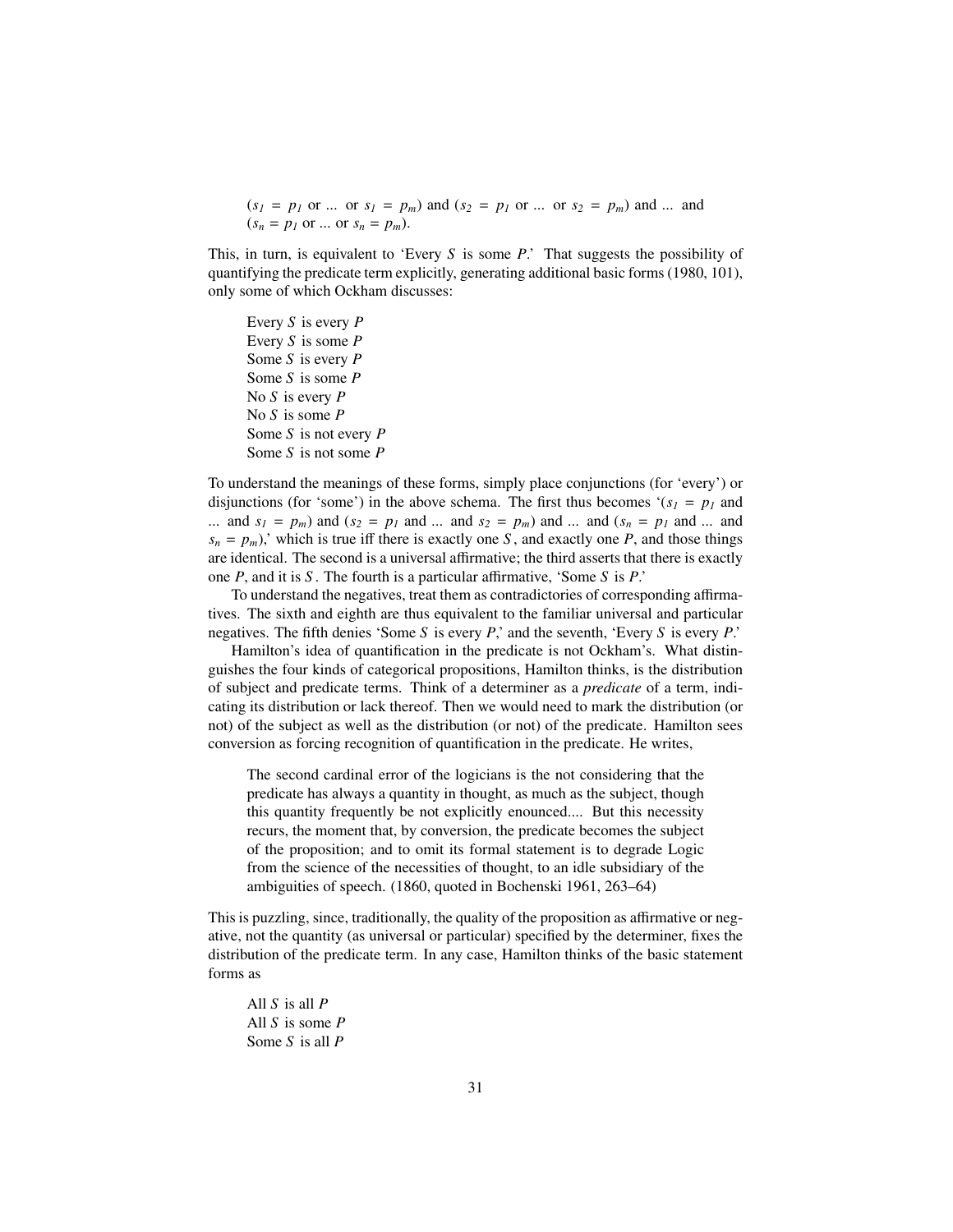Some *S* is some *P* Any *S* is not any *P* Any *S* is not some *P* Some *S* is not any *P* Some *S* is not some *P*

These make little grammatical or logical sense. (Why the singular copula 'is' with the plural subject 'all *S* '? Why the switch from 'all' to 'any'?) Evidently the usual understanding of the universal affirmative is 'All *S* is some *P*'; of the particular affirmative, 'Some *S* is some *P*.' But what do the other forms mean? What are their negations? Which contradict which? The generally distribution-driven motivation suggests that there are only four statement forms to be recognized, for each of the two terms may be distributed or undistributed. What is left for the other forms to do? Despite that rather obvious puzzle, logicians of the stature of Boole (1848) and De Morgan (1860) adopted Hamilton's idea.

Biologist George Bentham had developed this approach two decades before Hamilton, and somewhat more clearly.<sup>29</sup> He evidently thought of terms collectively, and thought of categorical propositions as relating all or part of one collective to all or part of another. The only relations he recognized, however, were identity and diversity. So, to simplify his notation somewhat, letting *p* represent part, the forms become

$$
S = P
$$
  
\n
$$
S = pP
$$
  
\n
$$
pS = p
$$
  
\n
$$
pS = pP
$$
  
\n
$$
S \neq P
$$
  
\n
$$
pS \neq P
$$
  
\n
$$
pS \neq pP
$$

Imagine diagramming these forms as relations between sets, with each set represented by a circle. We might interpret the first as saying that the circle representing the *S* s just is the circle representing the *P*s—that is, that *S* and *P* have the same extension. We might interpret the second as holding that the *S* s are a subset of the *P*s, and the third as holding the converse. The fourth we might interpret as holding that the extensions of *S* and *P* overlap. The next four would be the negations of these. Bentham's scheme thus has the advantage of making it clear what these forms mean. Unfortunately, it also makes clear its pointlessness. All these relations are easily expressible in traditional terms:

Every *S* is *P* and every *P* is *S* Every *S* is *P* Every *P* is *S* Some *S* is *P* Some *S* is not *P* or some *P* is not *S* Some *S* is not *P*

<sup>29</sup>George Bentham, *Outline of a New System of Logic*, 1827.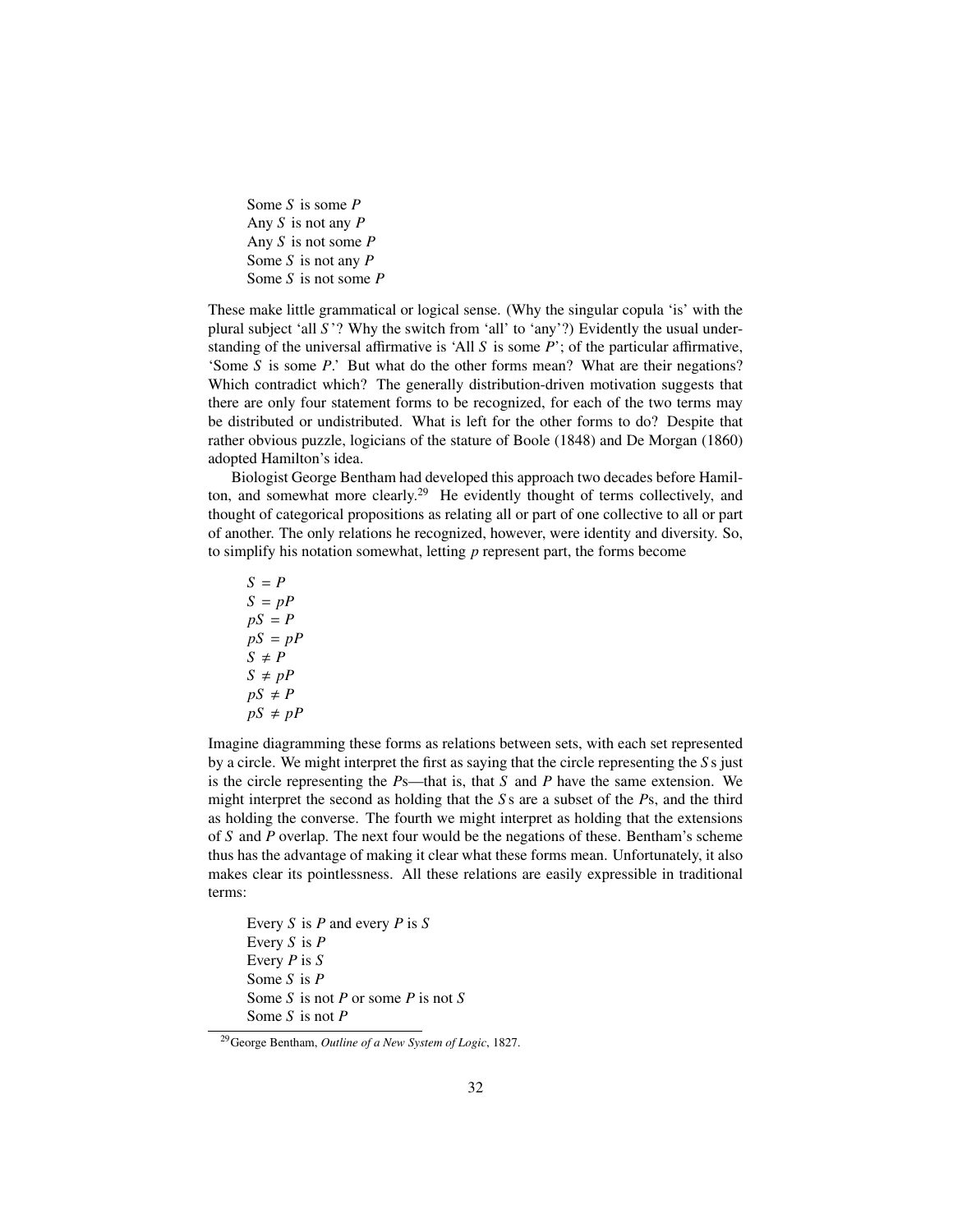Some *P* is not *S* No *S* is *P*

Bentham's notation might nevertheless be justified if it facilitated a simple method for determining validity. Neither Bentham nor Hamilton developed any such method. Still, given a logic of identity, and the principle that a part of a part is a part ( $ppX = pX$ ), it is not hard to do. This, for example, is *Barbara*:

| Every $M$ is $P$          | $M = pP$ |
|---------------------------|----------|
| Every S is $M$            | $S = pM$ |
| $\therefore$ Every S is P | $S = pP$ |

The reasoning:  $S = pM = pPP = pP$ . *Celarent*:

| No <i>M</i> is $P$     | $pM \neq pP$ |
|------------------------|--------------|
| Every S is $M$         | $S = pM$     |
| $\therefore$ No S is P | $pS \neq pP$ |

This too admits of easy proof:  $pS = ppM = pM \neq pP$ . *Darii*:

| Every $M$ is $P$         | $M = pP$  |
|--------------------------|-----------|
| Some S is $M$            | $pS = pM$ |
| $\therefore$ Some S is P | $pS = pP$ |

The proof:  $pS = pM = pPP = pP$ . Finally, *Ferio*:

| No <i>M</i> is $P$           | $pM \neq pP$ |
|------------------------------|--------------|
| Some S is $M$                | $pS = pM$    |
| $\therefore$ Some S is not P | $S \neq pP$  |

This proof is only slightly trickier: say  $S = pP$ . Then  $pS = pPP = pP$  and  $pS = pM$ , so  $pM = pP$ , contrary to the first premise. So,  $S \neq pP$ .

Immediate inferences, too, are straightforward. The notation makes it obvious that A and O forms, like I and E forms, are contradictories. A and E forms are contraries, since A forms imply I forms; if  $S = pP$ ,  $pS = ppP = pP$ . I and O forms are subcontraries: one or the other must both be true. Say the O form is false, so that  $S = pP$ . Then  $pS = pP = pP$ , and the I form is true. Simple conversion rules follow immediately from the symmetry of identity.

Though the position of Bentham and Hamilton seems ill-motivated and even confused from a semantic point of view, therefore, it does yield a strikingly simple method for demonstrating the validity of syllogisms. It requires some elaboration, however, to become a way of showing invalidity—as it stands, the method is unsound—or even establishing validity within the formal language. One supplement is a principle of extensionality:  $S = pP \wedge P = pS \Rightarrow S = P$ . Another is to elaborate the part function into a family of functions, stipulating that if a premise would employ an *identity* statement with a term  $pX$ , or the conclusion would employ a *diversity* statement with a term *pX*, that has already appeared in an identity statement in the premises, write instead  $p'X$ , to indicate a *different* part of  $X$ . To see why this matters, consider a simple case of undistributed middle, 2AAI. In the unelaborated notation, it becomes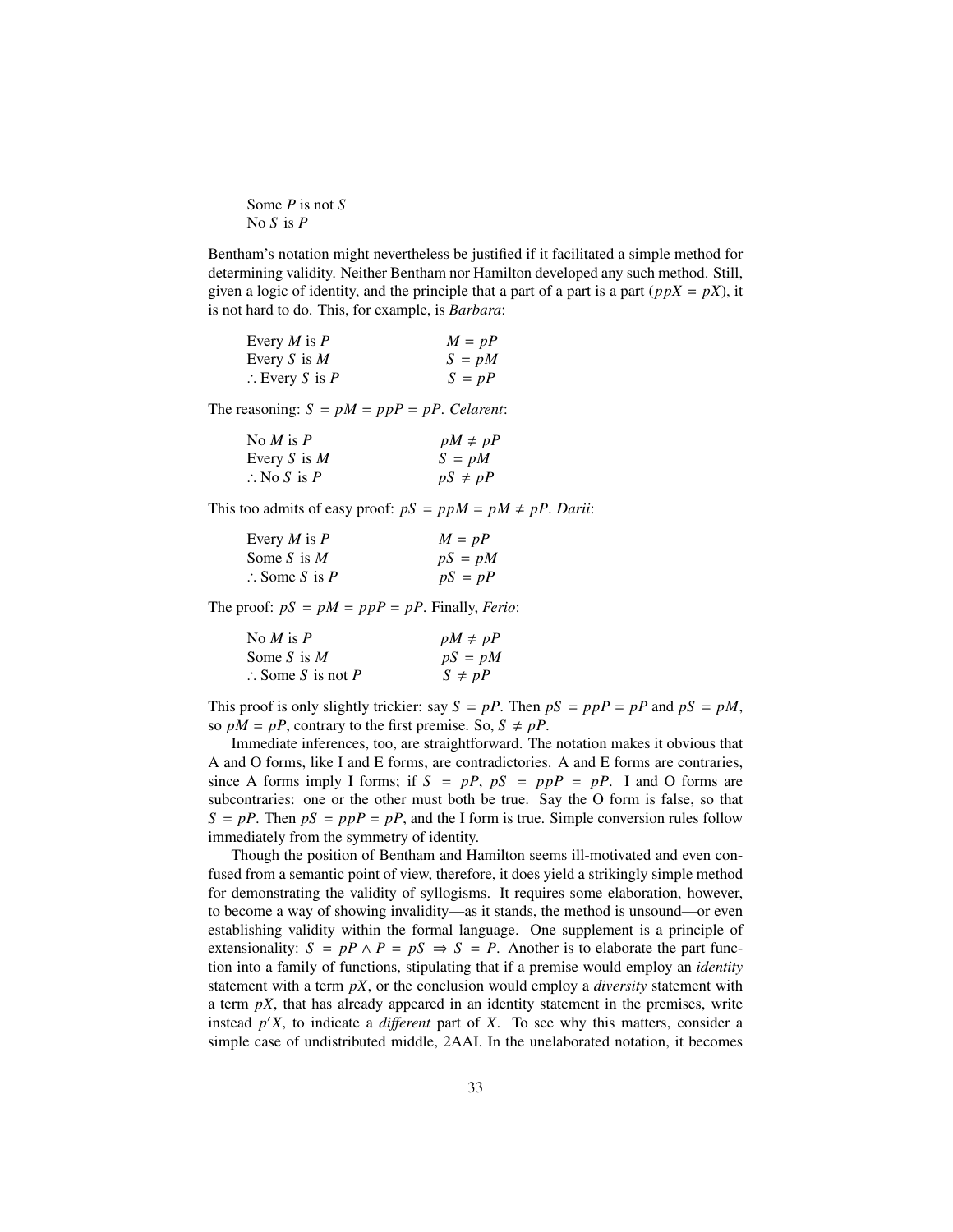$P = pM$ ,  $S = pM$ ; ∴  $pS = pP$ . This is valid; in fact, the premises imply  $S = P$ . As elaborated, however, it becomes  $P = pM$ ,  $S = p'M$ ; ∴  $pS = pP$ , which fails. Similarly, consider an invalid argument cited above: 'Every M is P: No S is M: : No S is P; consider an invalid argument cited above: 'Every *M* is *P*; No *S* is *M*; ∴ No *S* is *P*.' The premises become  $M = pP$  and  $pS \neq pM$ ; we must represent the conclusion as  $pS \neq p'P$ , lest we get a form easily shown to be valid.

Though the Bentham/Hamilton doctrine of quantification in the predicate today strikes us as strange, it did contribute two ideas that influenced subsequent algebraic logicians. The first is that a proposition is an equation; the second, that a symbol for a part of a class—something Boole would call an *elective* symbol—could represent existence. Few logicians today would find either idea meritorious. But they played an important role in the development of nineteenth-century logic.

# 4 The Rise of Modern Logic

Most turning points in the history of ideas are less sharply defined than they first appear. Those who make significant advances frequently worked in a setting in which a variety of other thinkers were working on similar problems and might easily have made the discovery first. Not so with modern logic, which has a well-defined starting point. Modern logic began in 1847, when George Boole (1815–1864) published his short book, *The Mathematical Analysis of Logic, being as Essay towards a Calculus of Deductive Reasoning*. He followed it with *An Investigation of the Laws of Thought, on Which are Founded the Mathematical Theories of Logic and Probabilities* in 1854. Boole's work displays several advances of vital significance in our understanding of logic and, specifically, of quantification. Boole himself lists them in his 1848 paper, "The Calculus of Logic":

- 1. *That the business of Logic is with the relations of classes, and with the modes in which the mind contemplates those relations.* Seeing logic as resting on a theory of classes not only makes mathematical logic possible but also gives logicians tools to create formal theories of syntax, semantics, and pragmatics. Medieval logicians spoke of a term's *supposita*; the Port-Royal Logic, of a term's extension. But both of these were conceived in the plural, even if the grammatical singular 'extension' suggested otherwise. Thinking of a term's *supposita* or extension as an entity, a class, governed by mathematical laws was something altogether new when Whately introduced it about two decades before Boole. Boole was the first to use the insight as the basis of a logical theory. That brings us to Boole's second point:
- 2. *That antecedently to our recognition of the existence of propositions, there are laws to which the conception of a class is subject,—laws which are dependent upon the constitution of the intellect, and which determine the character and form of the reasoning process.* Georg Cantor is rightly viewed as the founder of set theory. But the *idea* of a theory of classes is already in Boole, and he goes some way toward developing it.
- 3. *That those laws are capable of mathematical expression, and that they thus constitute the basis of an interpretable calculus.* Boole not only conceives of a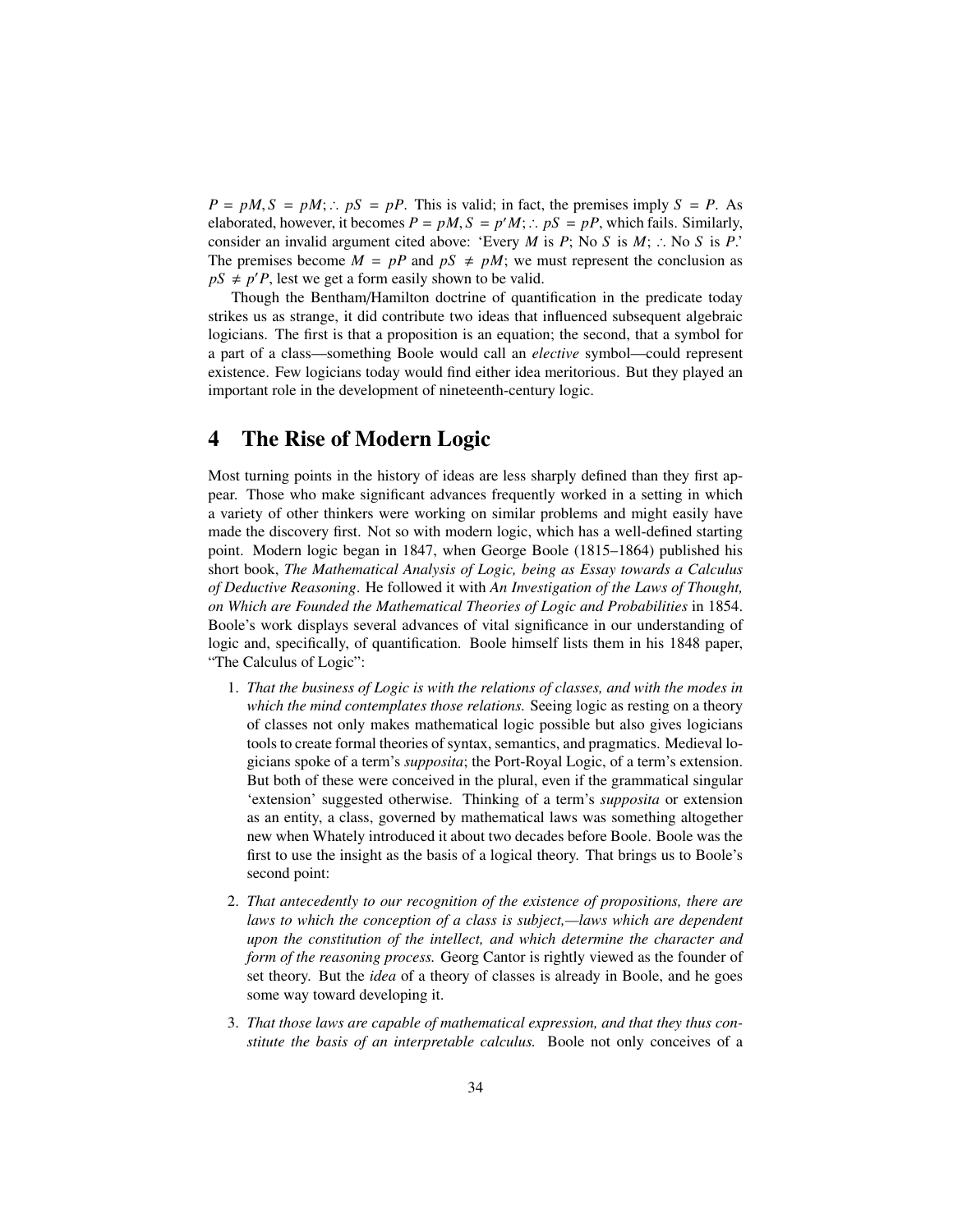calculus of classes—something that might, arguably, be attributed to Leibniz almost two centuries earlier—but constructs one that forms a part of Cantor's set theory and continues to be used today.

- 4. *That those laws are, furthermore, such, that all equations which are formed in subjection to them, even though expressed under functional signs, admit of perfect solution, so that every problem in logic can be solved by reference to a general theorem.* Boole achieves a higher degree of abstraction in his calculus than contemporary logical theories do, for he brings propositional logic, quantification theory, and abstract algebra together in a single theory. Thus:
- 5. *That the forms under which propositions are actually exhibited, in accordance with the principles of this calculus, are analogous with those of a philosophical language.* Boolean algebra continues to be an important field of investigation, underlying not only propositional logic but the theory of computation. The idea of a proposition as a class—of "cases," as Boole puts it, or possible worlds, or indices—continues to be influential in formal semantics.
- 6. *That although the symbols of the calculus do not depend for their interpretation upon the idea of quantity, they nevertheless, in their particular application to syllogism, conduct us to the quantitative conditions of inference.* Boole's calculus is not only a propositional logic but a theory of quantification. The classes it deals with may be conceived as classes of cases in which a proposition is true or as classes of objects of which a term is true. The thought that the problems of the relations between propositions and the relations between terms are essentially the same problem is a profound insight that underlies the unification of the two in modern predicate logic, though it also lies deeper, and remains independent of the particular fashion in which that theory combines them.

# 4.1 Algebraic Approaches to Quantification

Since the systems of Boole 1847 and 1854 have been subjects of extensive discussion see, for example, Hailperin 2004 and Valencia 2004—I shall focus here on Boole 1848, an intermediate approach that has received less attention. Boole's calculus starts with a universe of discourse, represented by the numeral 1. We might think of that as a class of objects, or of cases, or of possible worlds; the theory is independent of any particular conception of what the universe of discourse contains. Everything else is in effect a subclass, "formed by limitation" from that universe.

Concatenating two class symbols denotes the intersection of the classes: *xy* is the class of things in both *x* and *y*.<sup>30</sup> Thus,  $x1 = x$ .  $1 - x$  is the class of all things in the universe of discourse that are not in *x*. So,  $x(1 - y)$  is the class of things in *x* but not *y*;  $(1 - x)(1 - y)$  is the class of thing in neither *x* nor *y*. Boole uses addition to represent disjunction or union. $31$ 

<sup>30</sup>Boole equivocates on what variables such as *x* and *y* denote. Most of the time, he thinks of them as class symbols, but he also refers to them as operations.

<sup>&</sup>lt;sup>31</sup>Boole introduces this operation with the equation  $x(y+z) = xy + xz$ ; he never defines the operation itself. He seems to think of disjunction as exclusive, though most of what he says applies as well if we understand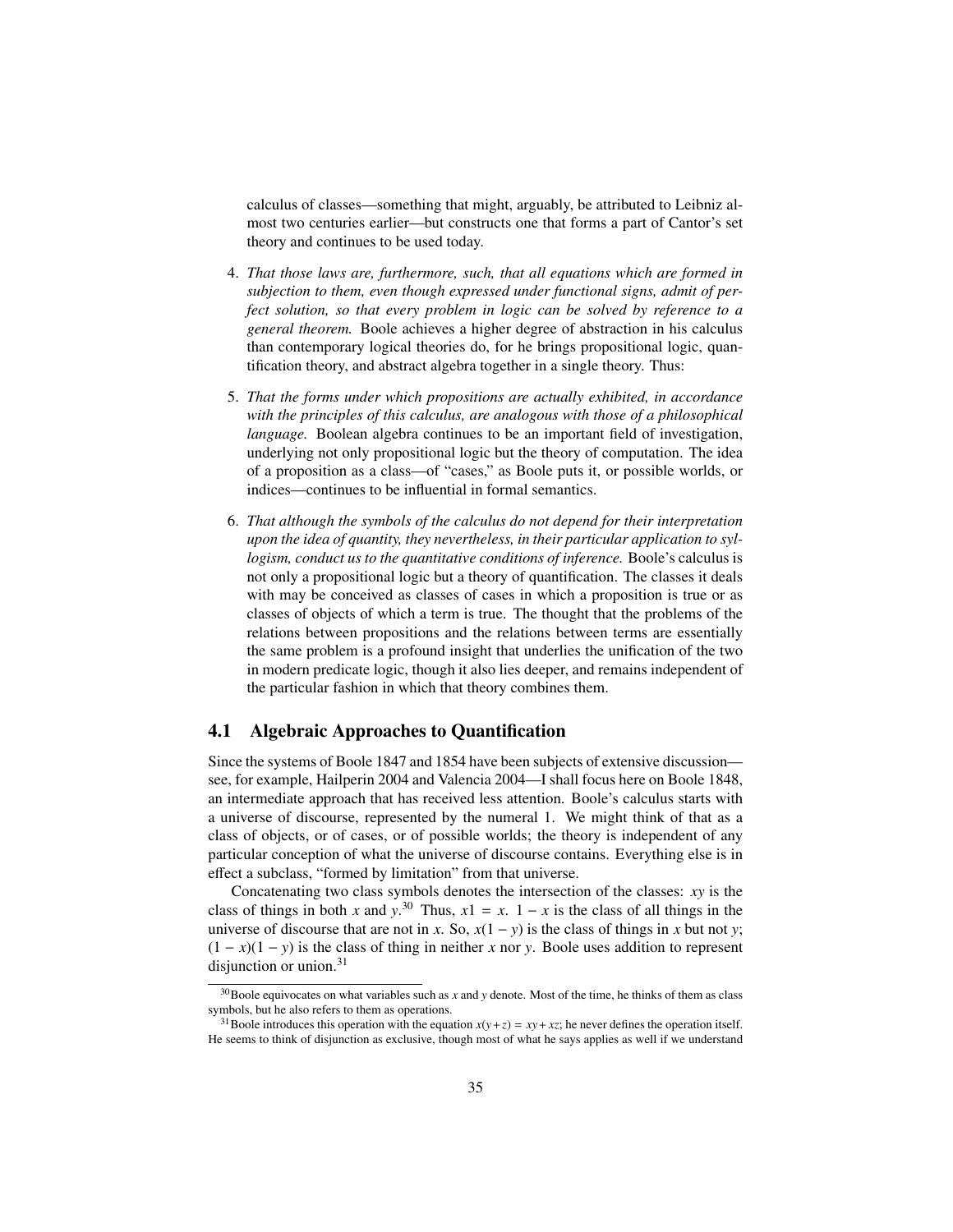Boole endorses these algebraic laws governing his operations:

$$
x(y + z) = xy + xz
$$

$$
xy = yx
$$

$$
x^n = x
$$

The last is the most striking, and differentiates his calculus from usual algebraic theories.<sup>32</sup>

Boole turns to the analysis of categorical statement forms. The contemporary reader might guess at what is coming next. If we were to define  $0 = 1 - 1$ :

- All Ys are Xs:  $y = yx$
- No Ys are Xs:  $yx = 0$
- Some Ys are Xs:  $yx \neq 0$
- Some Ys are not Xs:  $y \neq yx$

But that is *not* what Boole does.<sup>33</sup> Instead, influenced by the "quantification in the predicate" idea of Bentham and Hamilton, he writes,

The expression All Ys represents the class Y and will therefore be expressed by *y*, the copula are by the sign  $=$ , the indefinite term, Xs, is equivalent to Some Xs. It is a convention of language, that the word Some is expressed in the subject, but not in the predicate of a proposition. The term Some Xs will be expressed by *vx*, in which *v* is an elective symbol appropriate to a class V, some members of which are Xs, but which is in other respects arbitrary. Thus the proposition A will be expressed by the equation  $y = vx$ .

Note the clear implication: universal affirmatives have existential import. What Boole actually offers, therefore, is this:

- All *Y*s are *Xs*:  $y = vx$
- No *Y*s are *X*s:  $y = v(1 x)$
- Some *Y*s are *Xs*:  $vy = v'x$
- Some *Y*s are not *Xs*:  $vy = v'(1 x)$

disjunction as inclusive. His equation holds for both interpretations.

 $32$ Boole uses, but never states explicitly, laws of associativity, even though they had already been stated and named by Hamilton, among others.

<sup>&</sup>lt;sup>33</sup>He does represent universal affirmatives as  $y = yx$  in Boole 1847, but immediately moves to an alternative representation  $y(1 - x) = 0$ . In 1847 he represents particular affirmatives as  $xy = v$ , where *v* is an elective symbol representing, evidently, some nonempty class. In 1848, however, he represents universal affirmatives as  $y = vx$ . Since he denies that universals have existential import, denying the traditional thesis of subalternation, he evidently intends to allow for the possibility that *v* is empty. But that makes nonsense of his representing particular affirmatives as  $vy = v'x$ .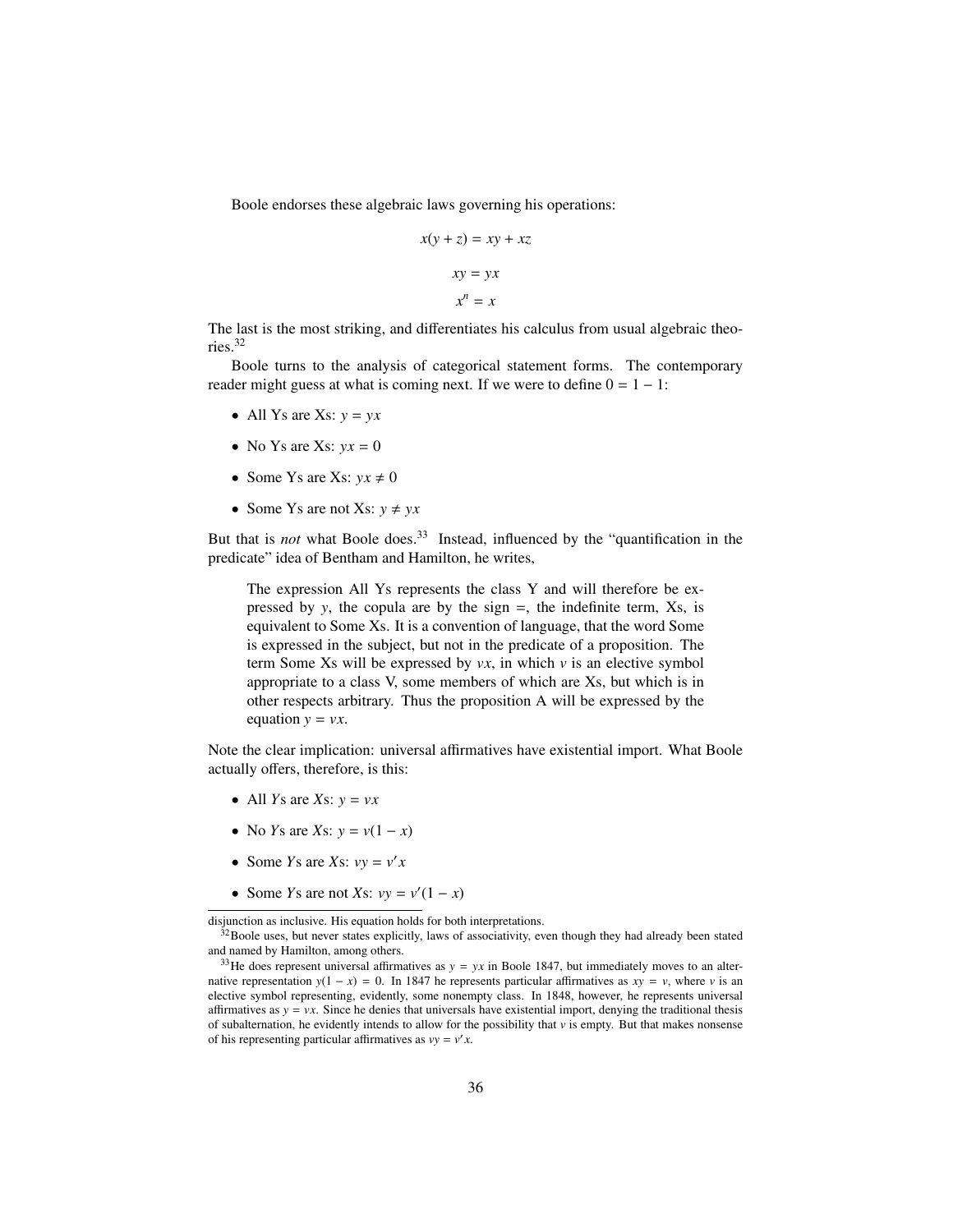where *v*' is another arbitrary class. This should look familiar; *v*, *v*', etc., are functioning much as  $p$ ,  $p'$ , etc., function in the Bentham-inspired system described above. He sees that he has the tools to handle everything in the expanded syllogistic language with infinite terms, and gives these equivalences:

- All not-*Y*s are *X*s: 1 − *y* = *vx*
- All not-*Y*s are not-*Xs*:  $1 y = v(1 x)$
- Some not-*Y*s are *Xs*:  $v(1 y) = v'x$
- Some not-*Y*s are not-*Xs*:  $v(1 y) = v'(1 x)$

Boole demonstrates the validity of contraposition, arguing for the equivalence of  $y = vx$ and 1− *x* = *v*(1−*y*). His method of development for elective equations, as he calls it, is highly general but quite complex, amounting to a way of expressing equations in what we now call disjunctive normal form. The method consists in expressing equations as sums of products of coefficients and terms. For a single variable *x*, the equation has the form

$$
\phi(x) = \phi(1)x + \phi(0)(1 - x)
$$

For two variables *x* and *y*, the equation has the form

$$
\phi(xy) = \phi(11)xy + \phi(10)x(1 - y) + \phi(01)(1 - x)y + \phi(00)(1 - x)(1 - y)
$$

For three, it has the form

 $\phi(xyz) = \phi(111)xyz + \phi(110)xy(1-z) + \phi(101)x(1-y)z + \phi(100)x(1-y)(1-z) +$  $\phi(011)(1-x)yz + \phi(010)(1-x)y(1-z) + \phi(001)xy(1-z) + \phi(000)(1-x)(1-y)(1-z).$ 

The general solution to an equation in three variables is

$$
z = \frac{\phi(110)}{\phi(110) - \phi(111)} xy + \frac{\phi(100)}{\phi(100) - \phi(101)} x(1-y) + \frac{\phi(010)}{\phi(010) - \phi(011)} (1-x) y + \frac{\phi(000)}{\phi(000) - \phi(001)} (1-x) (1-y).
$$

Notice that the key, in every case, is to substitute 0 and 1 in for the variables to discover the appropriate coefficients.

We can use this last solution to demonstrate the validity of contraposition. Assume *y* = *vx*. Let  $z = 1 - x$ ; then  $y = v(1 - z)$ , so  $y - v(1 - z) = 0$ . Think of this as  $\phi(vyz) = 0$ . We can compute the value of this function for each combination of 1s and 0s to derive the equation

$$
1 - x = v(1 - y) + \frac{1}{0}(1 - v)y + \frac{0}{0}(1 - v)(1 - y)
$$

The second and third terms appear difficult to interpret. Say, however, that  $\frac{1}{0}(1-v)y = t$ ; then  $(1 - v)y = 0$ . So, the second term simply drops out. The third term cannot be handled so easily; Boole replaces  $\frac{0}{0}$  with an arbitrary elective symbol *w*. The equation thus becomes

$$
1 - x = v(1 - y) + w(1 - v)(1 - y) = (v + w(1 - v))(1 - y)
$$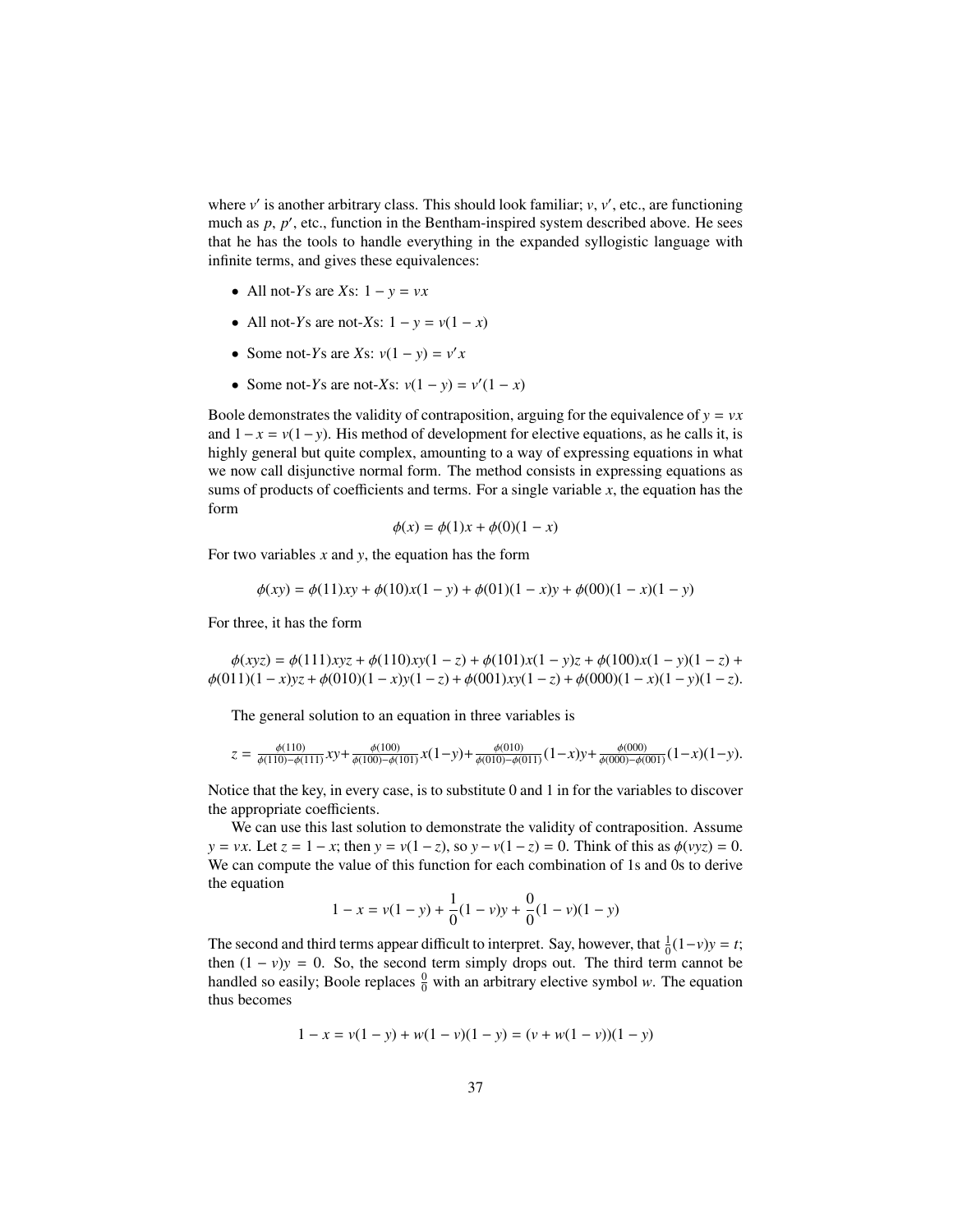Replacing  $(v + w(1 - v))$  with another elective symbol *u*, we obtain

$$
1 - x = u(1 - y)
$$

which represents 'All not-*X*s are not-*Y*s.'

Strangely, perhaps, syllogistic inferences are less complex than immediate inferences in Boole's system. Consider *Barbara*:

Every *M* is *P* 
$$
m = vp
$$
  
Every *S* is *M*  $s = um$   
 $\therefore$  Every *S* is *P*  $s = wp$ 

This is very simple; just let  $w = uv$ . *Darii* is similarly straightforward:

Every *M* is *P*  $m = vp$ Some *S* is *M*  $u's = um$  $\therefore$  Some *S* is *P*  $u''s = wp$ 

Let  $u'' = u'$  and  $w = uv$ . Consider *Celarent*:

| No <i>M</i> is $P$     | $m = v(1 - p)$ |
|------------------------|----------------|
| Every S is $M$         | $s = um$       |
| $\therefore$ No S is P | $s = w(1 - p)$ |

Simply let *w* = *uv*. Finally, consider *Ferio*:

| No <i>M</i> is $P$           | $m = v(1 - p)$   |
|------------------------------|------------------|
| Some S is $M$                | $us = u'm$       |
| $\therefore$ Some S is not P | $ws = w'(1 - p)$ |

Let  $w = u$ ,  $w' = u'v$ .

Boole's 1848 technique thus yields a simple way to demonstrate the validity of syllogisms. It evidently assigns universal affirmatives existential import, validating subalternation:

Every *S* is  $P$   $s = vp$ ∴ Some *S* is *P*  $us = u'p$ 

If  $s = vp$ ,  $us = uvp$ , and, letting  $u' = uv$ ,  $us = u'p$ . Universal affirmatives and negatives end up as contraries, for, if  $s = 0$ ,  $s = vp$  and  $s = v(1 - p)$  are both false.

Boole's systems of 1847, 1848, and 1854 differ in details, but share many of the same strengths and weaknesses. They unite logic and algebra, addressing the problems of the former using the techniques of the latter. They are highly abstract, applying to both predicate and propositional logic. They are in some ways quite elegant. Their handling of elective symbols, however, is far from rigorous. They leave certain key concepts, including addition (disjunction) and subtraction (negation), undefined, while leaving many of the rules governing them implicit. Most seriously, perhaps, they are strictly monadic, finding no place for relations.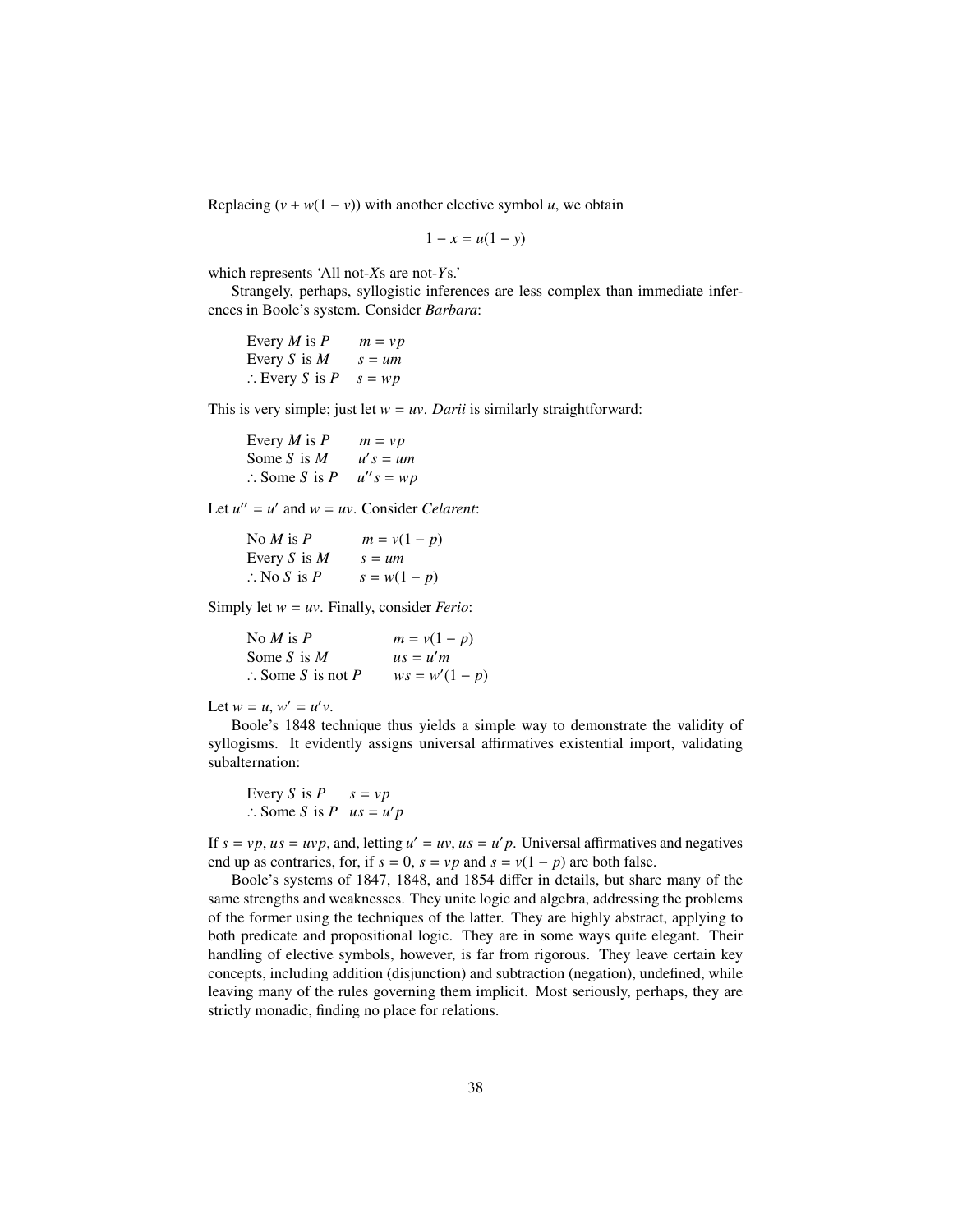### 4.2 Peirce's Quantification Theory

American philosopher Charles Sanders Peirce (1839–1914) developed a comprehensive theory of quantification that had far less impact than it might have had, due to the relative inaccessibility of much of Peirce's writings. Even within the field of logic, he developed not one logical system but many, making it difficult to assess his overall contributions. One of his systems, however, is essentially modern quantification theory, which he presents in a form almost identical to that used by most twentieth-century logicians. This is no accident; Peirce influenced Schröder, Löwenheim, and Skolem, who took over many aspects of his notation. Indeed, the word 'quantifier' is Peirce's. (See Hilpinen 2004, 615–616.)

Perhaps the best way to begin is with Peirce's concept of a predicate. A proposition, he says, is "a statement that must be true or false" (1893, 208). A predicate is a residue of a proposition: "let some parts be struck out so that the remnant is not a proposition, but is such that it becomes a proposition when each blank is filled by a proper name" (203). So far, this is traditional, though expressed in language very closely to Russell's talk of propositional functions. Peirce's examples would have shocked Aristotle or Arnauld:

Thus, take the proposition "Every man reveres some woman." This con-

- tains the following predicates, among others:
- "'...reveres some woman."
- "...is either not a man or reveres some woman."
- "Any previously selected man reveres..."
- "Any previously selected man is..."

Predication is "the joining of a predicate to a subject of a proposition so as to increase the logical breadth without diminishing the logical depth" (209). He intends this to be vague, admitting different interpretations. But Peirce is concerned to argue that predicate logic encompasses all of logic, subsuming propositional logic under the general heading of quantification theory. Predication is involved in every proposition, even 'It is raining,' which, he argues, has an indexical subject, and in conditionals, "in the same sense that some recognized range of experience or thought is referred to" (209).

Peirce introduces quantification in terms of the traditional syllogistic conception of quantity. "The quantity of a proposition is that respect in which a universal proposition is regarded as asserting more than the corresponding particular proposition: the recognized quantities are Universal, Particular, Singular and—opposed to these as 'definite'—Indefinite" (214). He mentions Hamilton's idea of quantification of the predicate, but dismisses it "as an instructive example of how not to do it" (1893, 323).<sup>34</sup> He also dismisses DeMorgan's system of eight quantified propositions. If a proposition's quantity is that by virtue of which a universal proposition asserts more than a particular proposition, the real question is what that is.

<sup>&</sup>lt;sup>34</sup>This is only the beginning of his invective: "The reckless Hamilton flew like a dor-bug into the brilliant light of DeMorgan's mind in a way which compelled the greatest formal logician who ever lived to examine and report upon the system" (1893, 324). He calls Hamilton's followers "perfect know-nothings" (324–325), and refers to Hamilton himself as "utterly incapable of doing the simplest logical thinking," "an exceptionally weak reasoner" (326); his doctrines are "of no merit," "glaringly faulty" (345), "all wrong," "ridiculous" (326).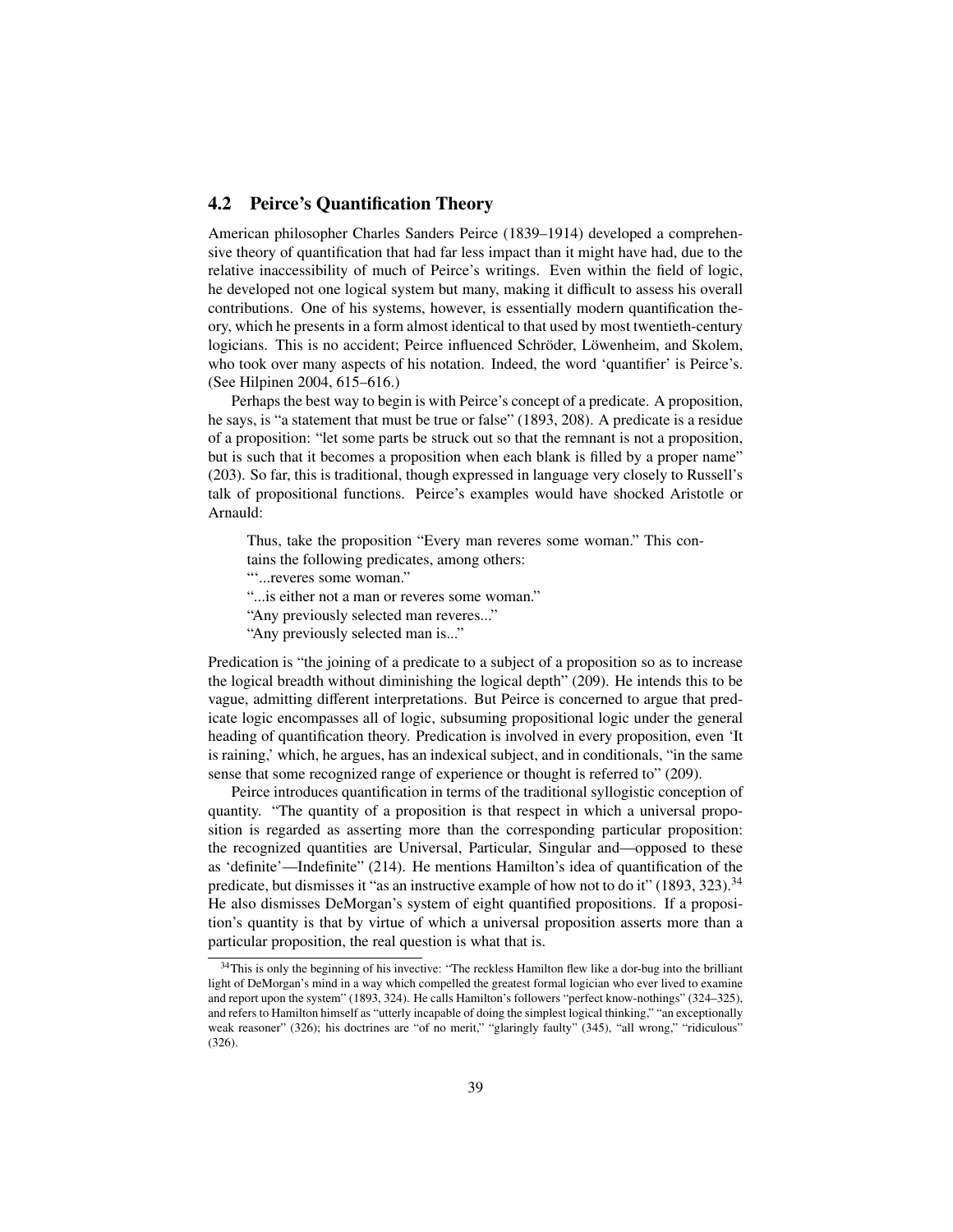Peirce begins by concurring with Leibniz that a universal proposition neither asserts nor implies the existence of its subject. In fact, his initial example of a universal proposition is 'Any phoenix rises from its ashes' (216). He gives two arguments. The first is the *dictum de omni*: what is asserted universally of a subject is "predicable of whatever that subject may be predicable' (217). That makes no commitment to the existence of anything. The second is that formal logic should have as wide application as possible; a theory allowing empty terms has broader scope than one that restricts itself to terms with nonempty extensions. The third is the square of opposition. Formal logic, Peirce says, needs to specify a negation for each simple proposition. If 'All inhabitants of Mars have red hair' makes no existential commitments, then its negation is simply 'Some inhabitants of Mars do not have red hair.' If it means 'There are inhabitants of Mars and every one of them without exception has red hair,' then its negation must be 'Either there is no inhabitant of Mars, or if there be, there is one at least who has not red hair' (217), which is not a categorical proposition. Peirce sees clearly that, if the negation of a categorical proposition is to be another categorical proposition—something maintained by the traditional square of opposition—then there is a straightforward choice: either universals carry existential import, or particulars do, but not both. Pick one. It is natural to pick particulars, since 'Some inhabitants of Mars have red hair' and 'There are inhabitants of Mars with red hair' seem obviously equivalent. The consequence is that A and O propositions contradict each other, as do E and I propositions. But, Pierce notes (1893, 283), those are the only relations in the square of opposition that actually hold. A and E propositions can both be true if their subject terms are empty; I and O propositions can both be false in the same circumstance. Universal propositions do not entail the corresponding particular propositions, for the latter have an existential import the former lack.

Peirce cautions that we should not take existence as a predicate, citing Kant's critique of the ontological argument. He says some intriguing things in light of later discussions, developing the concept of a universe of discourse (1893, 281), now often called a contextual domain: "Every proposition refers to some index: universal propositions to the universe, through an environment common to speaker and auditor, which is an index of what the speaker is talking about"  $(1893, 218)$ .<sup>35</sup> He also speaks in a language friendly to game-theoretic semantics and even to intuitionism: "But the particular proposition asserts that, with sufficient means, in that universe would be found an object to which the subject term would be applicable, and to which further examination would prove that the image called up by the predicate was also applicable" (218).

Peirce renders particular and universal propositions in forms now familiar, linking categorical propositions to propositions with quantifiers and sentential connectives:

Some inhabitants of Mars have red hair ⇔ Something is, at once, an inhabitant of Mars and is red haired

All inhabitants of Mars have red hair ⇔ Everything that exists in the universe is, if an inhabitant of Mars, then also red haired

The quantifier is independent of the proposition's terms, asserting "the existence of a

<sup>&</sup>lt;sup>35</sup>Peirce credits this to DeMorgan 1847, 380.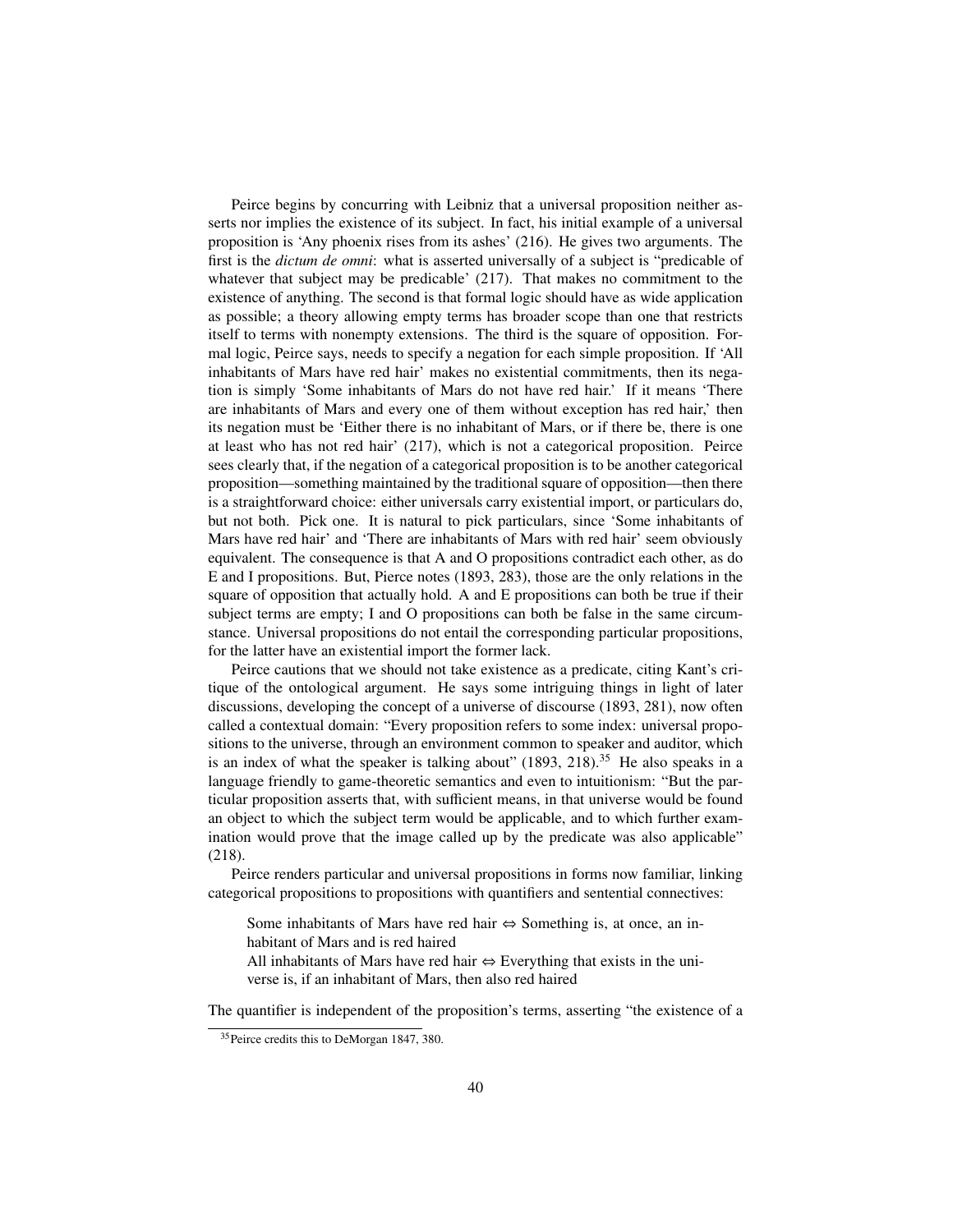vague something to which it pronounces 'inhabitant of Mars' and 'red haired' to be applicable" (218). Thus,

A particular proposition is one which gives a general description of an object and asserts that an object to which that description applies occurs in the universe of discourse.... (221)

Peirce commits himself to what would later be called Quine's dictum—that to be is to be a value of a variable (Quine 1939)—when he declares that 'Something is nonexistent' "is an absurdity, and ought not to be considered as a proposition at all" (222). The quantifier asserts existence, so 'Something is non-existent' is a contradiction. Peirce seems to think that contradictory propositions are not propositions at all. At other places, however, he recognizes that the universe of discourse of a proposition is defined by "the circumstances of its enunciation" (326), and consists of "some collection of individuals or of possibilities": "At one time it may be the physical universe, at another it may be the imaginary 'world' of some play or novel, at another a range of possibilities" (326–327).

Peirce's (1885) formalism for quantification looks remarkably modern. He uses the material conditional, and adopts as axioms and rules, which he calls, indiscriminately, *icons*:

$$
x \to x
$$
  
\n
$$
x \to (y \to z) \vdash y \to (x \to z)
$$
  
\n
$$
(x \to y) \to ((y \to z) \to (x \to z))
$$
  
\n
$$
b \to x \vdash \bar{b}
$$
  
\n
$$
((x \to y) \to x) \to x
$$

Note that the second and fourth of these are rules of inference; the fourth is stated imprecisely, meaning that the negation of a formula *b* follows from the claim that, for any *x*, if *b*, then *x*. Peirce leaves the propositional quantification here implicit, stating this rule only in English paraphrase. We could express his intentions more precisely by introducing a propositional constant for the false, and writing the axiom as  $b \to \bot \vdash \overline{b}$ . Peirce's system is then a sound and complete axiomatization of a pure implicational propositional logic.

Peirce then introduces disjunction and conjunction, defining  $x + y$  as  $\bar{x} \rightarrow y$  and *xy* as  $(\bar{x} + \bar{y})$ . He introduces quantifiers by distinguishing "a pure Boolian expression referring to an individual and a Quantifying part saying what individual this is" (1885, 194). As a first approximation, he writes Any  $(\bar{k} + h)$  to mean that any king in the universe of discourse is happy, and Some *kh* to mean that some king in that universe is happy. To handle relational terms, he introduces subscripts for what would now be considered individual variables, and uses  $\Pi$  and  $\Sigma$  to represent universal and existential quantification, respectively. So, the above would more precisely be written as  $\Pi_i(\bar{k}_i + h_i)$ and  $\Sigma_i k_i h_i$ . He defines the quantifiers in terms of (potentially) infinite conjunctions and disjunctions, but notes that they are "only similar" to them, because the universe of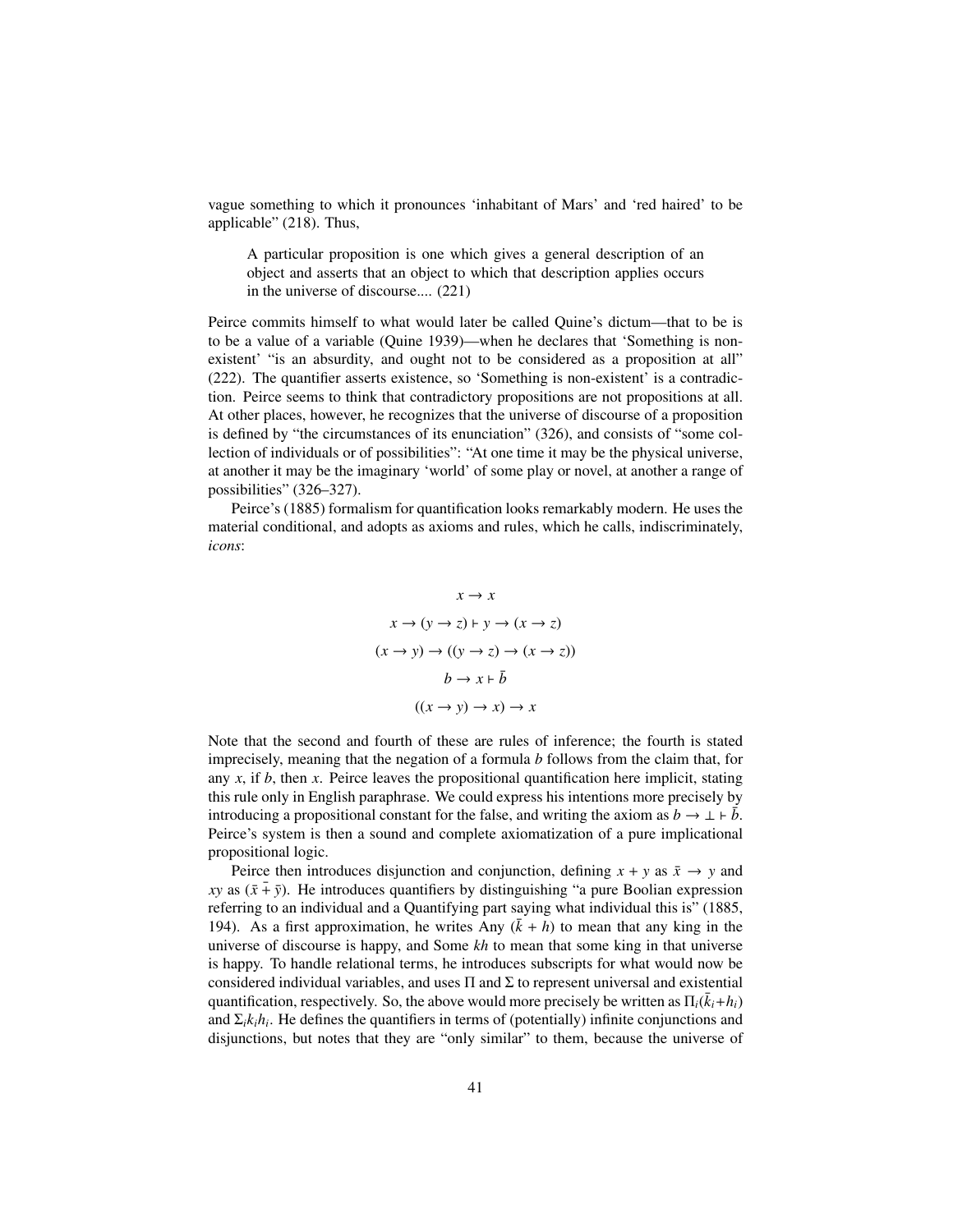discourse may be uncountable (195). Peirce quickly shows off the power his new notation, writing Π*i*Σ*<sup>j</sup> lijbij* to represent "everything is a lover and benefactor of something,"  $\Pi_i \Sigma_j l_{ij} b_{ji}$  to represent "everything is a lover of a benefactor of itself,"  $\Sigma_i \Pi_j (g_i l_{ij} + \bar{c}_j)$ to represent "if there be any chimeras there is some griffin that loves them all," and  $\Pi_j \Sigma_i (g_i l_{ij} + \bar{c}_j)$  to represent "each chimera (if there is any) is loved by some griffin or other" (195).

Peirce's proof method requires converting formulas to prenex normal form, something that, he shows, preserves equivalence, and then using a technique similar to semantic tableaux. I will not go into details here. But note the dramatic shift from earlier conceptions of logic. Peirce formulates both axioms and rules—though not drawing attention to the difference between them—develops a logic of quantification, and then formulates a proof system. All of this advances significantly beyond the earlier algebraic approaches to logic, not to mention the rest of the logical tradition.

# 4.3 Frege's *Begri*ff*schrift*

Gottlob Frege (1848–1925) published his *Begri*ff*schrift*, "ideography" or "concept writing," in 1879. It has been called "perhaps the most important single work ever written in logic" (van Heijenoort 1967, 1). Frege's system forms the basis for modern predicate logic. The twentieth-century achievements of Peano, Russell, Whitehead, Gödel, Tarski, Church, Carnap, and many others would have been impossible, or at least would have had a rather different character, without him. Frege's goal, he wrote (1882), was to devise "a *lingua characterica* in Leibniz's sense"—a universal language that, in Leibniz's words, "depicts not words, but thoughts" (PW 13, NS 14)—the structure of which reflects not surface forms but underlying semantic structure, which Frege refers to as "conceptual content" (12).

Frege's system parallels Peirce's, not only in introducing quantifiers but also in employing, explicitly, the material conditional. Like Peirce's system, it rests on the shoulders of Boole, DeMorgan, and others. But he makes a number of vital contributions. First, he rests his logic not on the distinction between propositions and terms or between subject and predicate but instead on the distinction between function and argument.

If in an expression, whose content need not be capable of becoming a judgment, a simple or a compound sign has one or more occurrences and if we regard that sign as replaceable in all or some of these occurrences by something else (but everywhere by the same thing), then we call that part that remains invariant in the expression a function, and the replaceable part the argument of the function. (1879, 22)

Second, he presents his system purely formally; for the first time, logic concerns formulas and their manipulation according to strictly syntactic operations. Third, he correspondingly draws a sharp distinction between axioms and rules of inference, with *modus ponens* and substitution as the only inference rules. Finally, he presents for the first time a complete set of rules for quantifiers, formulating universal instantiation and universal generalization as well as rules for identity. Frege is the first to see a quantifier as a variable-binding operator. He offers the first system in the history of logic that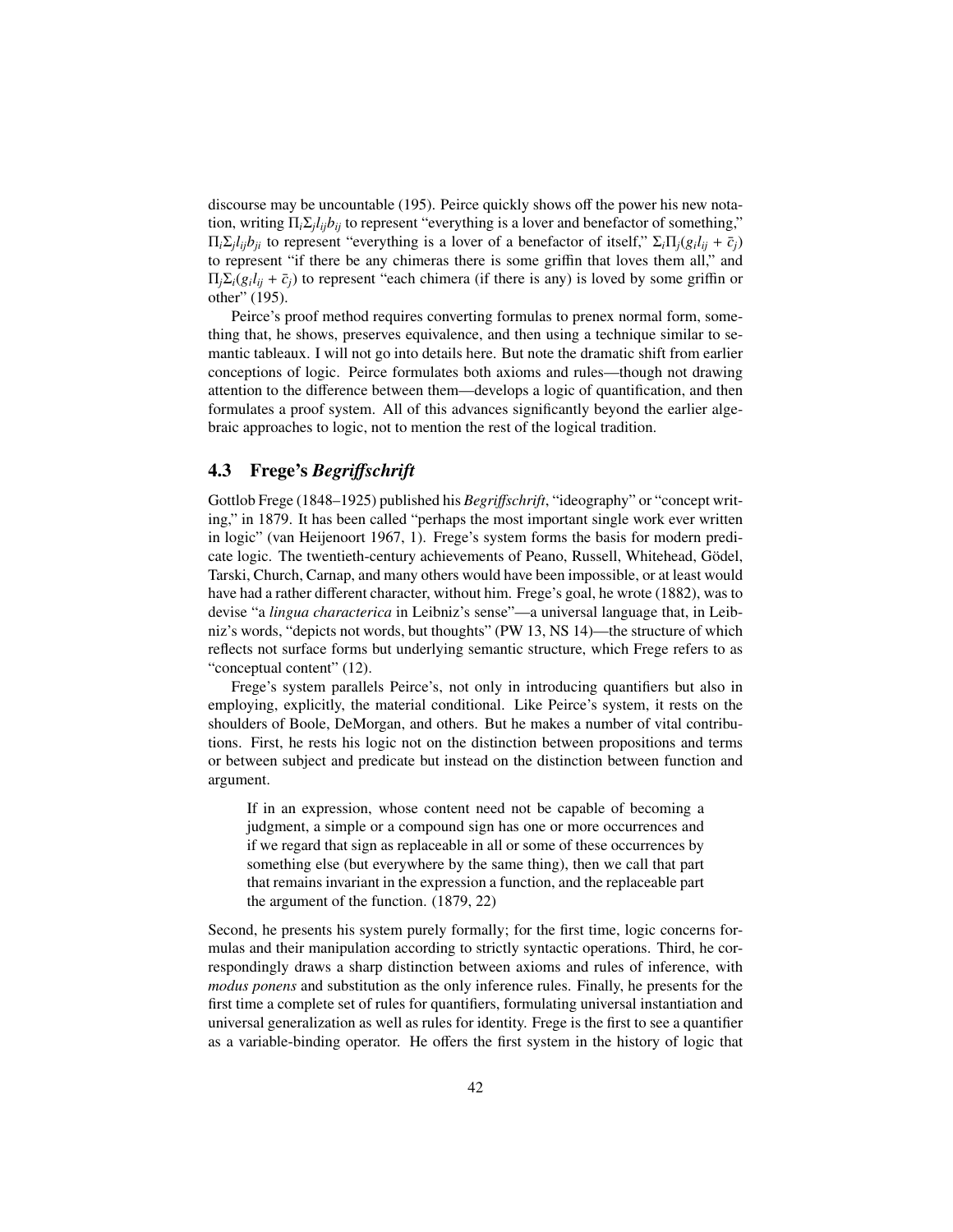unites propositional and predicate logic into a single unified system capable of handling nested quantifiers. He also presents the first higher-order logic. If modern logic begins in 1847, modern quantification theory begins in 1879.

Frege employs a notation that is difficult to reproduce, using strokes with concavities filled by German letters as universal quantifiers. Giuseppe Peano (1858–1932), an Italian mathematician, deserves credit for putting quantification theory into something close to its modern notation (Peano 1889), and I will use the Peano-inspired notation here. Frege's account of universal quantification is this:

In the expression of a judgment we can always regard the combination of signs to the right of  $\vdash$  [the assertion stroke] as a function of one of the signs occurring in it. *If we replace this argument by a German letter and if in the content stroke we introduce a concavity with this German letter in it, ... this stands for the judgment that, whatever we may take for its argument, the function is a fact.* (1879, 24)

Suppose, in other words, we have the assertion that  $p: \vdash p$ . We can analyze  $p$  into function and argument:  $\vdash \Phi(a)$ . We can then replace the argument sign with a variable (German letters in Frege, Roman letters from the end of the alphabet, here), and prefix a quantifier on that variable, to obtain  $\vdash \forall x \Phi(x)$ . Frege explains the meaning of this kind of expression in terms of a rule of universal instantiation:

From such a judgment, therefore, we can always derive an arbitrary number of *judgments of less general content* by substituting each time something else for the German letter and then removing the concavity in the content stroke.  $(1879, 24)^{36}$ 

From  $\vdash \forall x \Phi(x)$ , that is, we can derive  $\vdash \Phi(a)$ ,  $\vdash \Phi(b)$ , and so on. Frege discusses scope explicitly (though he does not give a formal definition of it), and cautions that we cannot apply this rule when a universal quantifier occurs within the scope of an arbitrary operator. He thus restricts the rule to universal quantifiers that have as their scope the entire formula.

Frege formulates the rule of universal generalization: "*A Latin letter may always be replaced by a German one that does not yet occur in the judgment*" (1879, 25). Thus, given  $\vdash \Phi(a)$ , we may infer  $\vdash \forall \Phi(x)$ , provided that *x* does not occur in  $\Phi$ . This, together with his propositional rules and universal instantiation, gives him a complete set of rules for predicate logic.

Frege also introduces a derivable rule allowing the deduction from  $\vdash \Phi(a) \rightarrow A$ to  $\vdash \forall x \Phi(x) \rightarrow A$ , provided that *a* does not occur in *A* and is replaced in every occurrence by *x*. He distinguishes  $\neg \forall x \Phi(x)$  from  $\forall x \neg \Phi(x)$ , and defines "There are  $\Phi$ " as  $\neg \forall x \neg \Phi(x)$ . Frege shows how to express categorical propositions in his system, and constructs the square of opposition, without remarking that he has actually given up all relations except contradictories. His representations:

<sup>&</sup>lt;sup>36</sup>Frege never gives an independent semantic characterization of what universal quantification means. Taking this rule as giving such a characterization yields a substitutional conception of quantification. Frege, unlike Peirce, does not discuss the universe of discourse, and, to the extent that he has the concept of a universe at all, treats it as something given and static, not as something capable of varying from context to context, as in Peirce, or from model to model, as in contemporary model theory.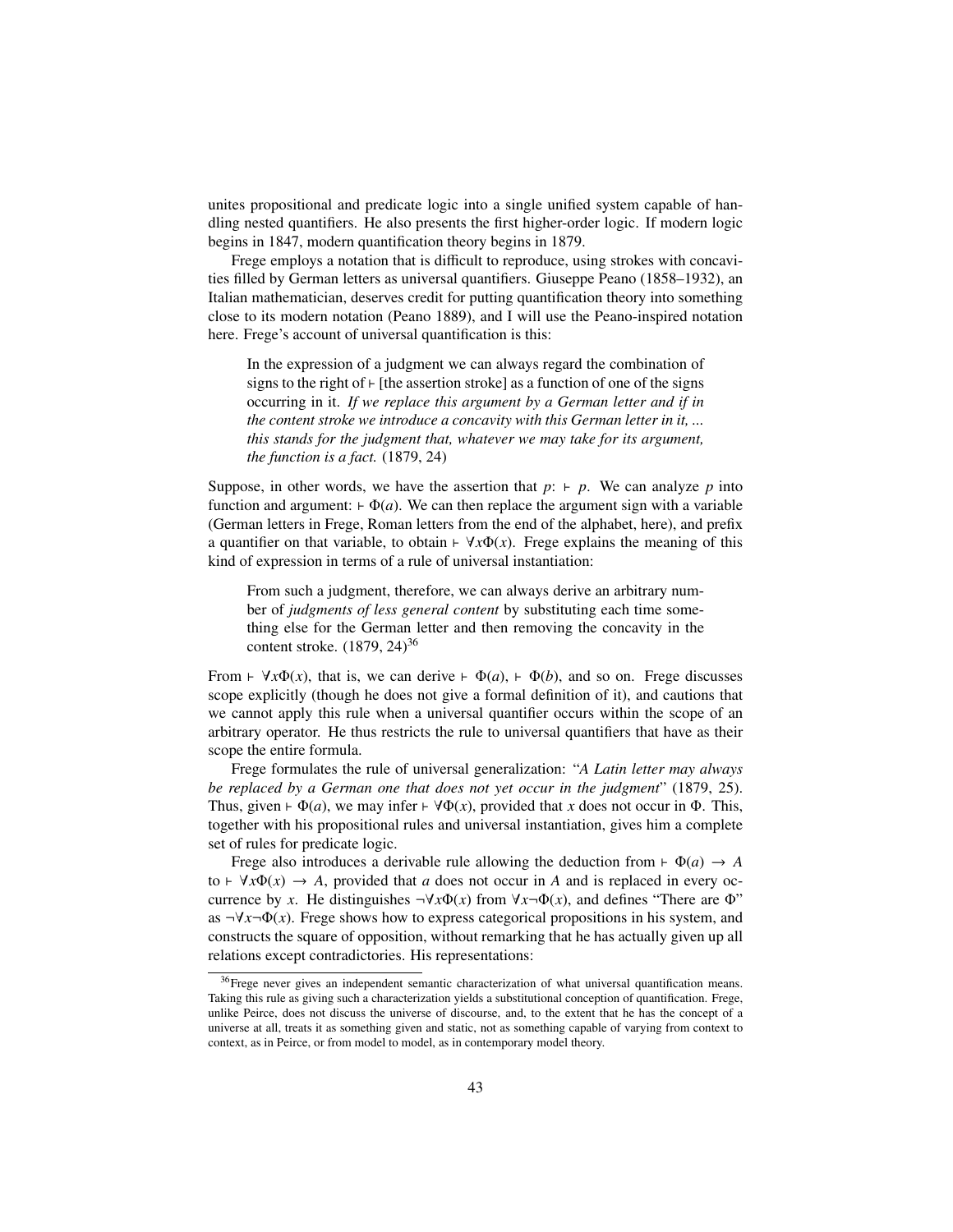All *S* are *P*:  $\forall x(S(x) \rightarrow P(x))$ No *S* are *P*:  $\forall x (S(x) \rightarrow \neg P(x))$ Some *S* are  $P: \neg \forall x (S(x) \rightarrow \neg P(x))$ Some *S* are not *P*:  $\neg \forall x (S(x) \rightarrow P(x))$ 

The notation makes it obvious that A and O propositions are contradictories, as are E and I propositions. A and E propositions, however, are not truly contraries, for they can be true together if there are no *S* s. Under just those circumstances, I and O propositions can also be false together, so they are not true subcontraries. Finally, A and E propositions do not entail I and O propositions, respectively, for the former lack the existential import of the latter.

Frege develops his system from nine axioms, together with rules of *modus ponens* and substitution. The axioms:

1. 
$$
a \rightarrow (b \rightarrow a)
$$
  
\n2.  $(c \rightarrow (b \rightarrow a)) \rightarrow ((c \rightarrow b) \rightarrow (c \rightarrow a))$   
\n3.  $(d \rightarrow (b \rightarrow a)) \rightarrow (b \rightarrow (d \rightarrow a))$   
\n4.  $(b \rightarrow a) \rightarrow (\neg a \rightarrow \neg b)$   
\n5.  $\neg \neg a \rightarrow a$   
\n6.  $a \rightarrow \neg \neg a$   
\n7.  $c \equiv d \rightarrow (f(c) \rightarrow f(d))$   
\n8.  $c \equiv c$   
\n9.  $\forall x f(x) \rightarrow f(c)$ 

Frege claims completeness, but does not formulate the notion precisely, let alone offer an argument. Indeed, he cannot formulate it precisely, for he lacks the concept of an interpretation, and so has no precise concept of validity (Goldfarb 1979). Lukasiewicz (1934) shows that the first six are nevertheless a complete axiom system for propositional logic, and, indeed, that (3) is superfluous.

First-order logic makes a huge advance over Aristotelian logic in thinking about quantifiers as variable-binding expressions and thus in having the capacity to handle relational predicates. Aristotle himself realized that his theory did not incorporate inferences such as

Every perceiving is a thinking

∴ Every object of perception is an object of thought.

In the fourteenth century, and again in the seventeenth and nineteenth centuries, logicians returned to those worries, considering such inferences as

Every man's donkey is running. Every king is a man ∴ Every king's donkey is running. (Buridan 2001)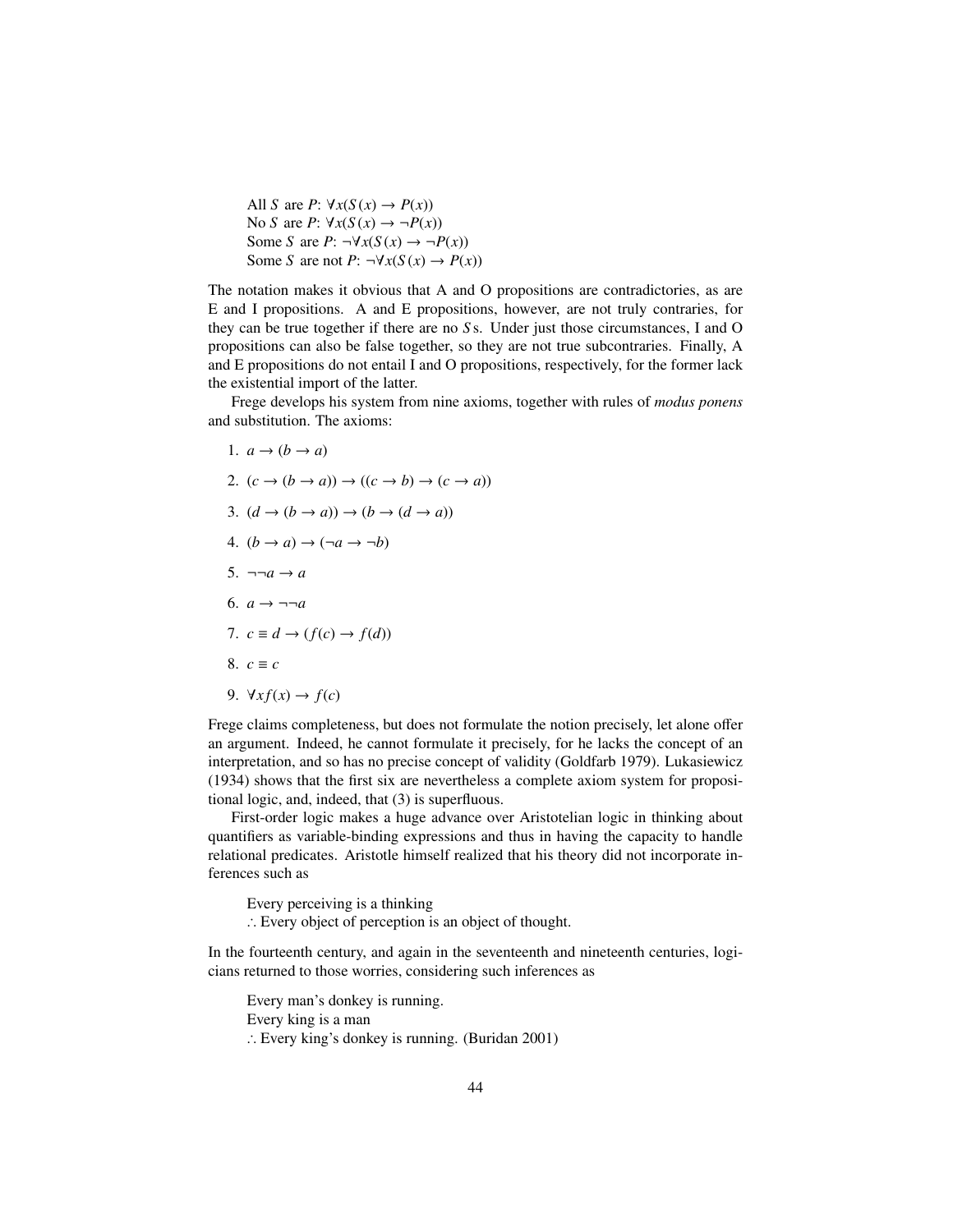Every circle is a figure. ∴ Whoever draws a circle draws a figure. (Junge 1638)

All horses are animals

∴ Every horse's tail is an animal's tail. (DeMorgan 1847)

First-order logic, by incorporating relational predicates, solves these problems, unifying propositional and quantificational logic in a system powerful enough to express propositions and inferences that had escaped each on its own.

Frege's system is very powerful—in fact, as Russell later observed, *too* powerful for it permits quantification over predicates as well as individual argument positions. It is thus tantamount to a full, impredicative second-order logic. Russell's (1902) letter to Frege praises the *Begri*ff*sschrift* and the *Grundgesetze der Arithmetik*, which develops the system further, reducing the set of basic rules and axioms. But then he drops the bomb, known as Russell's paradox:

There is just one point where I have encountered a difficulty. You state [23] that a function, too, can act as the indeterminate element. This I formerly believed, but now this view seems doubtful to me because of the following contradiction. Let *w* be the predicate: to be a predicate that cannot be predicated of itself. Can *w* be predicated by itself? From each answer its opposite follows. Therefore we must conclude that *w* is not a predicate. Likewise there is no class (as a totality) of those classes which, each taken as a totality, do not belong to themselves. From this I conclude that under certain circumstances a definable collection [*Menge*] does not form a totality. (1902, 124–125)

Frege's response expresses consternation, but also the hope that Russell's discovery "will perhaps result in a great advance in logic, unwelcome as it may seem at first glance" (1902, 128). He nods in the direction of type theory:

Incidentally, it seems to me that the expression "a predicate is predicated of itself" is not exact. A predicate is as a rule a first-level function, and this function requires an object as argument and cannot have itself as argument (subject). Therefore I would prefer to say "a concept is predicated of its own extension". (1902, 128)

In itself, however, that provides no solution. Russell's paradox cuts at the heart of Frege's reconstruction of arithmetic from logic. It does not, however, strike at Frege's system viewed as a system of first-order predicate logic. Peano, Russell, Whitehead, and others would simplify the unwieldy notation of the *Begri*ff*sschrift*, turning firstorder predicate logic into the *lingua franca* of twentieth-century philosophy. Indeed, so influential would Frege's system become that philosophers as prominent as W. V. O. Quine (1960), Donald Davidson (1967), and John Wallace (1970) would write of it as "*the* frame of reference," the logic into which all assertions must be translated if they are to be considered meaningful at all.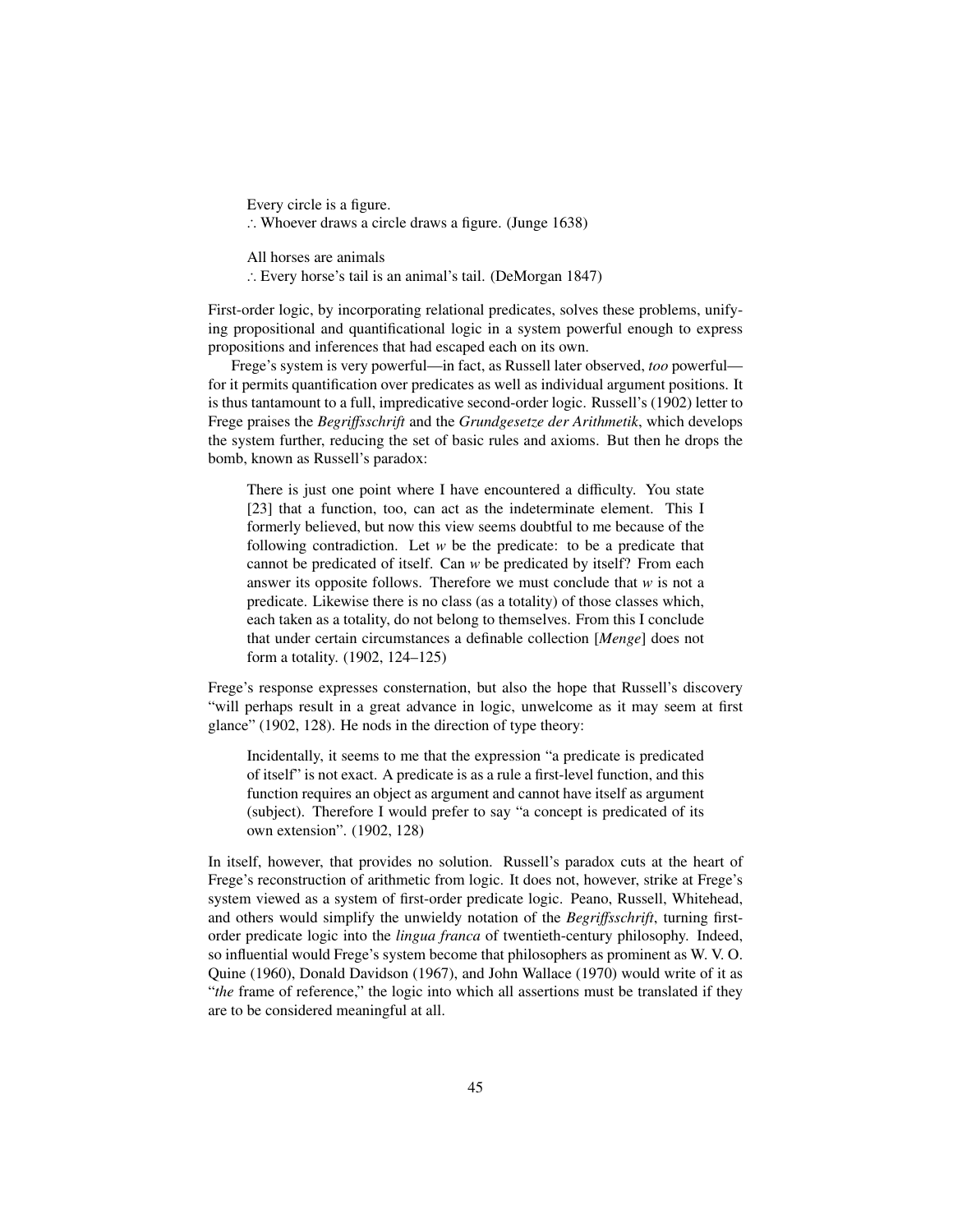# 5 Contemporary Quantification Theory

In later work, especially Frege (1892), Frege offers two ideas that have led to contemporary approaches to quantification. First, he makes explicit the Aristotelian thought that determiners such as 'some' and 'all' are relations—in Frege's language, relations between concepts:

We may say in brief, taking 'subject' and 'predicate' in the linguistic sense: A concept is the reference of a predicate; An object is something that can never be the whole reference of a predicate, but can be the reference of a subject. It must here be remarked that the words 'all', 'any', 'no", 'some', are prefixed to concept-words. In universal and particular affirmative and negative sentences, we are expressing relations between concepts; we use these words to indicate the special kind of relation. They are thus, logically speaking, not to be more closely associated with the concept-words that follow them, but are to be related to the sentence as a whole. (Frege 1892, 1951, 173)

Second, Frege treats quantifiers as second-level concepts. "I have called existence a property of a concept," he writes (1892, 174); he uses the same analysis for quantifiers. These two ideas have led to the contemporary theory of generalized quantifiers. It took more than sixty years, however, for that generalization to be developed, and almost a century before its significance began to be appreciated.

# 5.1 Limitations of Classical First-Order Logic

The theory of quantification that issued from the work of Peirce and Frege became known as classical first-order logic. The early part of the twentieth century witnessed the discovery of many of its deepest properties through the development of metalogic, especially in the form of model theory and recursion theory. Some highlights:

- 1. Leopold Löwenheim (1915) and Thoralf Skolem (1920), starting from the work of Peirce and Schröder, show that, in Skolem's formulation, "Every proposition in normal form either is a contradiction or is already satisfiable in a finite or countably infinite domain" (Skolem 1920, 256). Since every proposition is equivalent to one in normal form, this shows that every satisfiable proposition is satisfiable in a countable domain. He extends this to infinite sets of formulas, and shows that every uncountable domain satisfying a set of formulas has a countable subset also satisfying that set. Alfred Tarski and Carl Vaught (1956) later prove an upward form of this theorem, showing that any set satisfiable in an infinite domain is satisfiable in an uncountable domain.
- 2. Skolem (1928) shows that every formula of first-order logic can be "Skolemized" by finding an equivalent in prenex normal form, dropping all quantifiers, and then replacing existentially quantified variables with function terms containing variables bound universally to the left of that existential quantifier. Thus, a Skolemized version of  $\forall x \forall y \exists z (Fx \land Fyz)$  would be  $Fx \rightarrow (Fx f(xy) \land Fz)$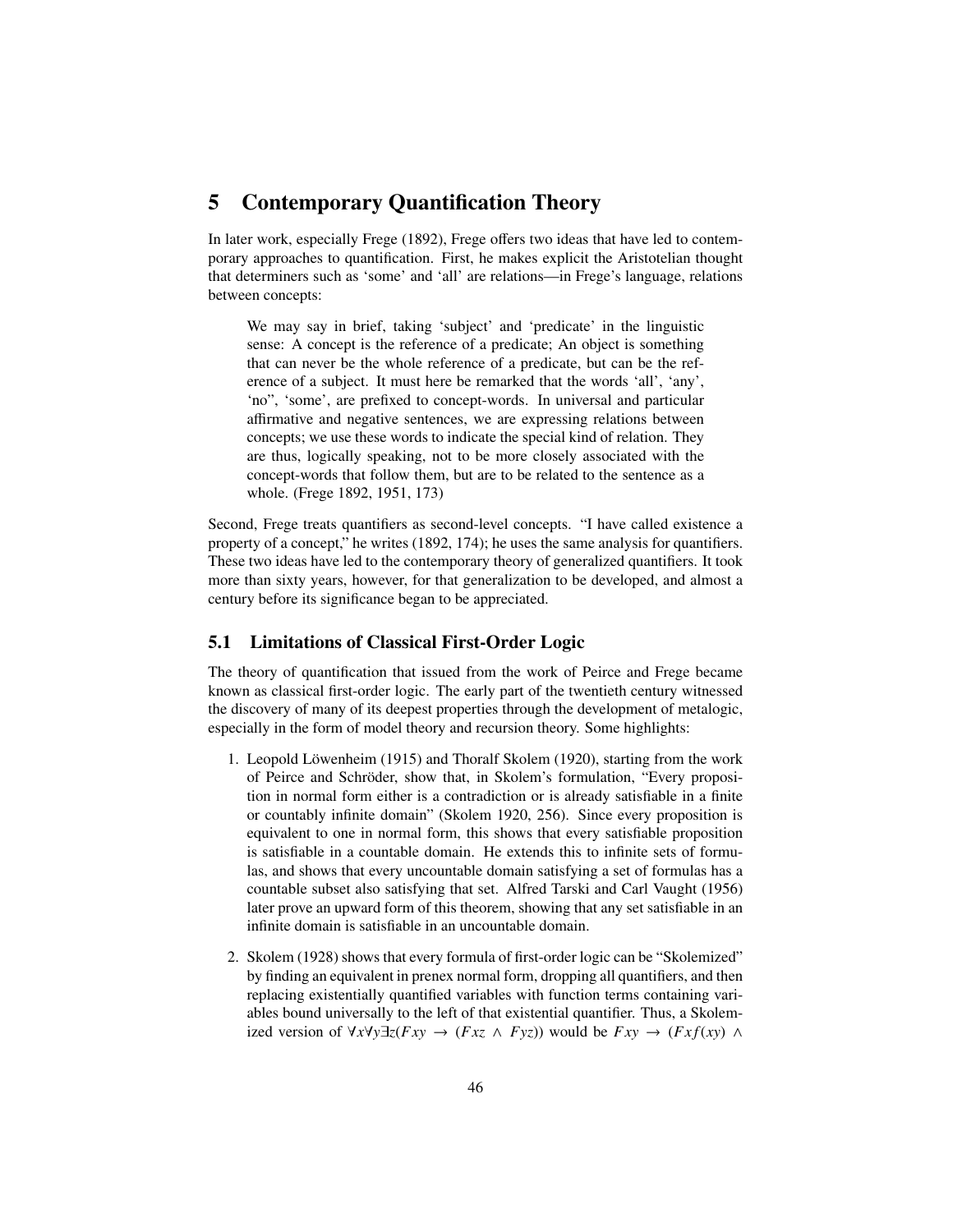$Fy f(xy)$ ). He uses this to develop a non-axiomatic proof method for first-order logic that amounts to a decision procedure for determining, for a given formula *A* and natural number *n*, whether *A* is satisfiable in a domain of cardinality *n*.

- 3. Kurt Gödel (1930) proves the completeness theorem, showing that every valid formula is provable. Specifically, Gödel shows that every formula "is either *refutable or satisfiable* (and, moreover, satisfiable in the denumerable domain of individuals)" (1930, 585). He deduces from it the compactness theorem, showing that a set of formulas is satisfiable if and only if every finite subset of it is satsfiable. The Löwenheim-Skolem theorem is of course also a consequence.
- 4. Alfred Tarski (1936), in his investigations of the concept of truth, constructs a formal semantics giving truth conditions for quantified sentences and thus lays the foundation for model theory. Earlier thinkers had given informal characterizations of the truth conditions for quantified sentences, linking them to generalized conjunction or disjunction and perhaps to a universe of discourse. Tarski gives the first formal characterization of the semantics of quantified sentences, counting  $\forall x \Phi(x)$  true on a model  $\mathfrak{M}$ , relative to an assignment *g* of objects from  $\mathfrak{M}'$ 's domain to variables, if and only if  $\Phi(x)$  is true on every assignment *g*' differing from *g* solely in its assignment to *x*. The relativization to an assignment function disappears for closed sentences, i.e., those without free variables. Tarski also shows that, although the concept of truth can be given a consistent and precise characterization in the metalanguage, it cannot be given a similar characterization in the object language.
- 5. Alonzo Church (1936) proves that first-order logic is undecidable. Since propositional logic is decidable, this shows that Boole's idea that a single abstract theory might be at once a theory of propositional relations (on one interpretation) and a theory of quantification (on another interpretation) is hopeless.
- 6. Per Lindström (1969, 1974) proves that classical first-order logic is the strongest compact logic having the downward Löwenheim-Skolem property, developing the foundations of abstract model theory.

These results represent impressive intellectual achievements. They also point to some limitations of classical first-order logic. Löwenheim and Skolem's result, for example, shows that first-order logic cannot distinguish countable from uncountable domains. 'There are countably many' and 'there are uncountably many' thus have no first-order representations. It is not hard to show that 'there are finitely many' and 'there are infinitely many' similarly have no first-order representations.

Subsequent developments point to additional limitations. Peter Geach, by way of his discussions of medieval (specifically, fourteenth-century) logic, points out many of the most important. First, he draws attention to determiners beyond those analyzed by earlier logical systems. Remarkably, for more than two thousand years, the study of quantification was essentially the study of 'every,' 'no,' and 'some,' together with determiners taken as equivalent or reducible to them ('all,' 'never,' etc.). De Morgan (1847, 1860) broke new ground in thinking about determiners such as 'most,' noting the validity of 'Most *S*'s are *P*'s; most *S*'s are *P*'s; ∴ some *P*'s are *P*'s.' De Morgan also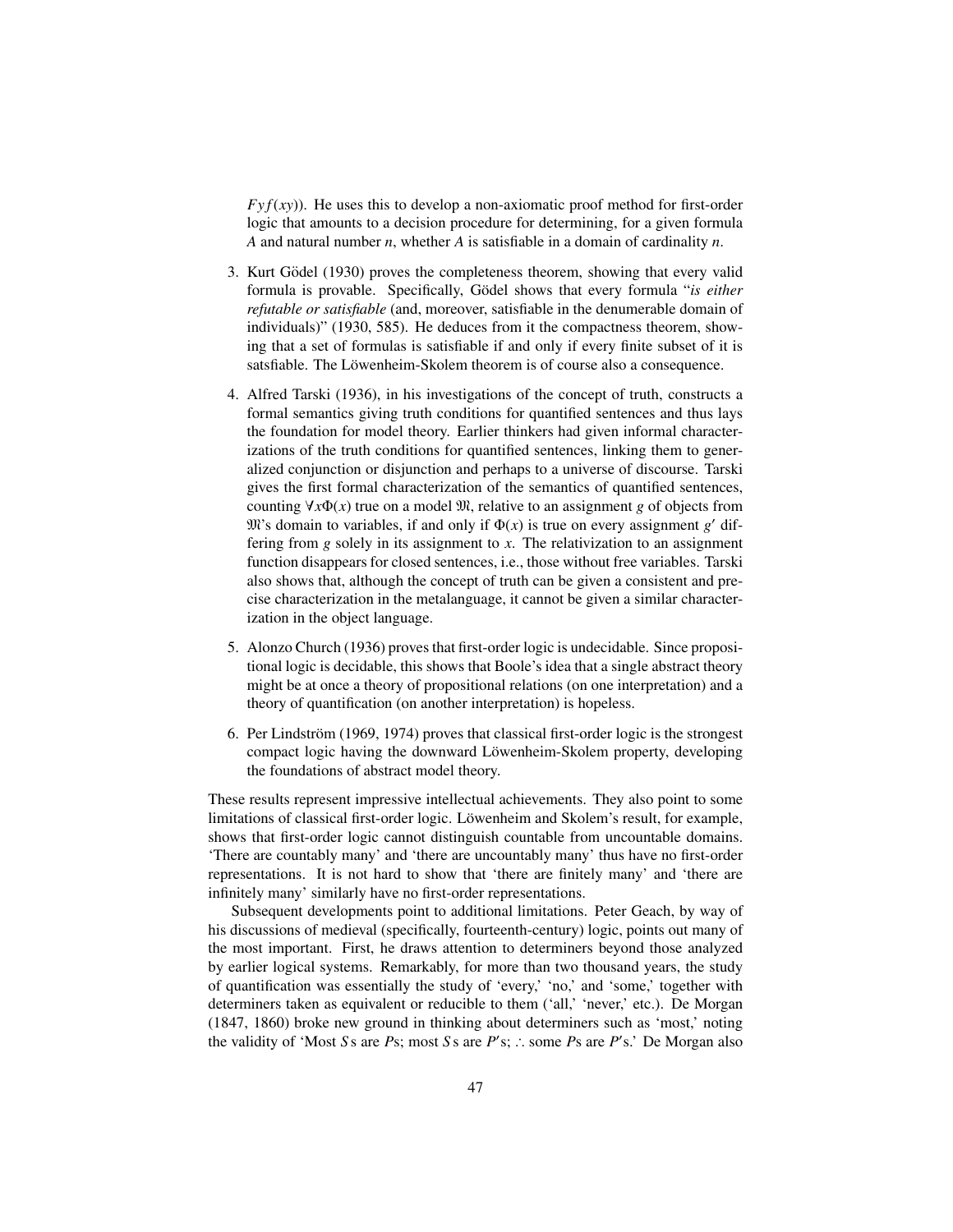thought about numerical quantifiers, noting the validity, where *s* is the number of *Y*s and  $n + m > s$ , of '*n Ys* are *Xs*; *m Ys* are *Zs*; ∴  $n + m - s$  *Xs* are *Zs*.' Subsequent mathematical logicians nevertheless ignored such quantifiers, and indeed developed systems in which 'most' could not receive a treatment analogous to that accorded 'some' and 'all.' Nicholas Rescher (1964) showed that 'most,' like 'there are finitely many,' 'there are infinitely many,' 'there are uncountably many,' and the like, has no first-order representation. 'Most' poses a puzzle for Aristotelian logic in its nineteenth-century formulation, according to which every term must be distributed or undistributed, for 'most' fits neither pattern. But it also poses a puzzle for first-order logic, which lacks the resources to define it or even introduce it on analogy with ∀ or ∃. David Lewis 1975 similarly observes the wide range of quantifiers available in English, few of which find representation in first-order logic.

Second, Geach draws attention to sentences such as this, known as the Geach-Kaplan sentence: 'Some critics admire only one another.' 'Some critics admire only each other' has a reading expressible in first-order logic—as ∃*x*∃*y*((*Cx* ∧*Cy*) ∧ ∀*z*(*Axz* →  $z = y$ )  $\land$   $\forall w(Ayw \rightarrow w = x)$ )—but the intended reading of the 'one another' version, which encompasses sets of mutually admiring critics of any cardinality, does not. It requires quantification over sets:  $\exists X \forall x (x \in X \rightarrow (Cx \land \forall y (Axy \rightarrow y \in X))).$ 

Third, Geach draws attention to so-called "donkey sentences," such as 'Every farmer who owns a donkey beats it,' in which there is an anaphoric connection between subject and predicate. The difficulty is not in finding a first-order expression with the appropriate truth conditions— $\forall x \forall y ((Fx \land Dy \land Oxy) \rightarrow Bxy)$  serves adequately—but in reaching that representation in a compositional fashion. Symbolizing 'Every farmer owns a donkey' requires an existential quantifier:  $\forall x(Fx \rightarrow \exists y(Dy \land Oxy))$ . Where there is no anaphoric connection between subject and predicate, that works fine; we can represent 'Every farmer who owns a donkey is happy' as  $\forall x((Fx \land \exists y(Dy \land Oxy)) \rightarrow Hx)$ . Pursuing that strategy for 'Every farmer who owns a donkey beats it,' however, would produce  $\forall x((Fx \land \exists y(Dy \land Oxy)) \rightarrow Bxy)$ , which does not serve the purpose at all, since the final 'x' is not bound by any quantifier. Fourteenth-century logicians, as we have seen, worry about such sentences, recognizing that quantifier phrases not only contribute to truth conditions but also, under certain conditions, enable later anaphoric reference. Nothing in Aristotle's theory could explain that function. Nothing in firstorder logic explains it either.

Fourth, Geach draws attention to cases involving such anaphoric connection in which it seems impossible to express the desired connection without an unwanted existential commitment. Consider

Hob believes that a witch blighted Bob's mare, and Nob believes that she blighted Cob's cow.

The existential expression in the first phrase occurs within a belief context; representing it as something like

Hob believes that  $[\exists x(Wx \land Bxm(b))]$ 

makes no commitment to the existence of witches. Hob believes there is a witch, but, to represent what the sentence says, we do not have to believe it. The anaphoric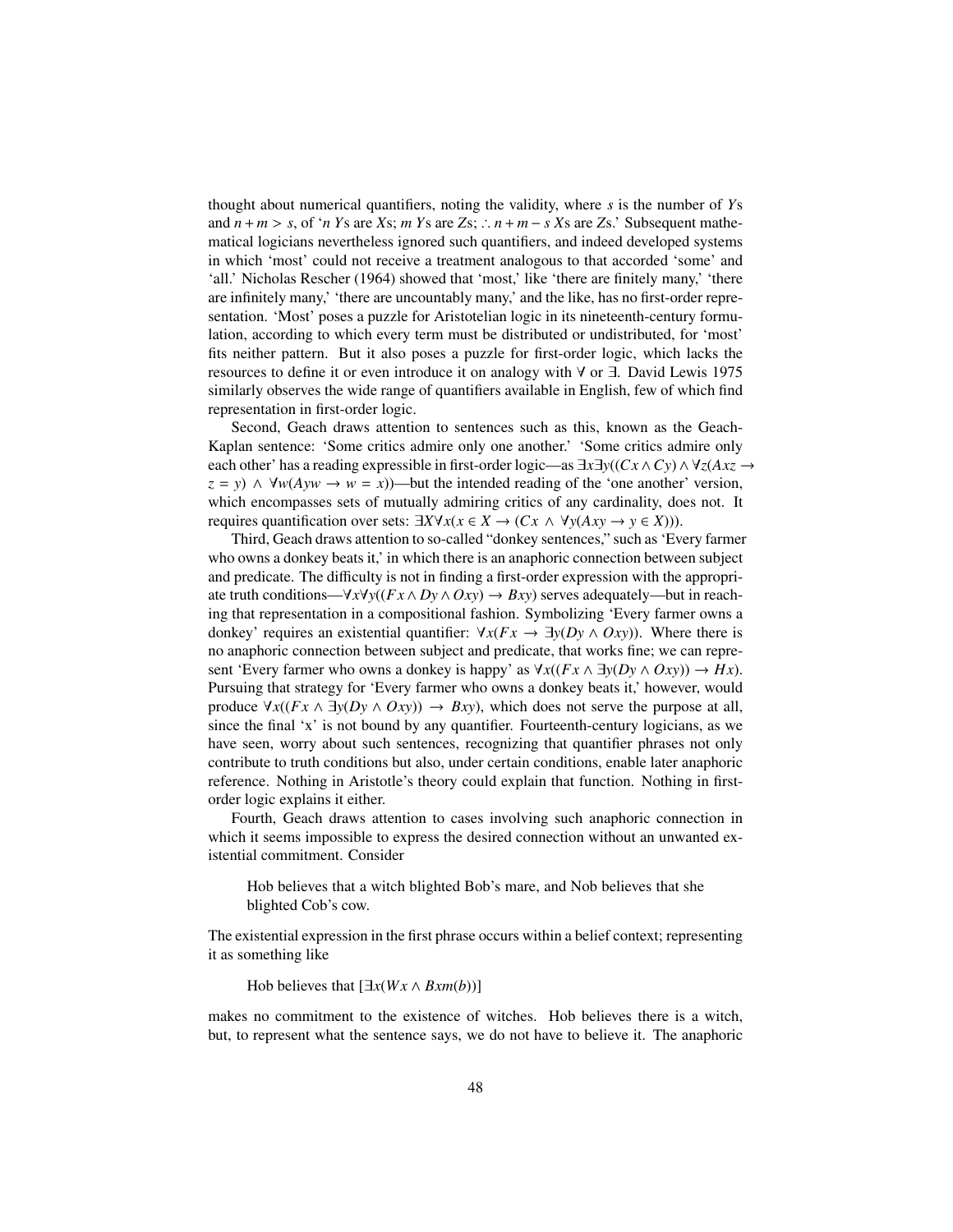pronoun 'she' in the second phrase, however, creates a problem similar to that in donkey sentences. Appending another clause containing the variable  $x$  leaves it unbound; quantifying it existentially within Nob's belief context conveys that Hob believes some witch has blighted Bob's mare, and that Nob believes that some witch has blighted Cob's cow, but does nothing to convey that Nob believes them to be the same witch. Existentially quantifying outside the belief contexts allows us to capture that, but at the cost of making the sentence commit us to the existence of witches. But surely one can report on the beliefs of Hob and Nob without oneself expressing belief in witches.

Geach's Hob–Nob example is one case in which first-order logic seems to require unwanted existential assumptions. There are many others: 'I want a sloop' (Quine 1956), which threatens to commit us to the existence of a particular sloop that I want, or 'John is seeking a unicorn' (Montague 1974), which threatens to commit us to unicorns. Such concerns have led to the development of free logic (logic free of existential commitments with respect to its singular terms) and to Montague grammar.

Finally, Leon Henkin (1961), Jaacko Hintikka (1979), and Jon Barwise (1979) draw attention to branching quantifiers, which seem to defy not only the bounds of firstorder logic but any system of linear representation. Consider a sentence such as 'A leader from each tribe and a captain from each regiment met at the peace conference.' Symbolizing this as something beginning with ∀*x*∃*y*∀*z*∃*u* fails to capture the intended meaning for reasons that become obvious when one thinks about Skolemization. A Skolemized version of a linear representation would replace *y* with  $f(x)$  and *u* with  $g(x, y, z)$  rather than the intended  $g(z)$ . The choice of leader should depend solely on the tribe; the choice of captain should depend solely on the regiment. A linear representation, however, makes the choice of a value for *u* depend not only on the value of *z* but on the values of *x*, *y*, and *z*.

These problems, taken together, suggest that first-order logic does not analyze quantification in a manner adequate to understanding natural language quantification. Though it remains the logic of choice for understanding quantification in mathematics, doubt has begun to arise about its adequacy even there. First-order arithmetic is not categorical; it has non-standard models, with domains consisting not only of the natural numbers but also of one or more Z-chains, that is, chains with the structure of the integers. Second-order arithmetic, in contrast, is categorical. That suggests to many that first-order logic is not adequate even to mathematical reasoning.

# 5.2 Generalized Quantifiers

First-order logic gains its power, in part, by moving from a monadic conception of predicates to a relational one. It diverges from Aristotelian logic, however, by adopting a monadic theory of quantification. A quantifier ∀*x* or ∃*x* operates on a single formula, however complex. In Frege's language, quantifiers are second-level concepts; they act as monadic predicates of monadic predicates—in effect, as terms applying to terms.

This has the effect of making quantifier expressions "disappear" in symbolic representations. In representing 'Every king's donkey is running,' for example, we lose the ability to identify any particular component as corresponding to 'every king's donkey'; the formula  $\forall x \forall y ((Kx \land Dy \land Oxy) \rightarrow Ry)$  has no subformula that represents just that noun phrase. More dramatic is the contrast between 'Every farmer who owns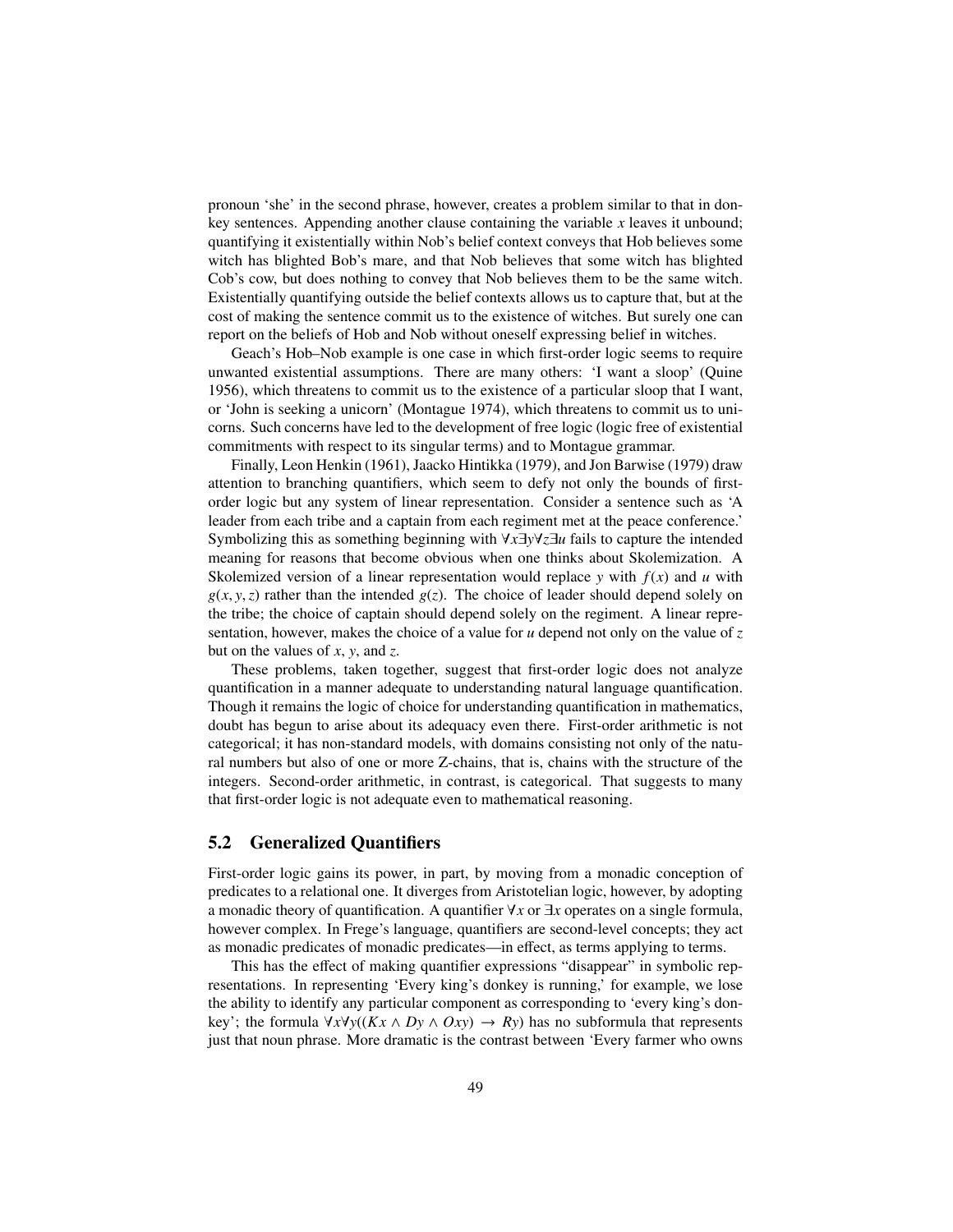a donkey is happy'  $(\forall x((Fx \land \exists y(Dy \land Oxy)) \rightarrow Hx))$  and 'Every farmer who owns a donkey beats it'  $(\forall x \forall y((Fx \land Dy \land Oxy) \rightarrow Bxy))$ . This leads Frege and Russell to stress a context principle, that only in the context of a sentence does an expression have meaning. The surface form of a sentence, they hold, is misleading; the true structure of the sentence emerges only at the level of logical form. The distinction between subject and predicate on which logic before the middle of the nineteenth century relies appears, from this point of view, as a midleading artifact of the inadequacies of natural language. What Frege and Russell take as a deep insight, however, might instead be viewed as a defect of their theory.

Suppose we were to combine a relational conception of predicates with a relational theory of quantifiers, seeing determiners as expressing relations between terms or their extensions. The result is the theory of generalized quantifiers, developed in Mostowski (1957), Lindström (1966), Barwise and Cooper (1981), Barwise and Feferman (1985), and many subsequent works. This theory has several advantages over first-order logic as a theory of quantification, including a full range of determiners, handling problem sentences, and respecting compositionality, giving the concepts of subject and predicate a respectable role to play.

We may endorse Frege's thought that quantifiers are second-level concepts and his thought that determiners express relations among concepts without limiting ourselves to quantifiers of Fregean form. *Determiners* are expressions such as 'every,' 'all,' 'some,' 'no,' 'most,' 'at least *n*,' 'finitely many,' 'uncountably many,' and the like; they denote *quantifiers*. Noun phrases are expressions such as 'every farmer,' 'all donkeys,' 'some European kings of the fourteenth century,' 'no wives of Henry VIII,' 'most donkeys owned by a farmer,' 'at least *n* students,' 'finitely many numbers,' 'uncountably many functions from numbers to numbers,' and the like. Definite and indefinite articles may be included among the determiners; proper names may be included among the noun phrases.

Let's start, as Aristotle does, with categorical propositions. 'Every *S* is *P*,' 'Some *S* is *P*,' and so on have the form

Determiner Subject Predicate

We can think of determiners as relations between terms, in effect construing this as

Determiner (Subject, Predicate)

Or, we can see the determiner and subject as forming a noun phrase, and then applying to the predicate:

(Determiner Subject)(Predicate)

The former is more intuitive and closer to most of the logical tradition. Either one, however, can serve as the basis for a theory of generalized quantifiers. Barwise and Cooper 1981, Keenan and Moss 1984, and Keenan and Stavi 1986 adopt the latter strategy; van Benthem 1983, 1984, 1986, 1987, 1989, and westerståhl 1989 adopt the former.<sup>37</sup>

 $37$ Good summaries of the theory of generalized quantifiers include van der Does and van Eijck 1996, Keenan 1996, Peters and westerståhl 2006, and Keenan and westerståhl 1997, 2011.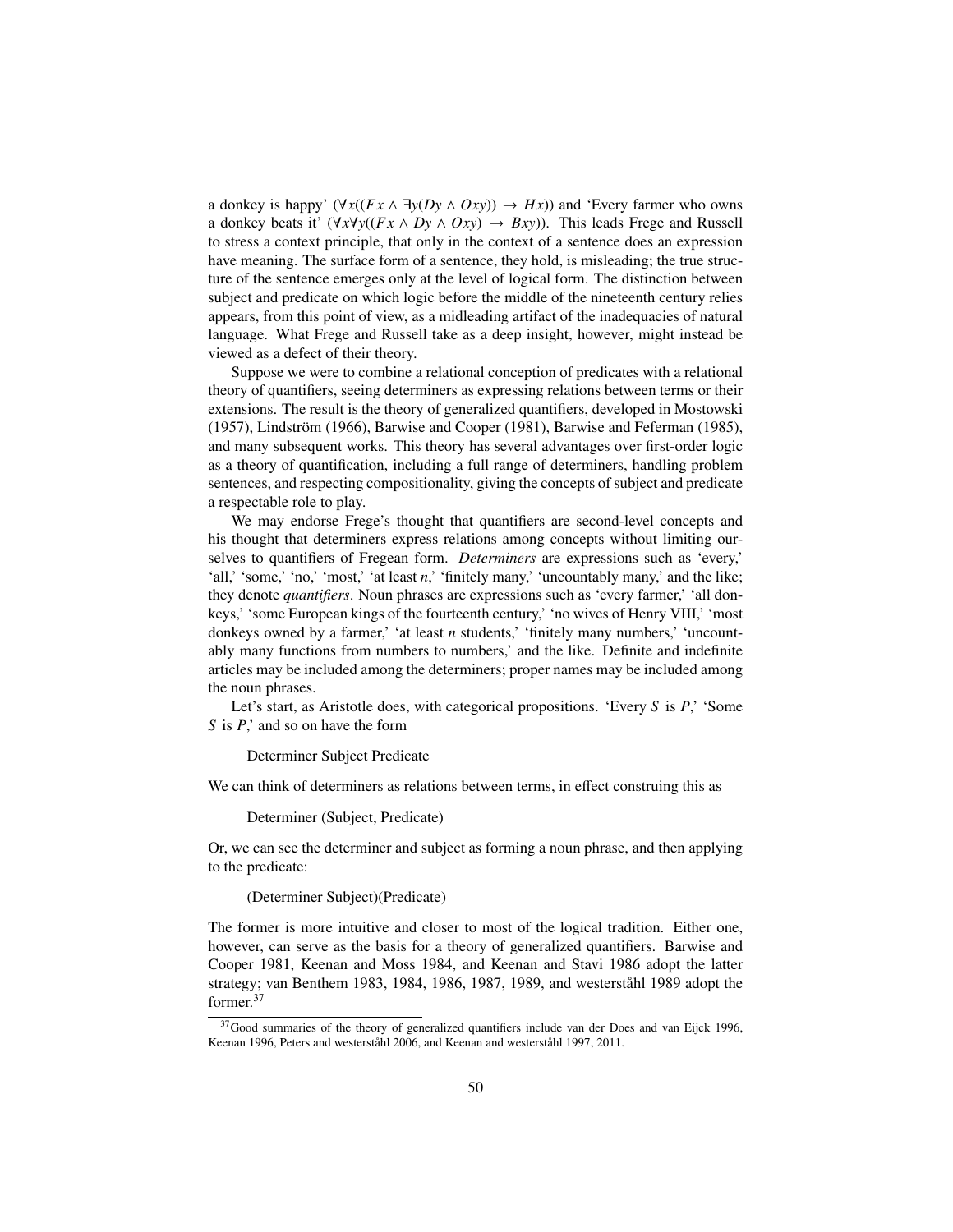Letting *U* represent a universe of discourse, we can think of a categorical proposition, then, as having the structure

 $D_U S P$ 

If we think of quantification as extensional, we can think of terms as standing simply for their extensions, and so think of a quantifier, relative to a universe of discourse, as a relation between sets. The standard examples of quantifiers are binary relations, having the above structure, but there are quantifiers such as 'more  $S$  s than  $S$ 's' that relate more than two sets. So, generally, we can think of a quantifier as an *n*-ary relation on sets. Since *U* is the universe of discourse, we are concerned only with the extensions of *S* , *P*, and any other terms involved in this relation within that universe. So, we may see a quantifier *Q* on *U* as an *n*-ary relation on subsets of *U*:  $Q_U \subseteq (\wp(U))^n$ .<br>Not every *n*-ary relation on subsets of a universe of discourse how

Not every *n*-ary relation on subsets of a universe of discourse, however, is a quantifier. Quantifiers satisfy a number of constraints that Barwise and Cooper refer to as natural language universals. For the moment, let's restrict our attention to binary quantifiers.

First, quantifiers satisfy a principle of *Extension*:

$$
Q_U SP \wedge U \subseteq U' \Rightarrow Q_{U'} SP
$$

The universe of discourse can expand without affecting the truth of a quantified sentence, provided that the expansion has no effect on the extensions of the related terms.

Second, quantifiers *live on* their sets, in the sense that satisfy a principle of *conservativity*:

$$
Q_U S P \Leftrightarrow Q_U S (S \cap P)
$$

'Every *S* is *P*' is equivalent to 'Every *S* is *S* -and-*P*: 'Every man is mortal' is equivalent to 'every man is a mortal man.' As westerståhl (1989) notes, this distinguishes subjects from predicates, giving subjects "a privileged role" (38), for all that matters to the truth of a quantified sentence are the properties of subsets of the subject's extension. These constraints, together, allow us to drop relativization to the universe of discourse. Conservativity guarantees that we can, without loss of generality, view the predicate's extension as a subset of the subject's extension. Extension guarantees that no universe of discourse larger than the subject's extension affects truth values. So, we can identify the universe with the extension of the subject:

$$
S \subseteq U \Rightarrow (Q_U S P \Leftrightarrow Q_S S P)
$$

Hereafter, I drop relativization to the universe of discourse and write *QS P* whenever, in context, the subject term remains constant.

As the term 'quantifier' suggests, the truth value of a quantified proposition depends solely on quantities, not on other aspects of the sets concerned. One way to capture this idea is to say that the truth of a quantified proposition is invariant under permutations. Permute the universe of discourse, so that related subsets change while retaining their cardinalities, and truth values of quantified propositions should remain unaltered. Quantifiers thus satisfy a principle of *permutation* or *isomorphism*: If *f* is a one-to-one correspondence from  $U$  onto  $U'$ , then

$$
Q_U SP \Leftrightarrow Q_{U'} f[S] f[P]
$$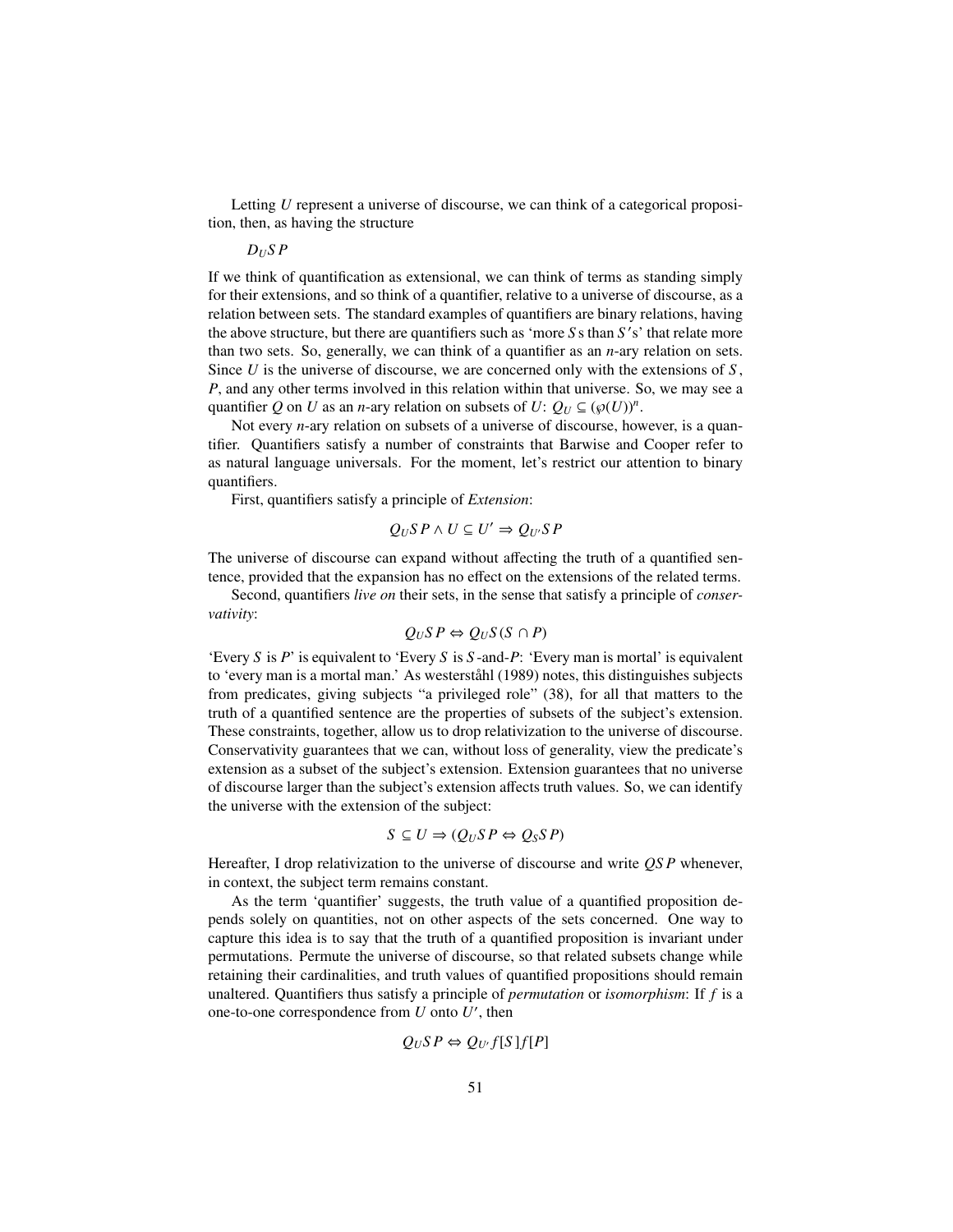This has the effect that the truth values of quantified propositions depend only on the cardinalities of the sets concerned. So, we can view a binary quantifier as a relation between |*S* | and |*S* ∩ *P*|, or, equivalently, between  $|S - P|$  and  $|S \cap P|$ .

Here, for example, is how we might express some common quantifiers as relations between sets and as relations between cardinalities of sets:

Every *S* is  $P \Leftrightarrow S \subseteq P \Leftrightarrow |S| = |S \cap P|$ Some *S* is  $P \Leftrightarrow S \cap P \neq \emptyset \Leftrightarrow |S \cap P| > 0$ No *S* is  $P \Leftrightarrow S \cap P = \emptyset \Leftrightarrow |S \cap P| = 0^{38}$ Most *S* are  $P \Leftrightarrow |S \cap P| > |S - P|^{39}$ <br>At least *n S* are  $P \Leftrightarrow |S \cap P| > n$ At least *n* S are  $P \Leftrightarrow |S \cap P| > n$ At most *n S* are  $P \Leftrightarrow |S \cap P| \le n$ Exactly *n S* are  $P \Leftrightarrow |S \cap P| = n$ Finitely many *S* are  $P \Leftrightarrow |S \cap P|$  is finite Uncountably many *S* are *P* ⇔ |*S* ∩ *P*| is uncountable All but finitely many *S* are  $P \Leftrightarrow |S - P|$  is finite All but (exactly) *n S* are  $P \Leftrightarrow |S - P| = n$ 

We can do the same for quantifiers that are not binary:

More *S* than *S'* are  $P \Leftrightarrow |S \cap P| > |S' \cap P|$ <br>At least as many *S* as *S'* are  $P \Leftrightarrow |S \cap P|$ At least as many *S* as *S'* are  $P \Leftrightarrow |S \cap P| \ge |S' \cap P|$ Exactly as many *S* as *S*' are  $P \Leftrightarrow |S \cap P| = |S' \cap P|$ 

There are of course many additional quantifiers in natural language, including 'several,' 'many,' 'few,' 'a few,' 'the,' 'this,' 'that,' 'these,' 'those,' 'one,' 'both,' and 'neither.'

Since binary quantifiers are binary relations, we can classify them according to properties as we can other relations. A quantifier *Q* is reflexive, for example, iff *QS S* , and symmetric iff  $\overline{OSP} \Leftrightarrow \overline{OPS}$ . 'All' is reflexive; 'some' and 'no' are symmetric. (Aristotle expressed the same thought by saying that the latter convert simply.) Keenan (1987) generalizes symmetry to a property he identifies with weakness, that is, acceptability in 'There is' or 'there are' contexts. *Q* is *intersective* iff *Q* is conservative and  $QS<sub>1</sub>...S<sub>n</sub>P \Leftrightarrow Q(S<sub>1</sub> \cap P)...(S<sub>n</sub> \cap P)P$ . Binary quantifiers are symmetric iff they are intersective (van der Does and van Eijck 1996, 11).

Barwise and Cooper generalize transitivity to persistence and monotonicity, sometimes called left- and right-monotonicity:

 $Q$  is mon $\uparrow$  iff  $QS P \land P \subseteq P' \Rightarrow QS P'$  $Q$  is mon $\downarrow$  iff  $QS P \land P' \subseteq P \Rightarrow QS P'$  $Q$  is  $\uparrow$  mon iff  $QS P \wedge S \subseteq S' \Rightarrow QS'P$  $Q$  is  $\downarrow$  mon iff  $QS P \wedge S' \subseteq S \Rightarrow QS'P'$ 

<sup>&</sup>lt;sup>38</sup>This explains why these categorical statement forms could be expressed in Boolean notation as  $x =$  $xy, xy \neq 0$ , and  $xy = 0$ .

<sup>&</sup>lt;sup>39</sup>This assumes that 'most' is equivalent to 'more than half.' In fact, it is probably stronger; giving precise truth conditions is difficult. See Kennan 1996, Kennan and westerståhl 1997, Ariel 2003, 2004, 2006, Pietroski, Lidz, Hunter, and Halberda 2009, and Hackl 2009.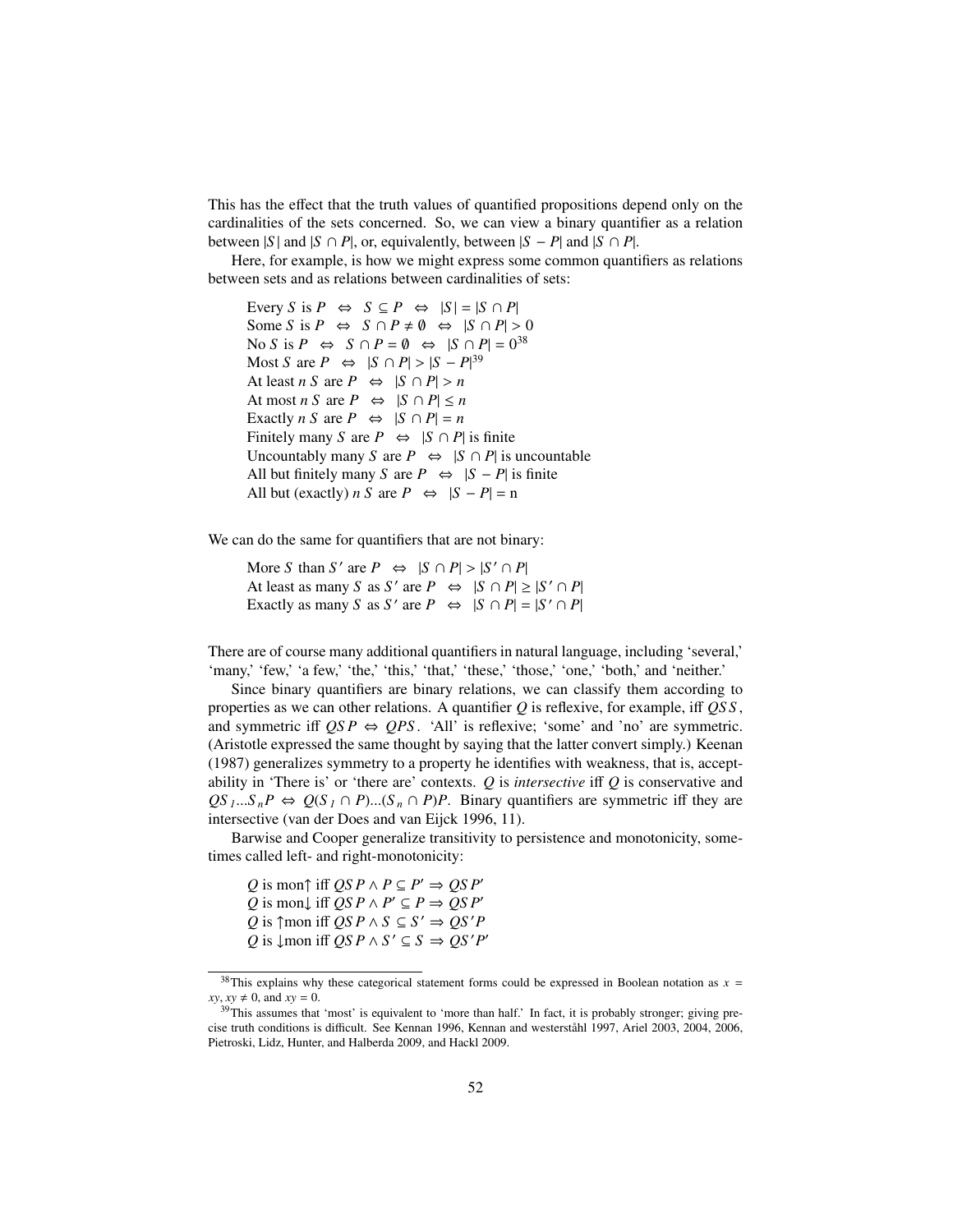These properties are responsible for the validity and invalidity of syllogistic inferences. We can summarize the properties of Aristotelian quantifiers straightforwardly:

Every: reflexive, ↓mon↑ Some: intersective, ↑mon↑ No: intersective,  $\downarrow$ mon $\downarrow$ 

If we were to associate the left and right arrows with the subject and predicate terms in a categorical proposition, then a downward arrow would correspond to the term's being distributed, and an upward arrow would correspond to its being undistributed. This explains why the medieval concept of distribution could be used to developed rules for syllogistic validity. It also explains why nineteenth century logicians who think that a term must be either distributed or undistributed are making a mistake. Consider the properties of a wider class of quantifiers:

Most: mon↑ At least *n*: intersective, ↑mon↑ At most *n*: intersective, ↓mon↓ Exactly *n*: intersective Finitely many: intersective, ↓mon↓ Uncountably many: intersective, ↑mon↑ All but finitely many: ↓mon↑ All but exactly *n*:

In 'Most *S* are *P*,' *S* is neither distributed nor undistributed. The same is true of *S* in 'Exactly one *S* is *P*' and 'All but exactly two *S* are *P*.' Logicians working in the Aristotelian tradition could easily have expanded their theories to account for determiners such as 'at least *n*,' 'several,' 'a few,' 'uncountably many'—which would pattern as particular quantifiers—and 'at most *n*,' 'finitely many,' and 'few'—which would pattern as universal negatives—but did not have the conceptual tools to incorporate nonmonotonic determiners such as 'most' and 'exactly *n*.'

We have so far been thinking of a quantifier *Q* on *U* as an *n*-ary relation on subsets of *U*:  $Q_U \subseteq (\wp(U))^n$ . We can generalize this further to *n*-ary relations among relations on *U* A local quantifier of type  $(k, k)$  on *U* is an *n*-ary relation between subsets on *U*. A *local quantifier of type*  $\langle k_1, ..., k_n \rangle$  on *U* is an *n*-ary relation between subsets of  $U^{k_1},..., U^{k_n}$ :  $Q_U \subseteq \wp(U^{k_1}) \times ... \times \wp(U^{k_n})$ . A global quantifier of type  $\langle k_1,...,k_n \rangle$  is a map from universes *U* to local quantifier of type  $\langle k_1, ..., k_n \rangle$  is a map from universes *U* to local quantifier of type  $\langle k_1$ map from universes *U* to local quantifier of type  $\langle k_1, ..., k_n \rangle$  on *U*. This generalization permits us to introduce a *Henkin* or *branching quantifier H* of type  $\langle 4 \rangle$ , such that *H* =  ${R \subseteq U^4 : \exists f, g \subseteq U^2 \ \forall x, z \in U \langle x, f(x), z, g(z) \rangle \in R}$ . We can then express a branching quantifier sentence such as 'A leader from every tribe and a cantain from every regiment quantifier sentence such as 'A leader from every tribe and a captain from every regiment met at the peace conference' as *HxyzuMxyzu*. 40

The relational conception of quantifiers developed here is equivalent to the conception of Montague (1974) and Barwise and Cooper (1981) according to which a quantifier is a function from subsets of the universe of discourse to sets of subsets, for we may think of a quantifier as mapping a set into the set of all sets to which it relates that

<sup>40</sup>For a detailed treatment, see Sher 1997.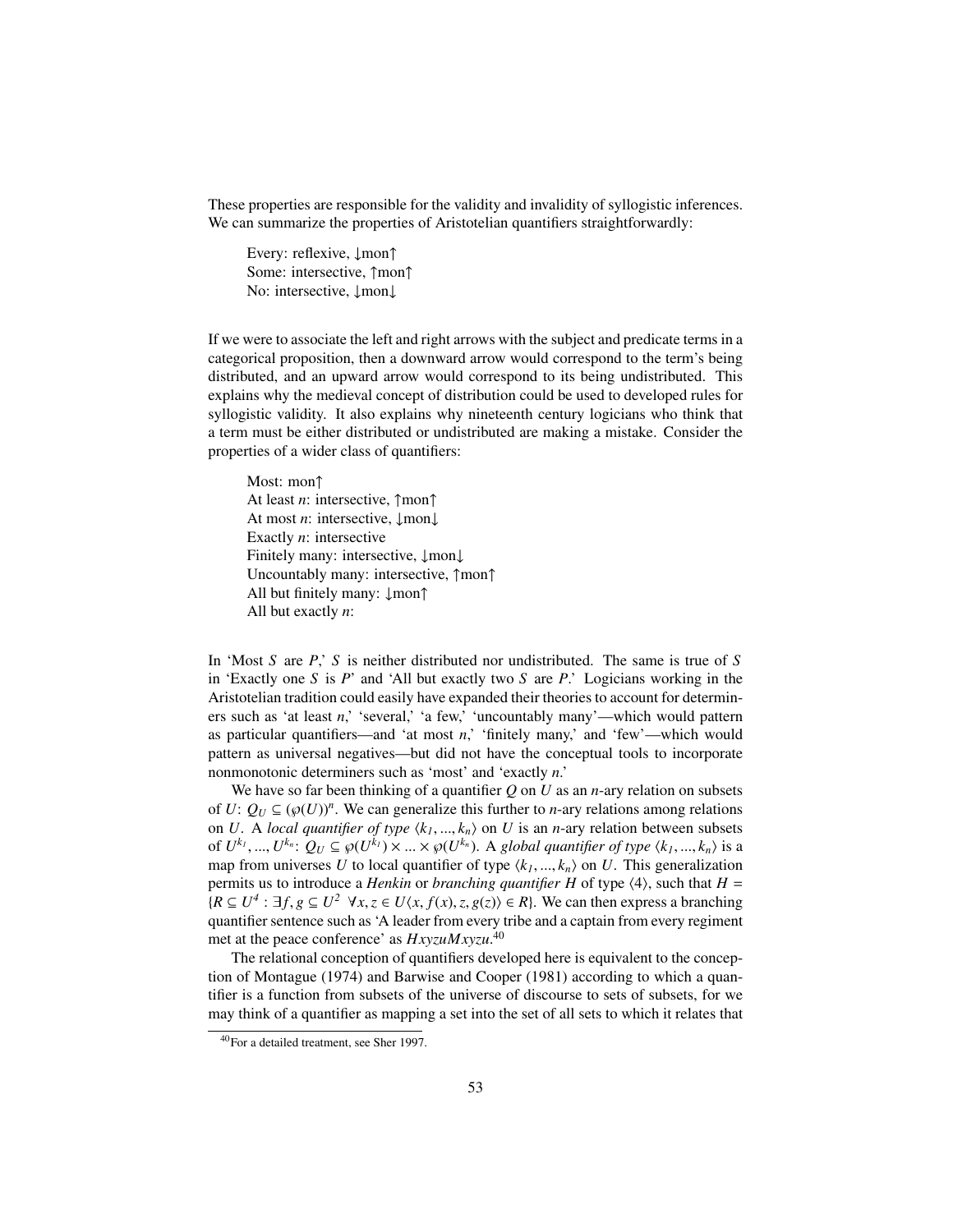set:  $Q(S) = {P : QSP}$ . The Montagovian conception, though less intuitive, has the advantage of making it easy to compute semantic values compositionally. Determiners map common nouns into noun phrases. Quantifiers, correspondingly, map sets, the denotations of common nouns, into families of sets, the denotations of noun phrases. We might take a proper noun such as 'Socrates' not as standing for an individual but instead as standing for a family of sets, that is, the family of extensions of predicates that apply to Socrates. Similarly, we might take 'every man' not as standing for the set of all men, as some nineteenth-century logicians were tempted to do, but as standing for a family of sets, the set of extensions of predicates applying to every man.

#### 5.3 Quantification and Anaphora

Fourteenth-century logicians such as Burley and Buridan note that quantifiers not only express relations between terms but also introduce items in discourse that can be referred to anaphorically. The problem this raises is not one of truth conditions, as we have seen—it is not difficult to give first-order representations of sentences such as 'an animal is running and it is a man' or 'Every farmer who owns a donkey beats it' but rather of compositionality. The problem, in other words, is typically not a lack of appropriate truth conditions but a rule-governed way of generating them.

In Aristotelian logic, we can represent 'an animal is running' as 'Some *A* is *R*,' but we then have no way of indicating that the running animal is a man. Appending another categorical proposition will not help. In first-order logic, similarly, we can represent 'an animal is running' as  $\exists x(Ax \land Rx)$ . Having done that, however, we have no way of adding another formula representing that the *x* in question is a man. What we have to do in both cases is extend the original representation, writing 'Some *A* is *R* and *M*' or  $\exists x(Ax \land Rx \land Mx)$ . Since the anaphora occurs within the same sentence, we could perhaps write rules requiring this. But similar anaphora can occur across sentential boundaries. Buridan's example could just as easily have been 'an animal is running. It is a man.' These could moreover be separated by intervening discourse: 'an animal is running. People look on in surprise. It is uncommon to see such a sight in the square, amidst the crowds, in the midday heat. It is a man.' This makes a strategy of waiting to close off the representation of the first sentence until all later anaphors have been collected implausible.

Sometimes, the problem is a lack of appropriate truth conditions. Consider this discourse:

Mary: "A man fell over the edge!" John: "He didn't fall; he jumped."

A quantificational analysis leads to the formula ∃*x* (*x* is a man ∧ *x* fell over the edge ∧ *x* didn't fall ∧ *x* jumped) for the discourse, which is contradictory. This seems appropriate enough, for the second assertion contradicts the first. But we have no way of telling whether the second assertion, considered alone, is true or false, for it receives no independent truth conditions. Representing just John's assertion would yield ∃*x* (*x* didn't fall ∧ *x* jumped), which is true if anything jumped and didn't fall. Nothing there ties the assertion to the person spoken of by Mary.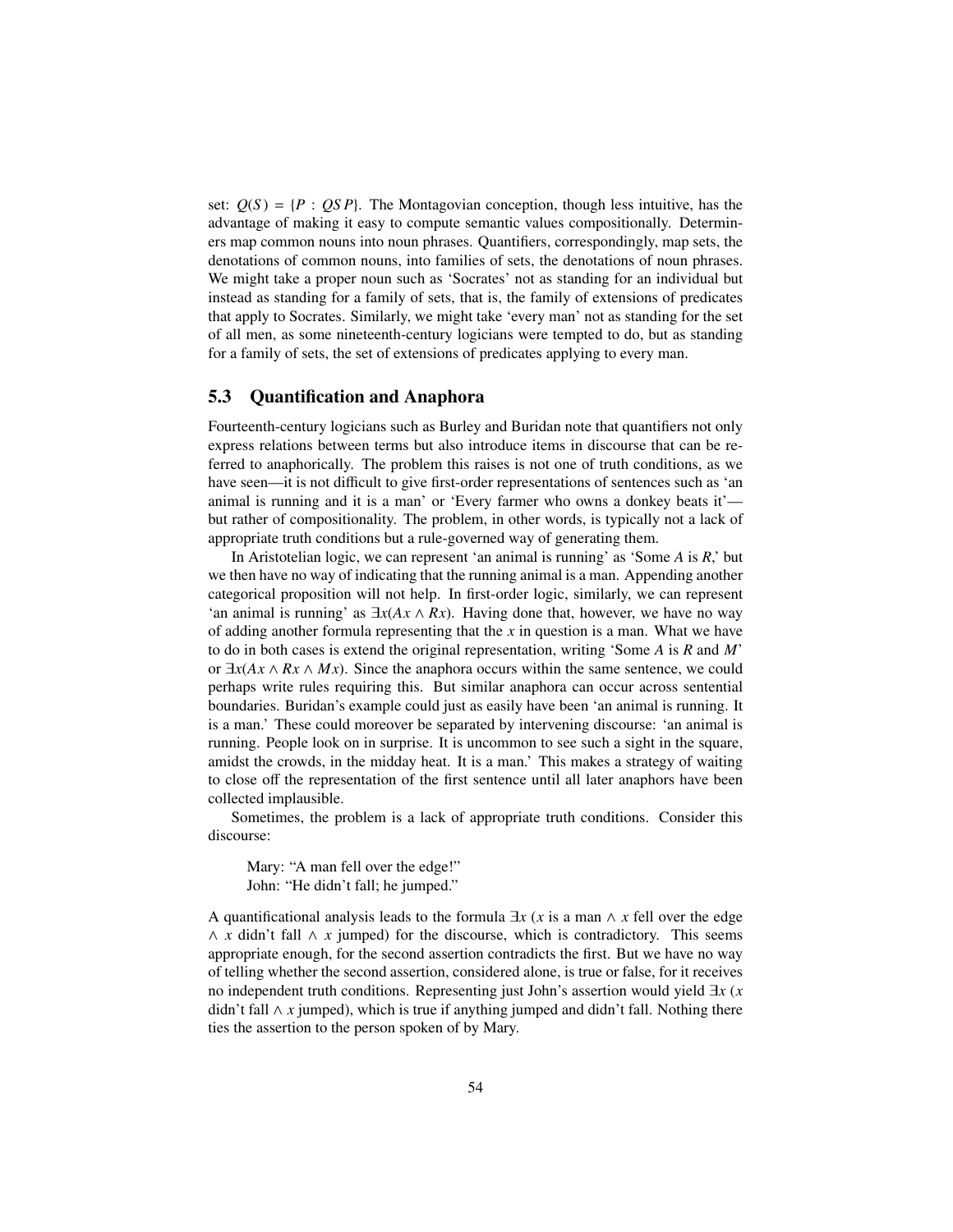The problem posed by so-called donkey sentences is thus quite general. Quantified noun phrases not only relate sets or relations on a universe of discourse but also make subsequent anaphoric connection to certain things or sets possible.

Lauri Karttunen (1976) hypothesizes that quantified noun phrases introduce *discourse referents*, items to which later anaphoric elements can link. Hans Kamp (1981) and Irene Heim (1982) develop that hypothesis into a theory, which has become known as Discourse Representation Theory (DRT). An appearance of a noun phrase (hereafter, NP) that is indefinite, that is, of the form  $a(n)$  F, establishes a discourse referent if and only if it justifies the occurrence of a coreferential pronoun or definite NP later in the text. For example, in example (1), the indefinite NP *a man* establishes a discourse referent. It justifies the coreferential pronoun *he* in the second sentence, in the sense that the second sentence cannot occur without the first in the absence of something else that would justify the occurrence of such a pronoun– a linguistic context providing other possibilities of anaphoric linkage, for example, or an act of demonstration such as pointing that would make the pronoun deictic rather than anaphoric.

Karttunen's notion, unlike most traditional syntactic and semantic concepts, is multisentential. It applies readily to anaphora across sentential boundaries. It is also procedural. Karttunen defines not what a discourse referent is but what it takes to establish one. He thus analyzes indefinite NPs not in terms of what they stand for but in terms of what they do. Dynamic semantics extends this approach to language in general. It sees a sentence as a way of transforming one context into another.

NPs such as 'an animal' do not, however, always establish discourse referents in Karttunen's sense of licensing further anaphora. In particular, when they occur within the scope of quantifiers or negations, they do not permit further anaphoric links:

Every farmer owns a donkey. \*I feed it sometimes. It is not true that an animal is running. \*It's a man.

An adequate theory based on Karttunen's approach, then, should explain how and when NPs license anaphora. Discourse Representation Theory (DRT) does this in two steps. First, it analyzes indefinites and other NPs with ↑mon↑ determiners—those fitting the pattern of Aristotle's particular quantifiers—as introducing discourse referents in every case. Only sometimes, however, are those referents accessible to later anaphors. Second, it specifies formally a relation of accessibility that determines when anaphoric connections are possible. That relation depends crucially on the Discourse Representation Structure built from the discourse.

Kamp (1981) presents the essentials of Discourse Representation Theory. The general form of the theory is to process a discourse in two steps. First, it parses a sentence syntactically and applies an algorithm to construct a Discourse Representation Structure (DRS). Second, DRSs receive truth conditions by way of a model-theoretic semantics.

The intermediate level of DRSs, or semantic representations, is the key to the theory's novelty. The DRS represents both context and content. Think of prior discourse, for example, as having built up an initial DRS. Then a sentence, processed by the DRS construction algorithm, transforms that initial DRS, acting as content of the previous discourse and context of the current sentence, into a new DRS, representing the content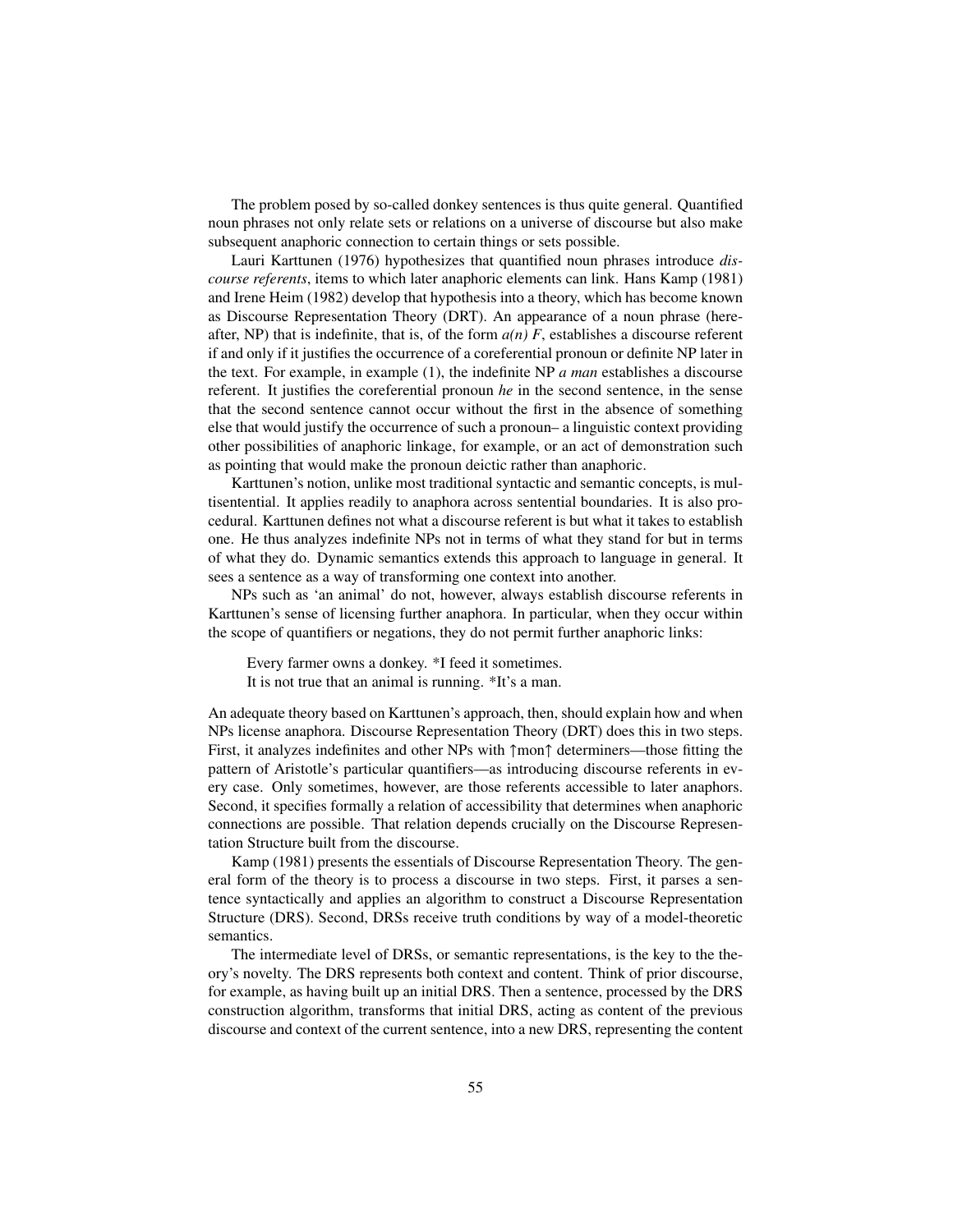of the entire discourse and the context of further utterances. At each stage of the construction, the DRS determines the truth conditions of the discourse up to that point. But it also constitutes a conceptual level that provides information that cannot be recovered from truth conditions alone.

In short, then, Discourse Representation Theory treats indefinites and other NPs with similar logical properties as referring expressions at the level of the DRS construction algorithm and as quantifiers at the level of the truth definition. Pronouns do not introduce independent elements into a DRS; they refer to items already there. They select their referents from sets of antecedently available entities. Deictic pronouns do so from the real world; anaphoric pronouns select from constituents of the representation—Karttunen's discourse referents. The theory tries to specify sets of referential candidates, by specifying which entities are accessible to a given anaphor. Strategies for selecting referents from among the set of possible referents are complex, relying on semantic, pragmatic, and discourse factors. The theory itself does not spell out these strategies, but is easily supplemented with them.

The DRS construction algorithm provides rules for building or altering DRSs, given the syntactic parse of a sentence—specifically, an analyzed surface structure. To see how it works, let's begin with 'An animal is running.' I will ignore tense, aspect, and other complications; the following DRS would be a component of a richer structure incorporating this additional information.

A DRS  $m = \langle U, C \rangle$  consists of a *universe* or *domain* and a *set of conditions*. The universe is a set of entities to be thought of as discourse referents; the conditions provide information about those referents. (For convenience, I shall write a DRS  $\langle \{x_1, ..., x_n\}, \{C_1, ..., C_m\} \rangle$  as  $\langle x_1, ..., x_n : C_1, ..., C_m \rangle$ .) One can thus think of a DRS as an information state or as a partial model, a representation of a situation or part of a world.

Indefinite NPs introduce discourse referents into the universe. They also introduce conditions—entries providing information about discourse referents—expressing the content of the description. 'An animal,' then, introduces a discourse referent and a condition saying that it is an animal. Names and personal pronouns also introduce discourse referents and, often, additional conditions.

Finally, verbs and adjectives introduce conditions. Applying the construction algorithm to *An animal is running*, in the null context, produces the following DRS:  $\langle u: \text{ animal}(u), u \text{ is running} \rangle$ . This DRS consists of a domain  $\{u\}$  and a set of conditions: {animal(*u*), *u* is running}, which express or simply are properties and relations among objects in that domain. It represents the content of 'An animal is running' and acts as a context for 'It's a man.' The anaphoric pronoun*it* must refer to a discourse referent already introduced. We might, as soon as we reach it in the construction algorithm, search for that referent and use it in the conditions to be introduced. To separate the problem of searching among the possible referents for the actual one, however, it is more convenient to introduce another discourse referent, together with a condition identifying it with a previously introduced referent. So, we obtain a DRS of this form:  $\langle u, v : \text{animal}(u), u \text{ is running, man}(v), v = ? \rangle$ . What are the possible referents of *v*? The theory states that, in the absence of an act of demonstration, all candidates are discourse referents previously introduced. Assuming the earlier DRS to be the entire context for the utterance, nothing but  $u$  is available. Identifying  $v$  with  $u$  then yields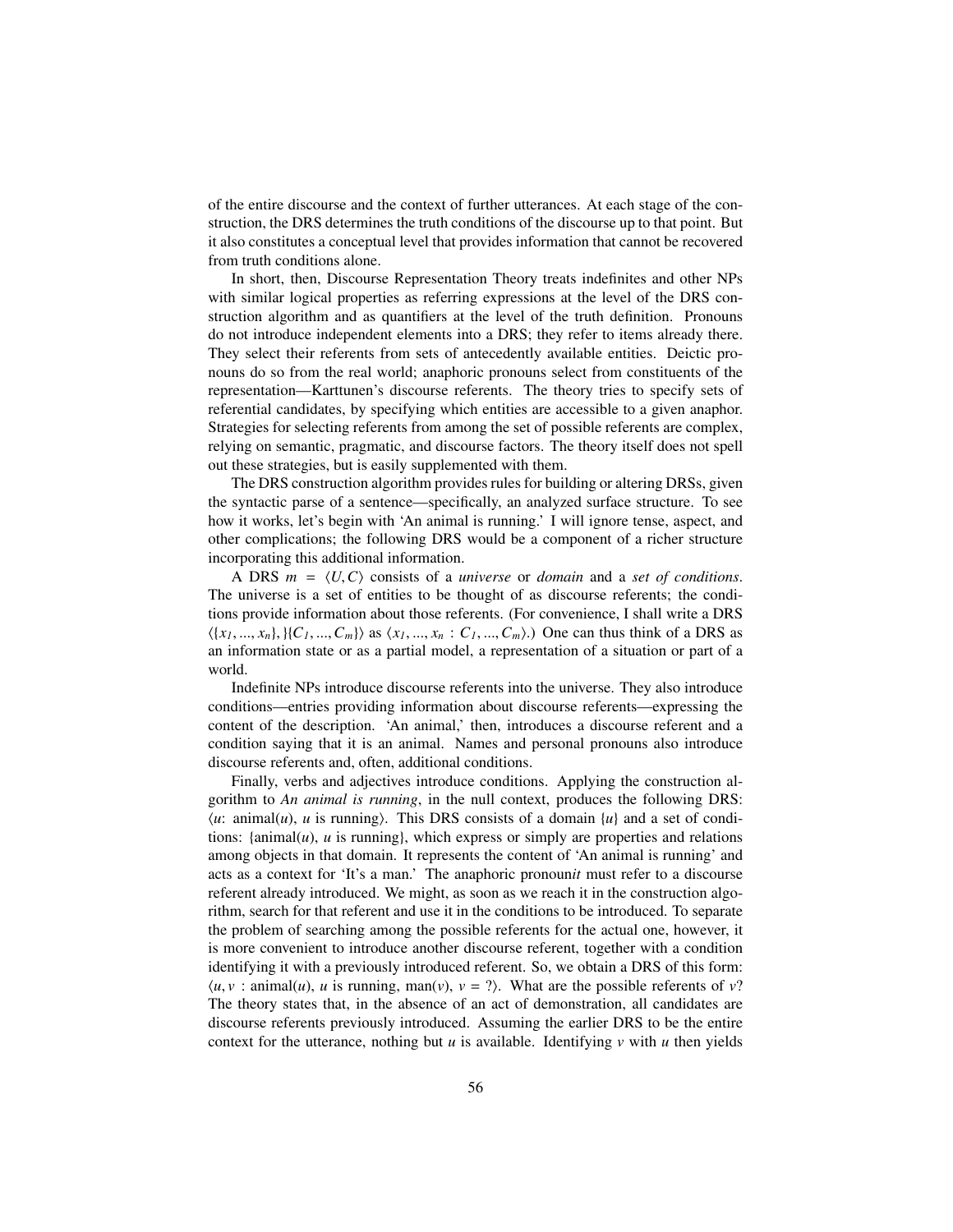$\langle u, v : \text{animal}(u), u \text{ is running, man}(v), v = u \rangle.$ 

We have now set up enough machinery in discourse representation theory to handle simple cases of anaphoric connection. The theory correctly predicts the anaphoric properties of the sentences in Buridan's very simple discourse. After processing the first sentence, we obtain the first DRS above; after processing the second, we obtain the second DRS, which embodies the information conveyed by both sentences.

This situation is quite general. The construction algorithm operates on sentence 1 in context 0, producing DRS 1. It then takes DRS 1 as context in processing sentence 2, yielding DRS 2, and so on. At each stage, the DRS produced embodies the information in all sentences processed up to that stage. Indeed, it must; otherwise it could not serve as context for the next sentence. The meaning of each sentence is not a truth condition that can be stated independently of previous discourse but a function taking discourse contexts into discourse contexts.

Discourse Representation Theory provides a semantics for DRSs and, thereby, for sentences and discourses. A discourse is true if and only if the DRS built from it by the construction algorithm is true. So, primarily, we will speak of DRSs as having truth values.

A DRS is a partial model. It is true in a model  $\mathfrak{M}$  if and only if it is a part of  $\mathfrak{M}$ ; there must be a way of embedding the DRS into M. More formally, a DRS *m* is true in a model M if and only if there is a homomorphic embedding of *m* into M. This means that there must be a function from the universe of *m* into that of  $\mathfrak{M}$  preserving the properties and relations *m* specifies. More formally still, there must be a function *f*:  $U_m \to U_{\mathfrak{M}}$  such that, if  $\langle a_1, a_n \rangle \in F_m(R)$ , then  $\langle f(a_1), f(a_n) \rangle \in F_{\mathfrak{M}}(R)$ .

To see how the theory accounts for the quantificational force of indefinites, consider the DRS above, generated by the construction algorithm from the sentence 'An animal is running.' This DRS consists of a domain $\{u\}$  and a set of conditions  $\{\text{animal}(u), u\}$ is running}. The DRS is true in a model  $\mathfrak{M}$ , according to our definition, if and only if it can be embedded into  $\mathfrak{M}$ . This means that there must be a function f from  $\{u\}$  into *U*<sub>M</sub> such that  $f(u) \in F_{\mathfrak{M}}(\text{animal})$  and  $f(u) \in F_{\mathfrak{M}}(\text{is running})$ . Thus, the DRS, and the sentence that generated it, are true if and only if some animal is running, exactly as we would expect.

The DRS the construction algorithm generates from the entire discourse is true in a model  $\mathfrak{M}$  if and only if there is a function *f* from  $\{u, v\}$  into  $U_{\mathfrak{M}}$  such that  $f(u) \in$ *F*<sub>M</sub>(animal),  $f(u) \in F_\mathfrak{M}$ (is running),  $f(v) \in F_\mathfrak{M}$ (man), and  $f(u) = f(v)$ . The DRS is true, in other words, if there is an animal that is running and is also a man.

Note that the indefinite *an animal* has quantificational force here, in the sense that the truth conditions for the sentence might appropriately be represented by an existentially quantified formula, even though the indefinite did not introduce a quantifier into the DRS. It introduced nothing but a discourse referent and a condition. In Discourse Representation Theory, indefinite descriptions are referential terms, not existential quantifiers. There is nevertheless no simple answer to the question of what they denote. Their contribution to truth conditions depends on the role played by the clause containing the description, which depends, in turn, on the structure of the DRS. The same is true of any NP with a ↑mon↑ determiner. The theory accounts not only for the quantificational force of such NPs but also for their frequent success in establishing discourse referents, licensing further anaphoric connections.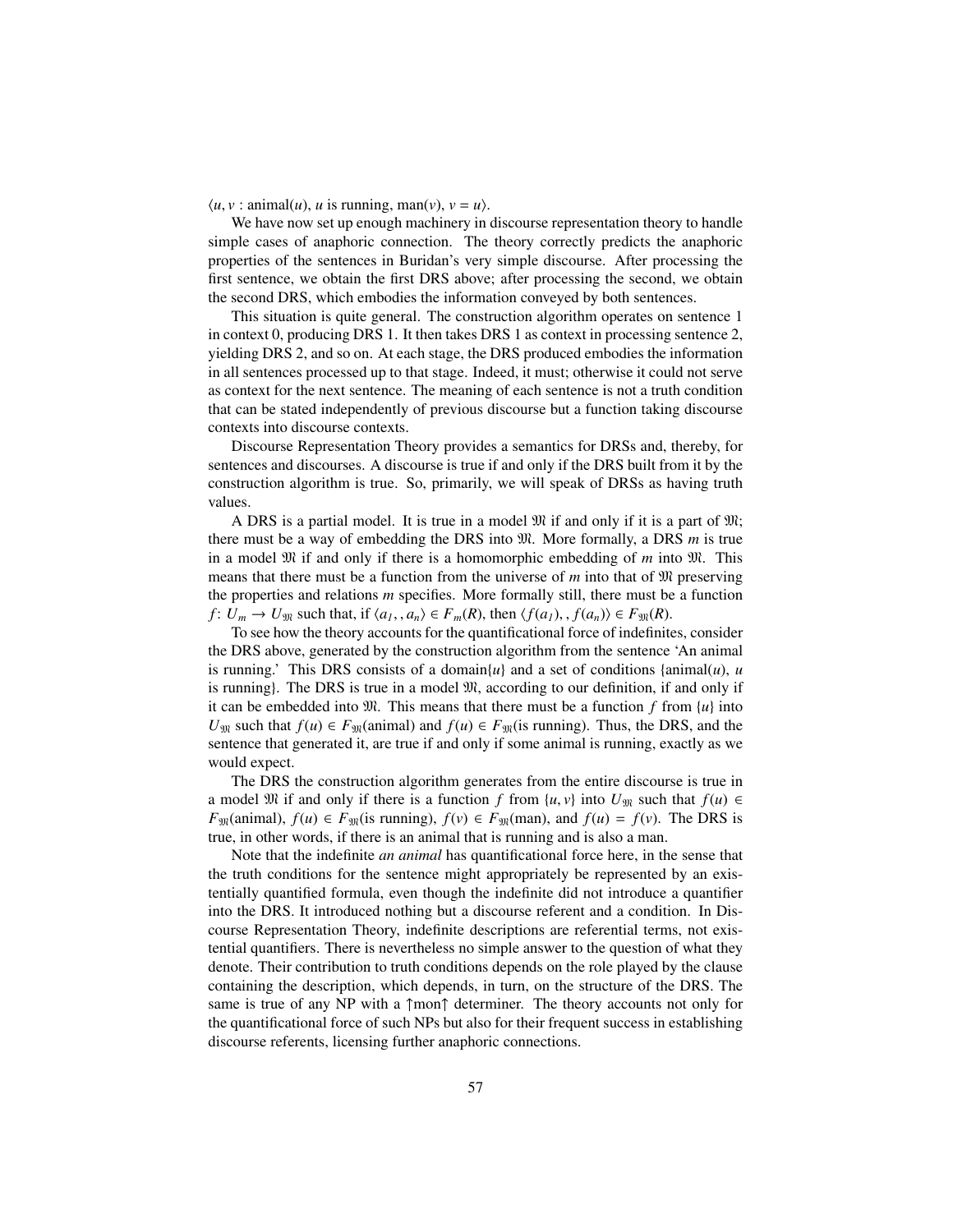Discourse Representation Theory thus explains the quantificational and anaphoric characteristics of the indefinite *an animal* at different levels of the theory. The indefinite introduces a discourse referent at the conceptual level of the DRS, which is then accessible to later pronouns. And the truth definition, specifying that the resulting DRS is true if and only if there is a way of embedding it in a model, determines that the discourse is true if and only if there is an animal, specifically a man, who is running.

Other kinds of determiners receive a different treatment. Let's turn to Burley's donkey sentence, 'Every farmer who owns a donkey beats it.' That is equivalent to 'If a farmer owns a donkey, he beats it.' We already know how to understand the antecedent; processing it yields the DRS  $\langle u, v \rangle$ : farmer(*u*), donkey(*v*), *u* owns *v*). A DRS for a conditional has the form  $m \Rightarrow m'$ , where *m* and  $m'$  are DRSs for the antecedent and consequent. So, the DRS for this sentence becomes  $\langle u, v \rangle$ : farmer $(u)$ , donkey $(v)$ , *u* owns  $v \geq v \land w, x : w$  beats  $x, w = u, x = v$ . This is the general strategy for 'every,' which introduces a conditional structure. Notice that the phrase 'farmer who owns a donkey' now corresponds to an identifiable part of the semantic representation; there is no reason to adhere to the Fregean principle that only in the context of a sentence does an expression have meaning, though it is of course true that only in the context of a discourse does a sentence have specific truth conditions.

The semantic condition for conditionals makes it clear why 'every' lives on its subject term. A conditional  $m \Rightarrow m'$  is true in a model  $\mathfrak{M}$  if and only if every embedding of  $m$  into  $M$  extends to an embedding of  $m'$  into  $M$ . This implies that the donkey sentence is true in  $\mathfrak{M}$  if and only if every submodel of  $\mathfrak{M}$  in which a farmer owns a donkey extends to one in which that farmer beats that donkey. But that is just to say that every farmer-owns-donkey pair in M is also a farmer-beats-donkey pair, just as we would expect.

Discourse Representation Theory, by adopting a dynamic strategy in which the meaning of a sentence is a function from discourse contexts to discourse contexts—or, viewed differently, a function from representations to representations, or, from still another point of view, from partial models to partial models—respects surface structure, derives truth conditions compositionally in rule-governed ways, explains anaphoric connections within sentences and across sentence boundaries, and assigns appropriate truth conditions. It does so, however, by treating NPs with different determiners differently. Some, such as  $(a(n))$  and 'some,' introduce discourse referents; their quantificational force arises from the semantics, but receives no direct representation. Others, such as 'every,' introduce conditionals but also receive no direct representation. Yet others, such as 'no,' 'never,' and so on, introduce negations. And some, such as 'many,' 'at least *n*,' and 'uncountably many,' introduce plural discourse referents and conditions on them.

The theory of generalized quantifiers and Discourse Representation Theory thus pull in contrary directions. The former seeks a highly abstract theory encompassing all quantifiers and giving them a unified treatment. Discourse Representation Theory treats quantifiers of different kinds as performing very different kinds of tasks. It explains anaphoric behavior that the theory of generalized quantifiers does not address. In the process, however, it views many expressions traditionally viewed as quantificational as doing something else, and having quantificational force only by virtue of the truth conditions governing representations that themselves include nothing explicitly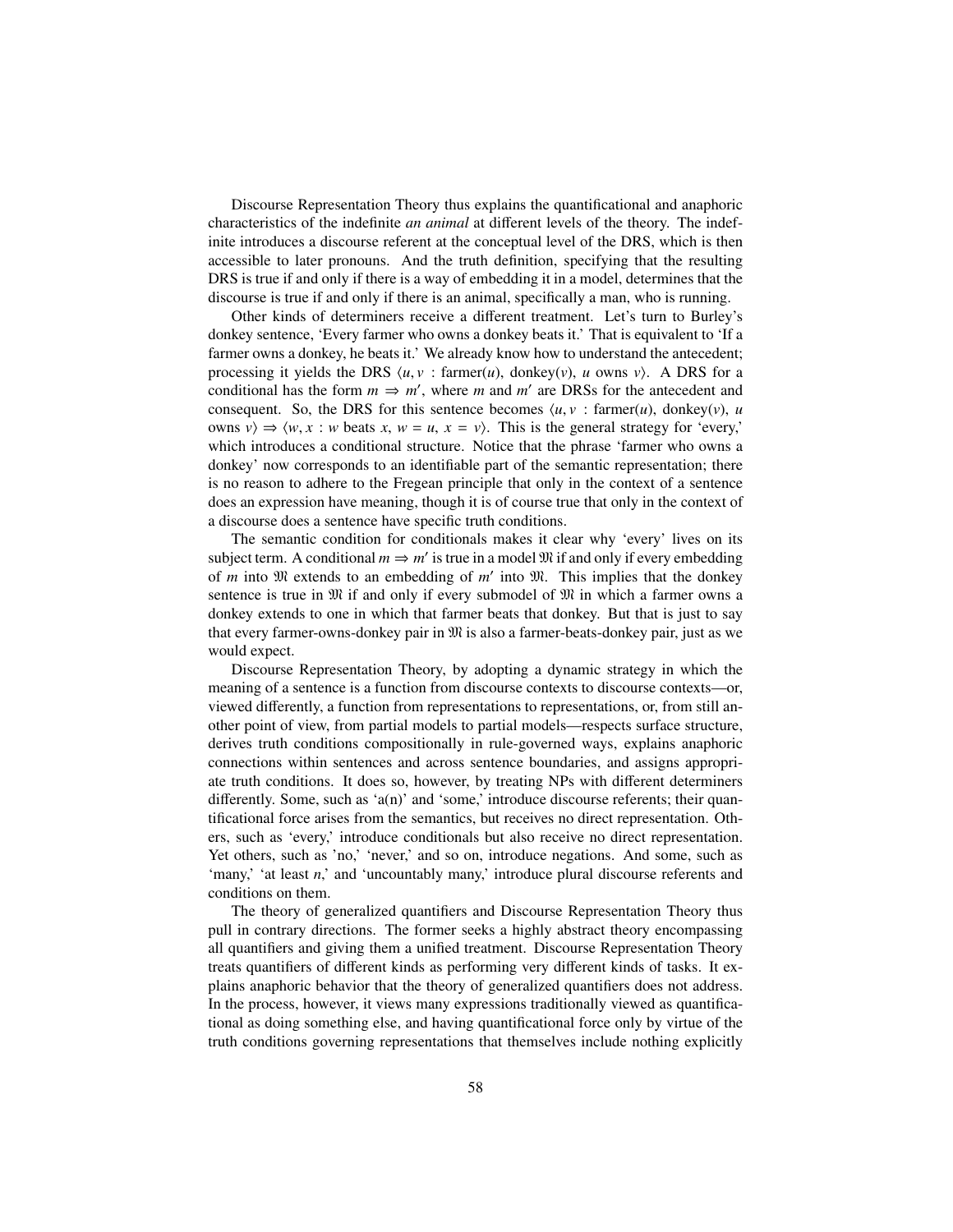quantificational. Attempts to combine these approaches are underway—see, for example, Barwise 1987, Kamp and Reyle 1993, Muskens 1996, van Eijck and Kamp 1997, Kamp, Genabith, and Reyle 2011—but remain in their infancy.

The task facing contemporary logicians, then, is to give a fully general and correct of the truth conditions of quantified sentences that explains their anaphoric behavior. It may seem discouraging that we face a situation startlingly like that facing Burley and Buridan in the middle of the fourteenth century—motivated, in fact, by many of the same linguistic examples. But we have, at least, a much richer set of tools with which to attempt the task.

# 6 References

*Abbreviatio Montana*. In N. Kretzmann and E. Stump (ed.), *The Cambridge Translations of Medieval Philosophical Texts, Volume One, Logic and the Philosophy of Language*. Cambridge: Cambridge University Press, 1988, 40–78.

*Abbreviation Montana*. In De Rijk 1967, 73–107.

Abelard, Peter, 1956. *Dialectica*. L.M. de Rijk (ed.), Assen: Van Gorcum.

Alexander of Aphrodisias, 1883.

. *Alexandri in Aristotelis Analyticorum Priorum librum I commentarium*, M. Wallies (ed.). Berolini: G.Reimeri.

Ariel, M., 2003. "Does *most* mean 'more than half'?" *Berkeley Linguistics Society* 29: 17–30.

Ariel, M., 2004. "Most," *Language* 80: 658–706.

Ariel, M., 2006. "A 'just that' lexical meaning for most," in Klaus von Heusinger and Ken Turner (ed.), *Where semantics meets pragmatics*. Amsterdam: Elsevier, 49– 91.

Aristotle. *De Interpretatione*. Translated by J. L. Ackrill. In J. Barnes (ed.), *The Complete Works of Aristotle*, Volume I, 25–38. Princeton: Princeton University Press, 1984.

Aristotle. *Posterior Analytics*. Translated by J. Barnes. In J. Barnes (ed.), *The Complete Works of Aristotle*, Volume I, 114–166. Princeton: Princeton University Press, 1984.

Aristotle. *Prior Analytics*. Translated by A. J. Jenkinson. In J. Barnes (ed.), *The Complete Works of Aristotle*, Volume I, 39–113. Princeton: Princeton University Press, 1984.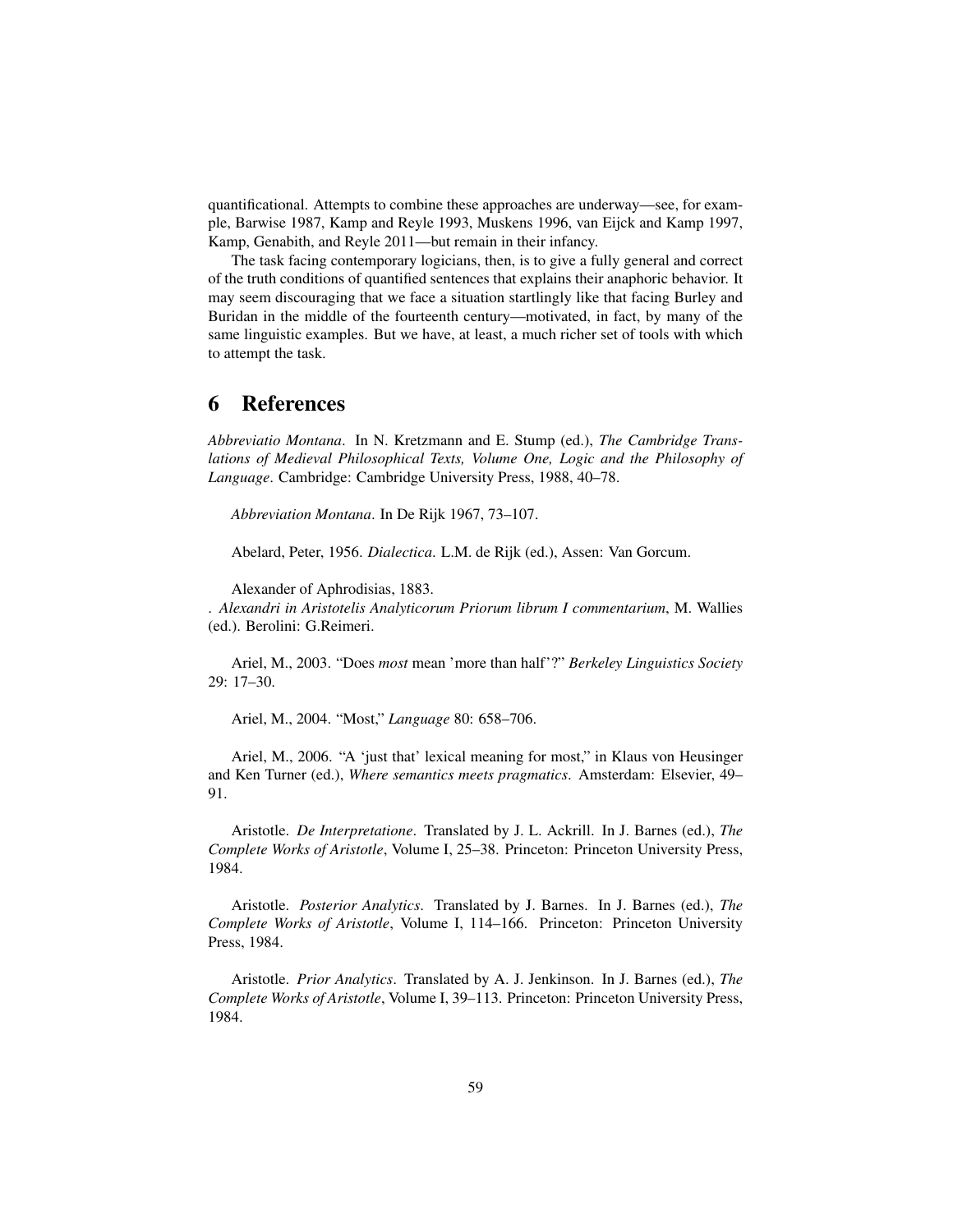Aristotle. *Sophistical Refutations*. Translated by W. A. Pickard-Cambridge. In J. Barnes (ed.), *The Complete Works of Aristotle*, Volume I, 278–314. Princeton: Princeton University Press, 1984.

Arnauld, Antoine, and Nicole, Pierre, 1662. *La Logique: Ou, L'art de Penser (Logique de Port-Royal)*. Paris: Charles Savreaux.

Arnauld, Antoine, and Nicole, Pierre, 1861. *Logic, Or, The Art of Thinking (The Port-Royal Logic)*. Translated by T. S. Baynes. Edinburgh: James Gordon.

*Ars Burana*. In De Rijk 1967, 175–213.

*Ars Emmerana*. In De Rijk 1967, 143–174.

Barnes, Jonathan, 1981. "Proof and the Syllogism," in E. Berti, *Aristotle on Science: the 'Posterior Analytics'*. Padua: Antenore, 17–59.

Barwise, J. 1979. "On branching quantifiers in English," *Journal of Philosophical Logic* 8: 47–80.

Barwise, J. and Cooper, R., 1981. "Generalized quantifiers and natural language," *Linguistics and Philosophy* 4: 159–219.

Barwise, J. and Feferman, S. (eds.), 1985. *Model-Theoretic Logics* Berlin: Springer-Verlag.

Barwise, J., 1987. "Noun phrases, generalized quantifiers and anaphora," in P. Gärdenfors (ed.), *Generalized Quantifiers: Linguistic and Logical Approaches*. Dordrecht: Reidel, 1–30.

Bentham, G., 1827. *Outline of a New System of Logic*. London: Hunt and Clarke.

Bochenski, I. M., 1961. *A History of Formal Logic*. Notre Dame: Notre Dame Press.

Boger, George, 2004 . "Aristotle's Underlying Logic," In *Handbook of the History of Logic* 1, D. Gabbay and J. Woods (ed.). Amsterdam: Elsevier, 101–246.

Boole, G., 1847. *The Mathematical Analysis of Logic, being an Essay towards a Calculus of Deductive Reasoning*. Cambridge: Macmillan, Barclay, and Macmillan.

Boole, G., 1848. "The Calculus of Logic," *Cambridge and Dublin Mathematical Journal*, 3: 183–198.

Boole, G., 1854. *An Investigation of the Laws of Thought, on Which are Founded the Mathematical Theories of Logic and Probabilities*. London: Walton and Maberly.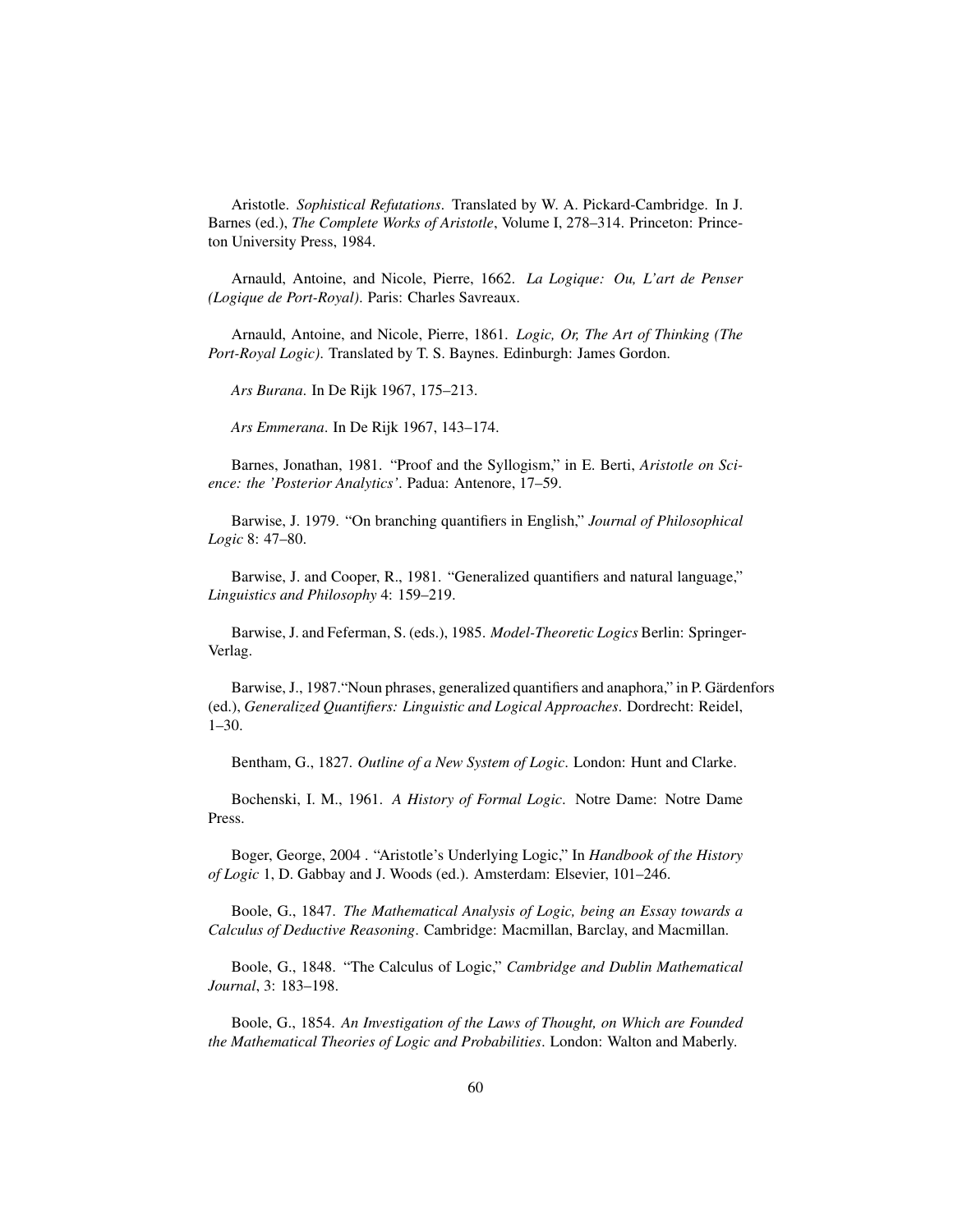Buridan, John, 1976. *Tractatus de consequentiis*. H. Hubien (ed.), *Philosophes mèdièvaux* 16, Louvain: Publications Universitaires.

Buridan, John, 2001. *Summulae de Dialectica*. An annotated translation with a philosophical introduction by Gyula Klima. New Haven: Yale University Press.

Carlson, G., 1977. *Reference to Kinds in English*. PhD Dissertation, University of Massachusetts at Amherst.

Carroll, Lewis, 1896. *Symbolic Logic*. London: Macmillan.

Carroll, Lewis, 1977. *Lewis Carroll's Symbolic Logic*. New York: Potter.

Church, A., 1936. "A Note on the *Entscheidungsproblem*," *Journal of Symbolic Logic* 1: 40–41.

Corcoran, J., 1974, "Aristotle's Natural Deduction System," in J. Corcoran (ed.), *Ancient Logic and its Modern Interpretations*. Dordrecht: Reidel.

Corcoran, John, 1972. "Completeness of an Ancient Logic," *Journal of Symbolic Logic* 37: 696–705.

Corcoran, John, 1973. "A Mathematical Model of Aristotle's Syllogistic," *Archiv f ¨ur Geschichte der Philosophie* 55: 191–219.

Davidson, D., 1967. "Truth and Meaning," *Synthese*, 17: 304–323.

de Rijk, L. M., 1967. *Logica Modernorum. A Contribution to the History of Early Terminist Logic. Vol. II*. Assen: Van Gorcum.

de Rijk, L. M., 1968. "On the Genuine Text of Peter of Spain's *Summule logicales* I. General problems concerning possible interpolations in the manuscripts," *Vivarium* 6: 1–34.

de Rijk, L. M., 1982. "The Origins of the Theory of the Properties of Terms," *The Cambridge History of Later Medieval Philosophy*, edited by Norman Kretzmann, Anthony Kenny and Jan Pinborg. Cambridge: Cambridge University Press, 161–173.

DeMorgan, A., 1847. *Formal Logic or The Calculus of Inference*. London: Taylor and Walton.

DeMorgan, A., 1860. *Syllabus of a Proposed System of Logic*. London: Walton and Malbery.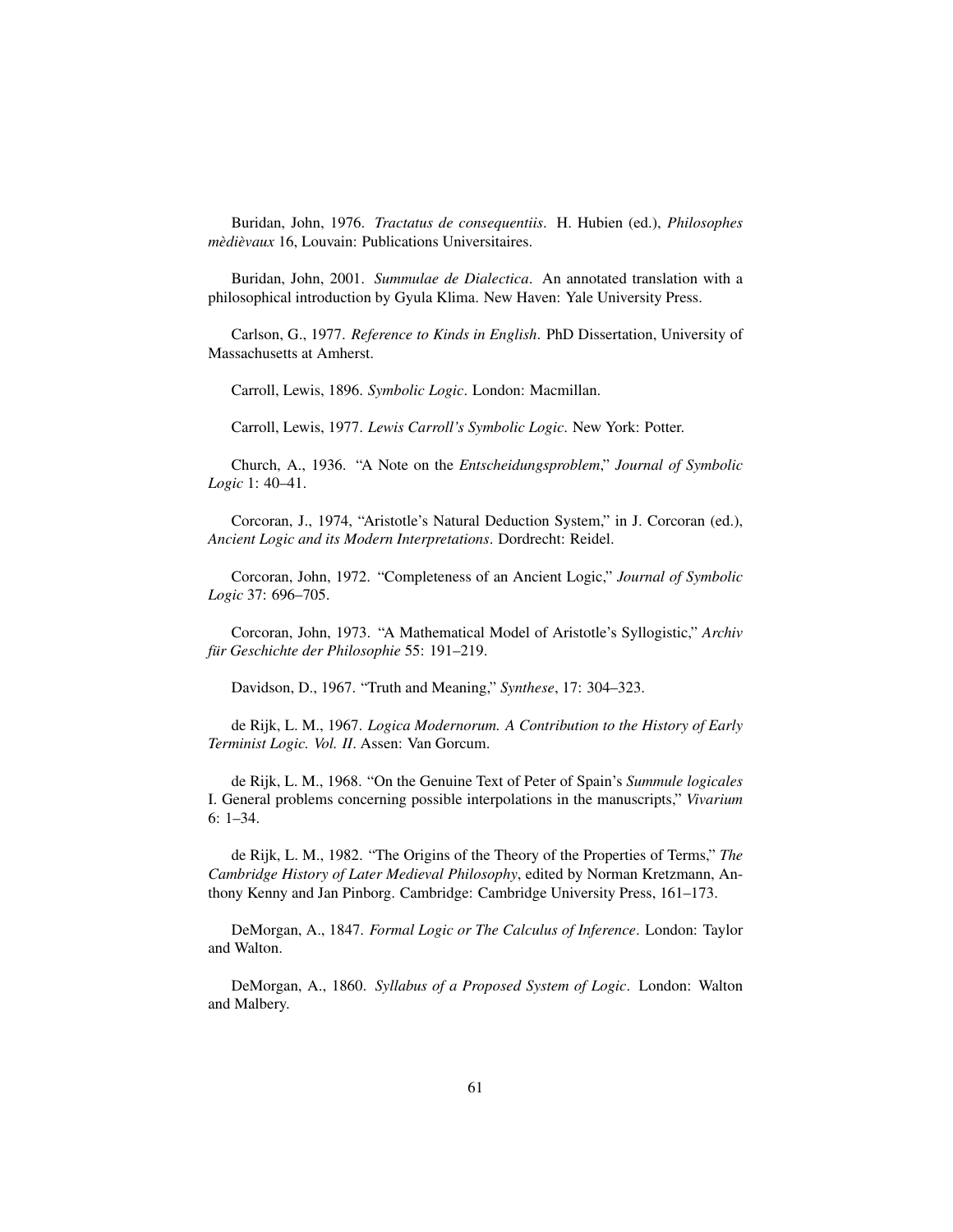Dutilh-Novaes, C., 2008, "Logic in the 14th Century after Ockham," in D. Gabbay and J. Woods (eds.), *Handbook of the History of Logic, vol. 2, Medieval and Renaissance Logic*. Amsterdam: North Holland.

Frege, G., 1879. *Begri*ff*sschrift*. Reprinted in van Heijenoort 1967, 1–82.

Frege, G., 1882. "Über die wissenschaftliche Berechtigung einer Begriffsschrift," Zeitschrift für Philosophie und Philosophische Kritik, 81: 48–56.

Frege, G., 1892. "On Concept and Object," originally published as "*Über Begriff und Gegenstand*," in *Vierteljahresschrift für wissenschaftliche Philosophie* 16, 192– 205. Translated in Geach, P., and Black, M., *Translations from the Philosophical writings of Gottlob Frege*, Oxford: Oxford University Press, 1952.

Frege, G., 1893. *Grundgesetze der Arithmetik*. Jena: Verlag Hermann Pohle.

Frege, G., 1902. "Letter to Russell," in van Heijenoort 1967, 126–128.

Gödel, K., 1930. "The Completeness of the Axioms of the Functional Calculus of Logic," in van Heijenoort 1967, 582–591.

Gödel, K., 1931. "On Formally Undecidable Propositions of *Principia Mathematica* and Related Systems I," in van Heijenoort 1967, 596–616.

Geach, P., 1962. *Reference and Generality*. Ithaca: Cornell University Press.

Goldfarb, W., 1979. "Logic in the Twenties: the Nature of the Quantifier," *Journal of Symbolic Logic* 44: 351–368.

Hackl, M., 2009. "On the grammar and processing of proportional quantifiers: *most* versus *more than half*," *Natural Language Semantics* 17: 63–98.

Hailperin, T., 2004. "Algebraical Logic 1685–1900," in D. Gabbay and J. Woods (ed.), *Handbook of the History of Logic*, volume 3. Amstredam: Elsevier, 323–388.

Hamilton, William, 1860. *Lectures on Metaphysics and Logic*. Edinburgh and London: William Blackwood and Sons.

Heim, I., 1982. *The Semantics of Definite and Indefinite Noun Phrases*. Ph.D. thesis, University of Massachusetts, Amherst.

Henkin, L., 1961. "Some remarks on infinitely long formulas," in *Infinitistic Methods*. Oxford: Pergamon Press, 167–183.

Heytesbury, William, 1335. *Regulae Solvendi Sophismata*.Pavia: Antonius de Carcano, 1481.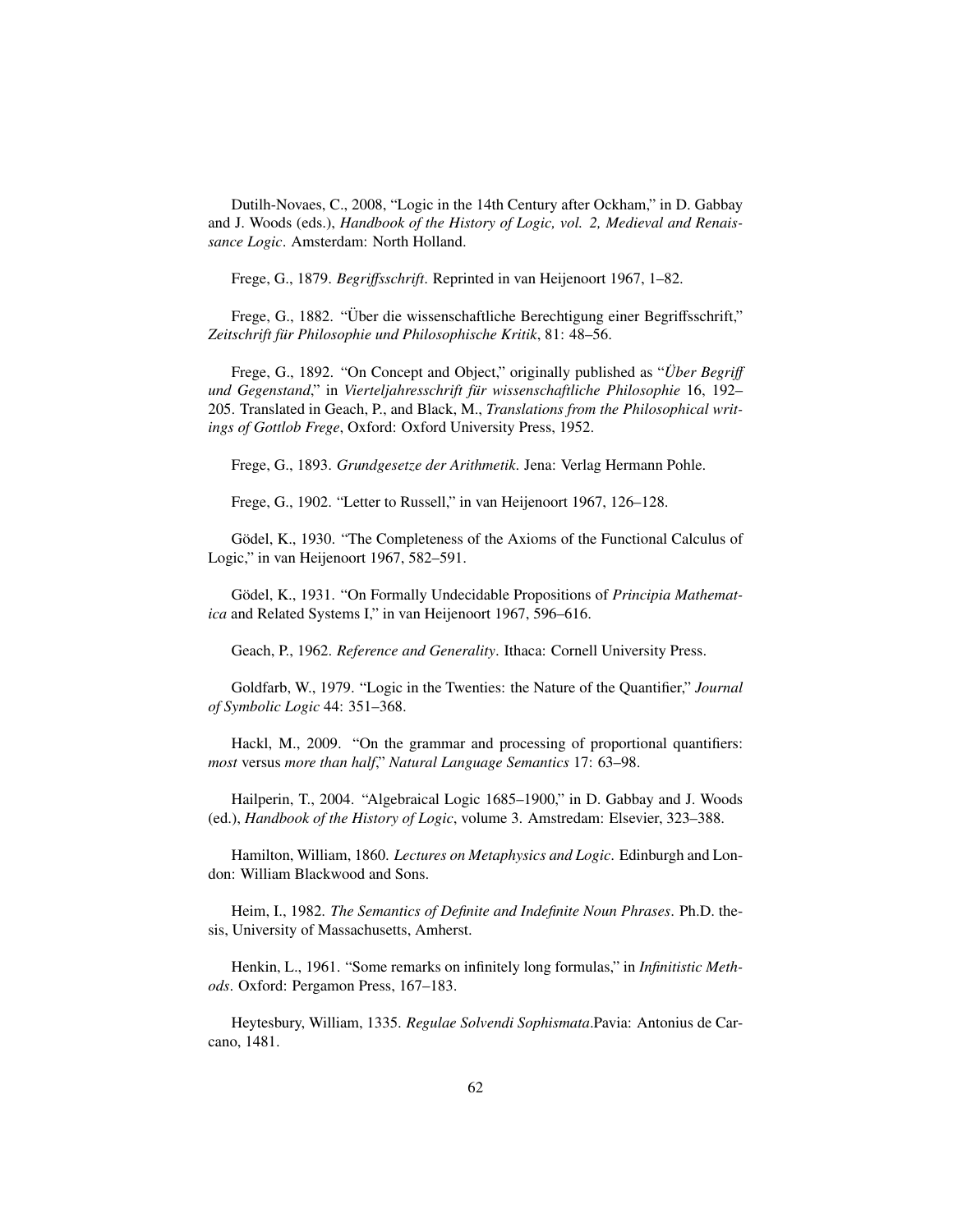Hilpinen, R., 2004. "Peirce's Logic," in D. Gabbay and J. Woods (ed.), *Handbook of the History of Logic*, volume 3. Amstredam: Elsevier, 611–658.

Hintikka, J., 1979. "Quantifiers vs. quantification theory," *Linguistics and Philosophy* 5: 49–79.

*Introductiones Montana Minores*. In De Rijk 1967, 7–71.

Irwin, Terence, 1988. *Aristotle's First Principles*. Oxford: Clarendon Press.

Jungius, Joachim, 1638. *Logica Hamburgensis*. R. Meyer (ed.). Hamburg: J. J. Augustin, 1957.

Jungius, Joachim, 1977. *Logica Hamburgensis Additamenta*. Edited by Wilhelm Risse. Göttingen: Vandenhoeck and Ruprecht.

John Philoponus, 1905. *In Aristotelis Analytica Priora commentaria*. M. Wallies, ed. Berolini: G.Reimeri.

Johnson, Fred, 1994. "Apodictic Syllogisms: Deductions and Decision Procedures," *History and Philosophy of Logic* 16: 1–18.

Kamp, H., 1981. "A theory of truth and semantic representation," in J. A. G. Groenendijk, T. M. V. Janssen, and M. B. J. Stokhof (eds.), *Formal Methods in the Study of Language*. Amsterdam: Mathematical Centre Tracts 135: 277–322.

Kamp, H., and Reyle, U., 1993. *From Discourse to Logic*. Dordrecht: Kluwer.

Kamp, H., Genabith J., and U. Reyle, 2011. "Discourse Representation Theory," in D. Gabbay (ed.), *Handbook of Philosophical Logic* (second edition), Springer.

Karttunen, L., 1976. "Discourse Referents," in J. D. McCawley (ed.), *Syntax and Semantics 7: Notes from the Linguistic Underground*. New York: Academic Press, 363–385.

Keenan, Edward L., and Moss, L., 1984. "Generalized quantifiers and the expressive power of natural language," in J. van Benthem and A. ter Meulen (eds.), *Generalized quantifiers in Natural Language*. Dordrecht: Foris, 73–124.

Keenan, Edward L., and Stavi, J., 1986. "A Semantic Characterization of Natural Language Determiners," *Linguistics and Philosophy* 9: 253–326.

Keenan, E., 1987. "A semantic definition of 'Indefinite NP'," in Eric Reuland and Alice ter Meulen (ed.), *The Representation of (In)definiteness*. Cambridge: MIT Press,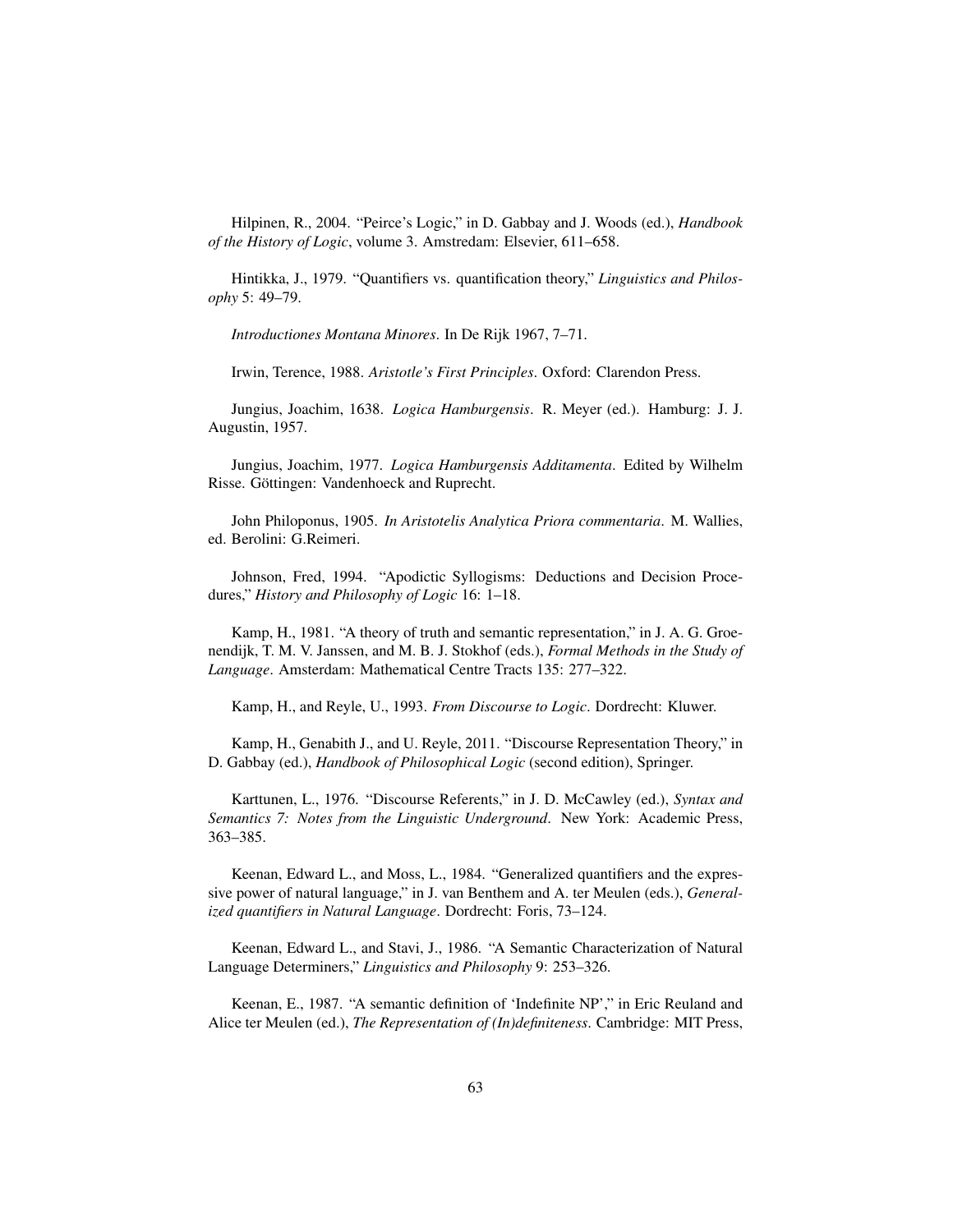#### 286–317.

Keenan, Edward L., 1996. "The Semantics of Determiners," in Shalom Lappin (ed.), *The Handbook of Contemporary Semantic Theory*. Oxford: Blackwell.

Keenan, Edward L., and Westerståhl, D., 1997. "Generalized Quantifiers in Linguistics and Logic," in *Handbook of Logic and Language*. Amsterdam: Elsevier, 837– 893.

Keenan, E., and Westerståhl, D., 2011. "Generalized quantifiers in Linguistics and Logic (revised version)," in J. van Benthem and A. ter Meulen (eds.), *Handbook of Logic and Language*. Second Edition, Amsterdam: Elsevier, 859–910.

King, P., 1985. *Jean Buridan's Logic. The Treatise on Supposition. The Treatise on Consequences*. Translation with introduction and notes. Synthese Historical Library 27, Dordrecht: Reidel.

Kneale, William and Kneale, Martha, 1962. *The Development of Logic* Oxford: Oxford University Press.

Kretzmann, Norman, 1966. *William of Sherwood's Logic*. Minneapolis: University of Minnesota Press.

Lear, Jonathan, 1980. *Aristotle and Logical Theory*. Cambridge: Cambridge University Press.

Lewis, D., 1975. "Adverbs of quantification," in E. Keenan (ed.), *Formal Semantics of Natural Language*. Cambridge: Cambridge University Press, 3–15.

Lindström, P., 1966. "First Order Predicate Logic with Generalized Quantifiers," *Theoria* 32: 186–195.

Lindström, P., 1969. "On Extensions of Elementary Logic," *Theoria* 35: 1–11.

Lindström, P., 1974. "On Characterizing Elementary Logic," in S. Stenlund (ed.), *Logical theory and semantic analysis*. Dordrecht: D. Reidel, 129–146.

Löwenheim, L., 1915. "On Possibilities in the Calculus of Relatives," in van Heijenoort 1967, 228–251.

Lukasiewicz, J., 1934. "Outlines of the History of the Propositional Logic," *Pr. Fil.* 37.

Lukasiewicz, Jan, 1951. *Aristotle's Syllogistic from the Standpoint of Modern Formal Logic*. Oxford: Clarendon Press.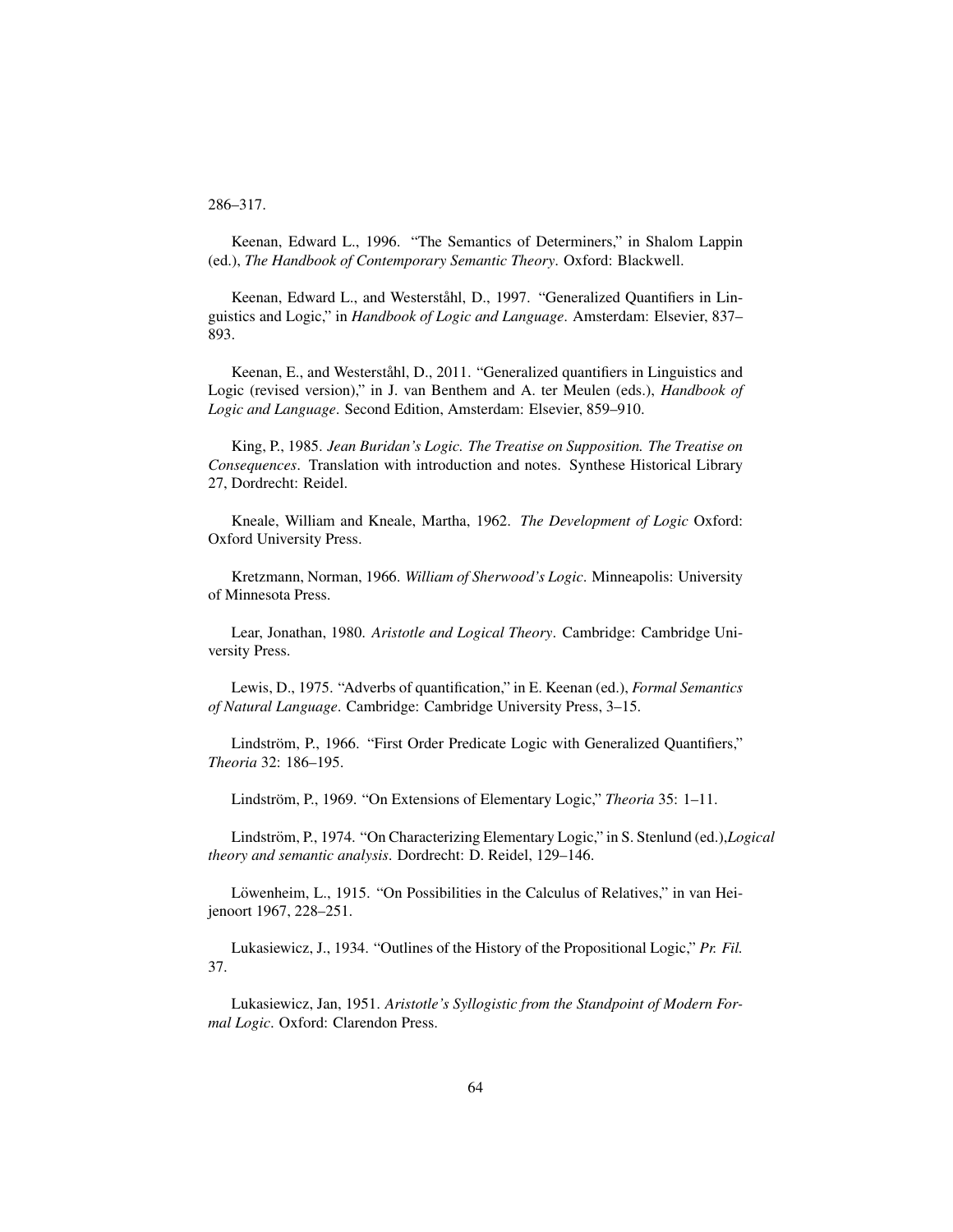Martin, C., 2009, "The logical text-books and their influence," in J. Marenbon (ed.), *The Cambridge Companion to Boethius*. Cambridge: Cambridge University Press.

McKirahan, Richard, 1992. *Principles and Proofs*. Princeton: Princeton University Press.

Montague, R., 1973. "The Proper Treatment of Quantification in Ordinary English," in J. Hintikka, J. Moravcsik, and P. Suppes (ed.), *Approaches to Natural Language*. Dordrecht: D. Reidel, 1973, 221–242. Reprinted in Montague 1974, 247–270.

Montague, R., 1974. *Formal Philosophy* (edited and with an introduction by R. Thomason). Yale University Press, New Haven.

Mostowski, A., 1957. "On a generalization of quantifiers," *Fundamenta Mathematicae*, 44: 12–36.

Muskens, R., 1996. "Combining Montague Semantics and Discourse Representation," *Linguistics and Philosophy* 19: 143–186.

Normore, C., 1999, "Some Aspects of Ockham's Logic," in P. V. Spade (ed.), *The Cambridge Companion to Ockham*. Cambridge: Cambridge University Press.

Ockham, William of, 1974. *Summa Logicae*. Ph. Boehner, G. Gal and S. Brown ´ (eds.), *Opera Philosophica* I, St. Bonaventure, NY: The Franciscan Institute.

Ockham, Willliam of, 1974. *Ockham's Theory of Terms: Part I of the Summa Logicae*. Notre Dame: Notre Dame Press.

Ockham, Willliam of, 1980. *Ockham's Theory of Propositions: Part II of the Summa Logicae*. Notre Dame: Notre Dame Press.

Patzig, Günther, 1969. Aristotle's Theory of the Syllogism. Translation, Jonathan Barnes. Dordrecht: D. Reidel.

Peano, G., 1889. "The Principles of Arithmetic, Presented by a New Method," in van Heijenoort 1967, 83–97.

Peirce, C. S., 1885, "On the Algebra of Logic: A Contribution to the Philosophy of Notation," *American Journal of Mathematics* 7 (1885), 180–196.

Peirce, C. S., 1893, *Elements of Logic*, *Collected Papers of Charles Sanders Peirce*, Volume II, edited by C. Hartshorne and P. Weiss, Cambridge: Belknap Press, 1960.

Peter of Spain. *Syncategoreumata*. First Critical Edition with an Introduction and Indexes by L.M. de Rijk, with an English Translation by Joke Spruyt. Leiden/Kln/New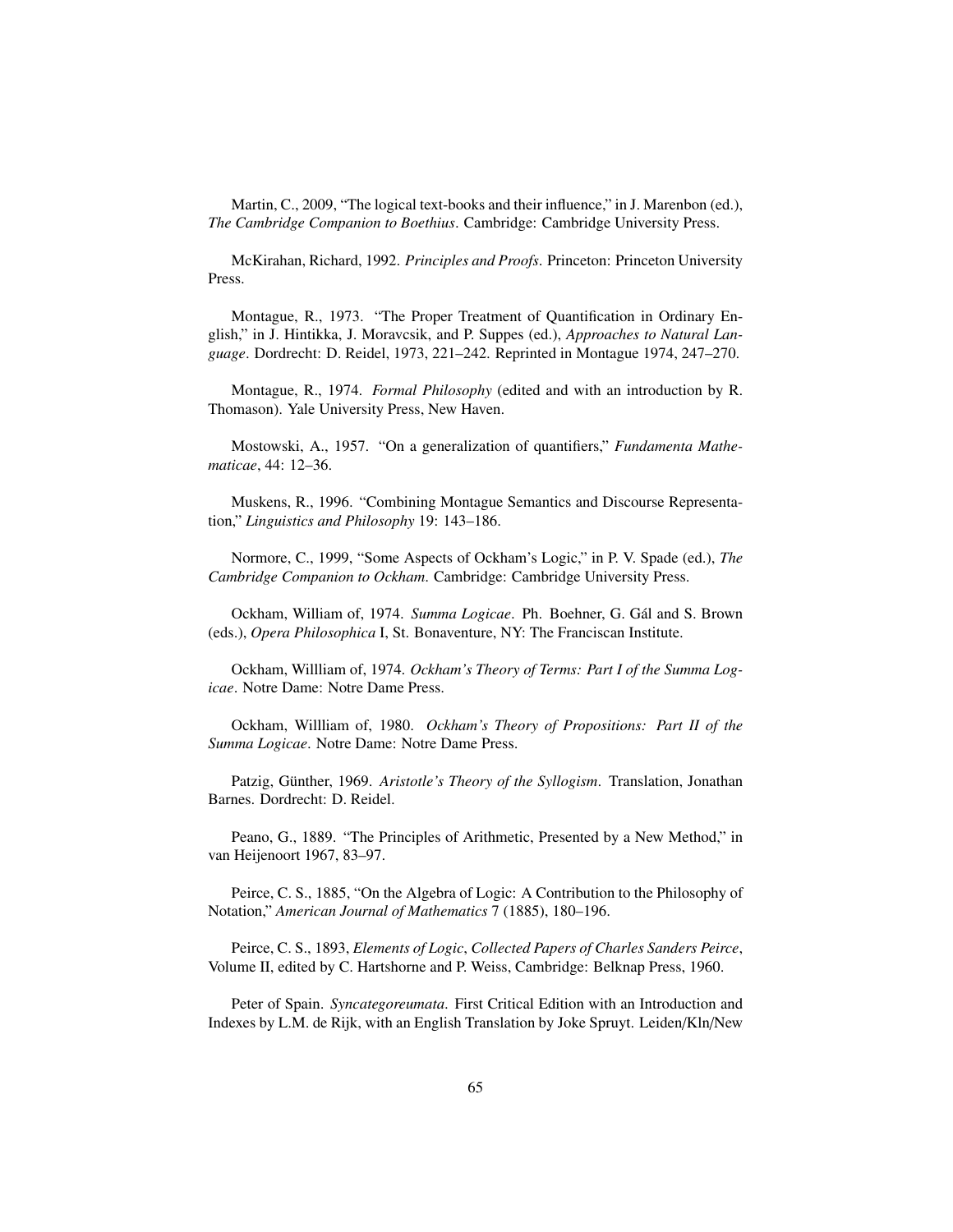York, 1992.

Peter of Spain. *Tractatus called afterwards Summule logicales*. First Critical Edition from the Manuscripts with an Introduction by L.M. de Rijk. Assen, 1972.

Peters, S. and westerståhl, D., 2006. *Quantifiers in Language and Logic*. Oxford: Oxford University Press.

Pietroski, P., Lidz, J., Hunter, T., and Halberda, J., 2009. "The meaning of 'most': Semantics, numerosity and psychology," *Mind and Language* 24: 554–585.

Quine, W. V. O., 1939. "A Logistical Approach to the Ontological Problem," Fifth International Congress for the Unity of Science, Cambridge, Mass., September 9, 1939. Reprinted in *The Ways of Paradox*. Cambridge: Harvard University Press, 1966.

Quine, W. V. O., 1956. "Quantifiers and Propositional Attitudes," *The Journal of Philosophy* 53: 177–187. Reprinted in *The Ways of Paradox*. Cambridge: Harvard University Press.

Quine, W. V. O., 1960. *Word and Object*. Cambridge: MIT Press.

Rescher, Nicholas, 1964. "Plurality Quantification," *The Journal of Symbolic Logic* 27 (1964): 373–74.

Ross, W. D. (ed.), 1951. *Aristotle's Prior and Posterior Analytics*. Oxford: Clarendon Press.

Russell, B., 1902. "Letter to Frege," in van Heijenoort 1967, 124–125.

Sher, G. 1997. "Partially-ordered (branching) generalized quantifiers: a general definition," *Journal of Philosophical Logic* 26: 1–43.

Skolem, T., 1920. "Logico-combinatorial Investigations in the Satisfiability or Provability of Mathematical Propositions: A Simplified Proof of a Theorem by L. Löwenheim and Generalizations of the Theorem," in van Heijenoort 1967, 252-263.

Skolem, T., 1928. "On Mathematical Logic," in van Heijenoort 1967, 508–524.

Smiley, Timothy, 1974. "What Is a Syllogism?" *Journal of Philosophical Logic* 1: 136–154.

Smiley, Timothy, 1994. "Aristotle's Completeness Proof," *Ancient Philosophy* 14: 25–38.

Smith, Robin, 1989. *Aristotle's Prior Analytics*. Indianapolis: Hackett.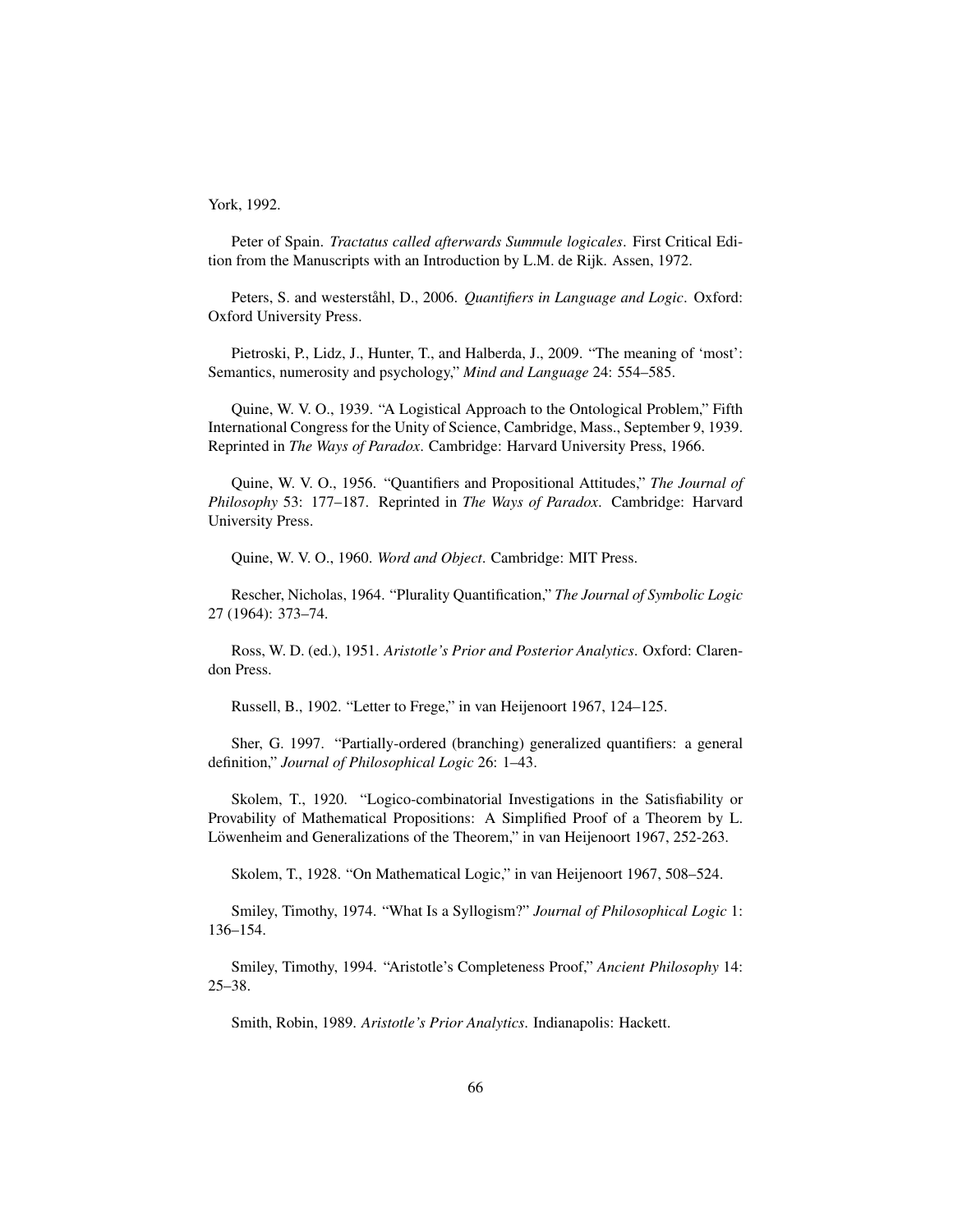Spade, P. V., 2002. *Thoughts, Words, and Things: An Introduction to Medieval Logic and Semantic Theory*.

Striker, Gisela (tr.), 2009. *Aristotle, Prior Analytics I*. Translated with commentary by Gisela Striker. Oxford: Clarendon Press.

Tarski, A., 1936. "Über den Begriff der logischen Folgerung," *Actes du Congrs international de philosophie scientifique*, Sorbonne, Paris 1935, vol. VII, Logique, Paris: Hermann, 1–11. Reprinted as "The Concept of Truth in Formalized Languages" in *Logic, Semantics, Metamathematics: Papers from 1923 to 1938*. Edited and translated by J. H. Woodger. Oxford: Oxford University Press, 1956.

Tarski, A., and Vaught, R., 1956. "Arithmetical Extensions of Relational Systems," *Compositio Mathematica* 13: 81–102.

*Tractatus Anagnini*. In De Rijk 1967, 215–332.

Valencia, V. S., 2004. "The Algebra of Logic," in D. Gabbay and J. Woods (ed.), *Handbook of the History of Logic*, volume 3. Amsterdam: Elsevier, 389–544.

van Benthem, J., 1983. "Determiners and Logic," *Linguistics and Philosophy* 6: 447–478.

van Benthem, J., 1984. " Questions about Quantifiers," *Journal of Symbolic Logic* 49: 443–466.

van Benthem, J., 1986. *Essays in Logical Semantics*. Dordrecht: D. Reidel.

van Benthem, J., 1987. "Towards a computational semantics," in P. GŁrdenfors (ed.), *Generalized Quantifiers*, Dordrecht: D. Reidel, 31–71.

van Benthem, J., 1989. "Polyadic Quantifiers," *Linguistics and Philosophy* 12: 437–464.

van der Does, J., and van Eijck, J., 1996. "Basic Quantifier Theory," in J. van der Does and J. van Eijck (ed.), *Quantifiers, Logic, and Language*. Stanford: CSLI.

van Eijck, J., and Kamp, H., 1997. "Representing discourse in context," in J. van Benthem and A. ter Meulen (eds.), *Handbook of Logic and Language*. Amsterdam: Elsevier, 179–237.

van Heijenoort, J., 1967. *From Frege to Gödel: A Source Book in Mathematical Logic 1879–1931*. Cambridge: Harvard University Press.

Wallace, J., 1970. "On the Frame of Reference," *Synthese* 22: 117–150.